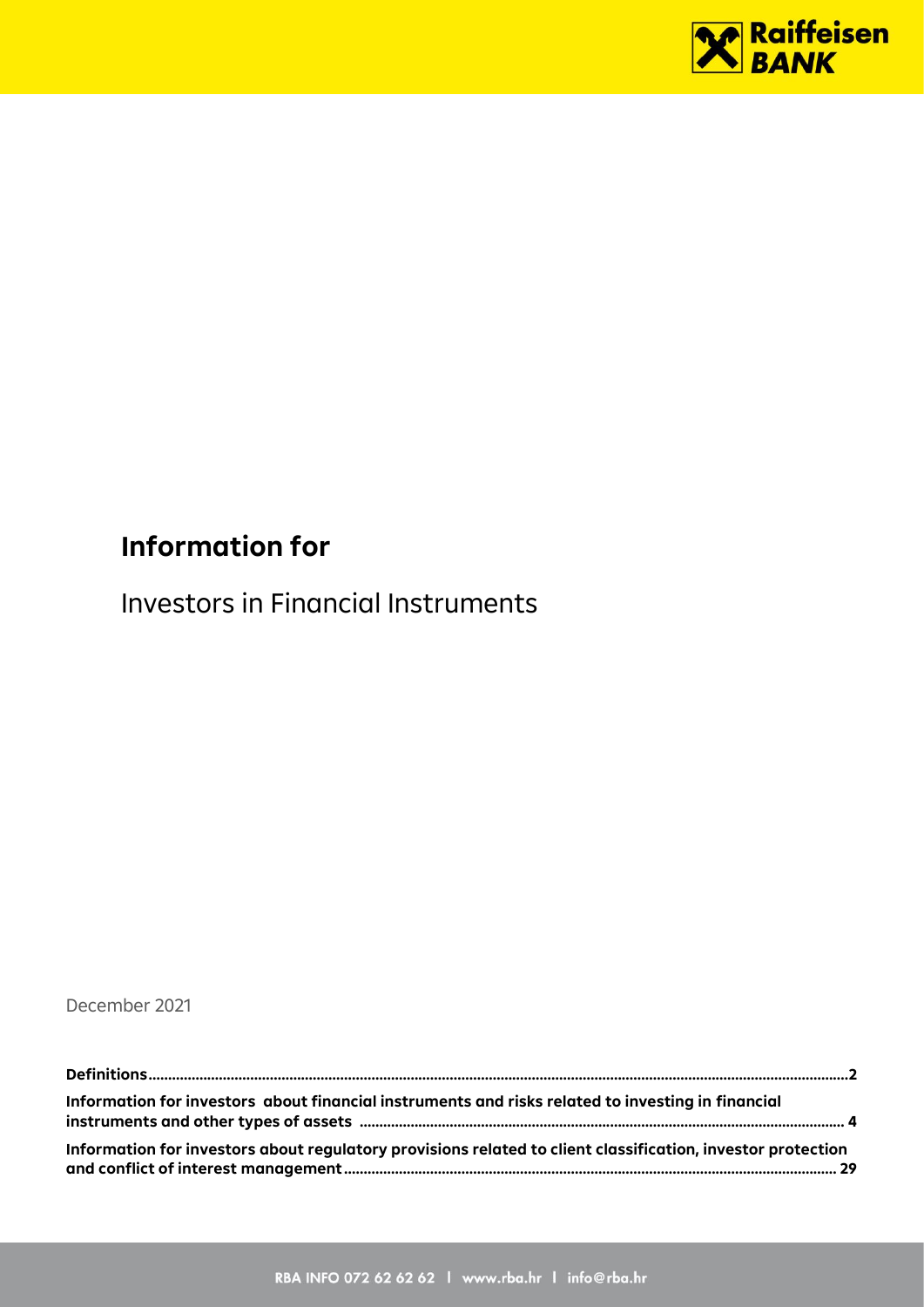

# **Definitions**

The following terms used herein shall have the meanings as set forth below, unless provided otherwise by the context

|                                | Raiffeisenbank Austria d.d.                                                                                                                                      |
|--------------------------------|------------------------------------------------------------------------------------------------------------------------------------------------------------------|
|                                | Magazinska cesta 69                                                                                                                                              |
|                                | 10000 Zagreb                                                                                                                                                     |
|                                | Hrvatska                                                                                                                                                         |
|                                | Phone: +385 1 4566 466                                                                                                                                           |
|                                | 072 62 62 62                                                                                                                                                     |
|                                | Fax: +385 1 4811 624                                                                                                                                             |
|                                | E-mail: info@rba.hr                                                                                                                                              |
|                                | Internet: www.rba.hr                                                                                                                                             |
|                                | Swift: RZBHHR2X                                                                                                                                                  |
|                                | IBAN: HR0624840081000000013                                                                                                                                      |
|                                | MBS: 080002366                                                                                                                                                   |
|                                | OIB: 53056966535                                                                                                                                                 |
|                                |                                                                                                                                                                  |
|                                | The Bank has received an authorization for the performance of the following                                                                                      |
|                                | investment services and activities:<br>a) reception and transmission of orders in relation to one or more financial                                              |
| <b>Bank</b>                    | instruments                                                                                                                                                      |
|                                | b) execution of orders on behalf of clients,                                                                                                                     |
|                                | c) dealing on own account,                                                                                                                                       |
|                                | d) investment advice,                                                                                                                                            |
|                                | e) underwriting of financial instruments and/or placing of financial instruments on                                                                              |
|                                | a firm commitment basis,                                                                                                                                         |
|                                | f) placing of financial instruments without a firm commitment basis, and<br>g) ancillary services of safekeeping and administration of financial instruments for |
|                                | the account of clients, including custodianship and related services,                                                                                            |
|                                | issued by the Croatian Securities Commission (legal ascendant of the Croatian                                                                                    |
|                                | Financial Services Supervisory Agency having its registered office in Zagreb, Ulica                                                                              |
|                                | Franje Račkog 6, www.hanfa.hr) and the Croatian National Bank (having its registered                                                                             |
|                                | office in Zagreb, Trg hrvatskih velikana 3, www.hnb.hr).                                                                                                         |
|                                | The Bank is a member of the Zagreb Stock Exchange (Zagrebačka burza d.d.).                                                                                       |
|                                | The Bank is a member of the Central Depository and Clearing Company (Središnje                                                                                   |
|                                | klirinško depozitarno društvo d.d)                                                                                                                               |
|                                | The Bank is a member of SKDD-CCP Smart Clear d.d.                                                                                                                |
|                                | The Bank participates in the investor protection scheme.                                                                                                         |
| <b>Financial instruments</b>   | Financial instruments as defined in Article 3 of the Capital Market Act                                                                                          |
|                                | A third party or a financial institution in which the Bank holds a Financial instrument                                                                          |
|                                | account and / or Cash Account(s)                                                                                                                                 |
| <b>Global Custodian / Sub-</b> | Information in respect of the Global Custodian, Sub-Custodians, the Croatian                                                                                     |
| <b>Custodian</b>               | depository and numbers of custody accounts in which the Client's Financial                                                                                       |
|                                | Instruments are held in local depositories are specified in the Markets List and can be                                                                          |
|                                | obtained from the Custody and Depository department, in the Bank's business                                                                                      |
|                                |                                                                                                                                                                  |
|                                | network and on the Bank's web page.                                                                                                                              |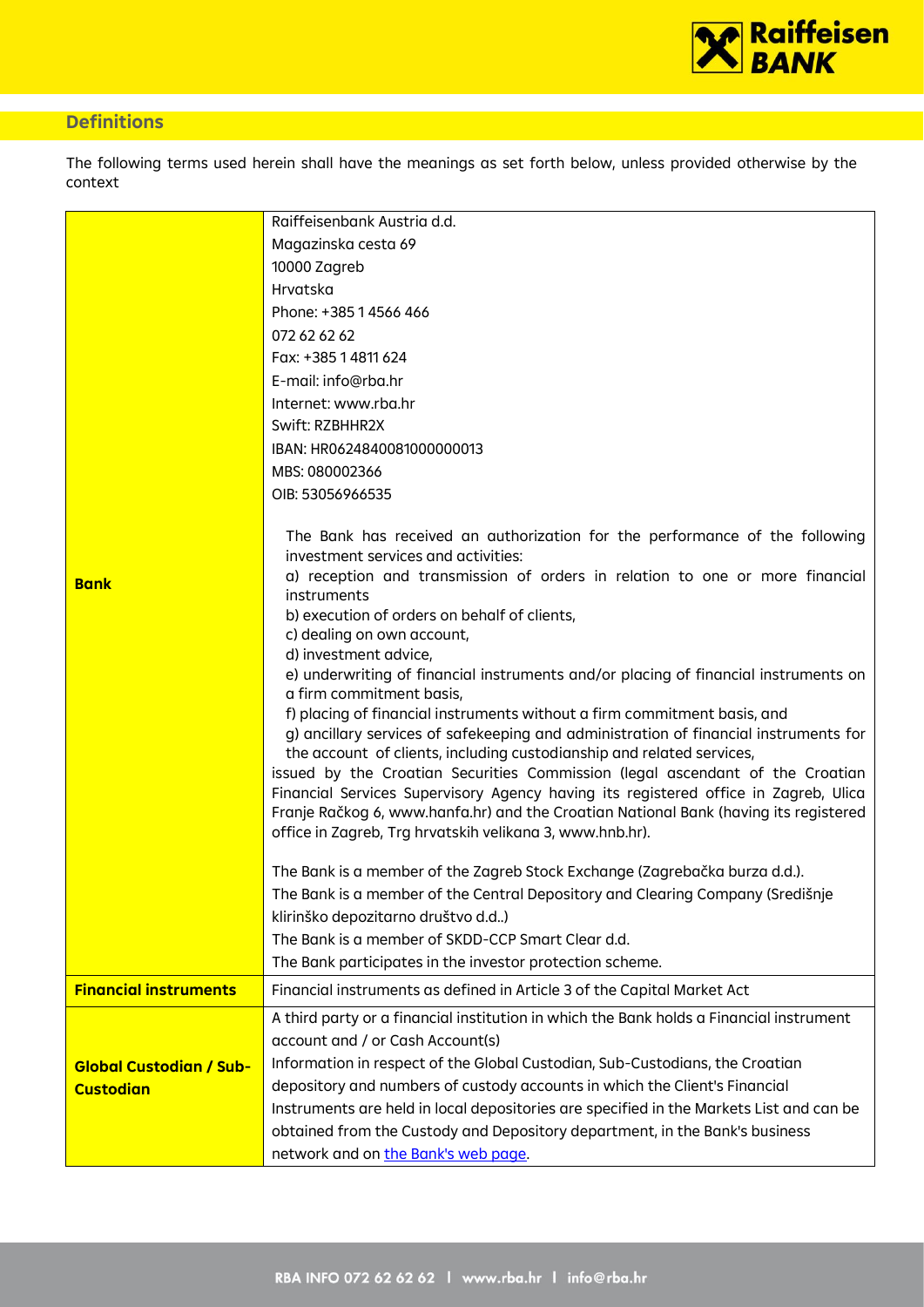

| <b>HANFA</b>                                      | <b>Croatian Financial Services Supervisory Agency</b>                                                                                                                                                                                                                                                                                                                                                                                                                                                                                                                                                                                                                                                                                                                  |  |
|---------------------------------------------------|------------------------------------------------------------------------------------------------------------------------------------------------------------------------------------------------------------------------------------------------------------------------------------------------------------------------------------------------------------------------------------------------------------------------------------------------------------------------------------------------------------------------------------------------------------------------------------------------------------------------------------------------------------------------------------------------------------------------------------------------------------------------|--|
| <b>Assets</b>                                     | Financial instruments and Cash held in Custody and Brokerage Account                                                                                                                                                                                                                                                                                                                                                                                                                                                                                                                                                                                                                                                                                                   |  |
| <b>Client</b>                                     | One or more private individuals or legal persons or pools of assets without legal<br>personality, which enter into an agreement on brokerage and/or custody services<br>with the Bank                                                                                                                                                                                                                                                                                                                                                                                                                                                                                                                                                                                  |  |
| <b>MIFID II relevant</b><br>financial instruments | A financial instrument as defined by Article 4, paragraph 1, point 15 of Directive<br>2014/65/EU, which is listed on trading venues (Regulated Market, Multilateral Trading<br>Platform, Organised Trading Platform, Systematic Internaliser) within the territory of<br>the European Economic Area (EEA) or whose underlying is listed at the specified<br>trading venues. Transactions in these instruments are reported to the supervisory<br>body.                                                                                                                                                                                                                                                                                                                 |  |
| <b>Authorised person</b>                          | A person performing the relevant function (providing advice and information<br>regarding Financial Instruments or services and activities) in accordance with the<br>Regulation on Qualifications and Personnel Conditions for the Provision of Investment<br>Services for the Bank's account. The Bank must ensure that authorised persons have<br>adequate competences and expertise appropriate to a specific relevant function,<br>regulatory and standards of business ethics.<br>Upon request, the Bank will present or issue a certificate to the Client, confirming that<br>the person performing the relevant function for which the Bank is responsible and<br>competent is an authorized person in relation to the relevant function he or she<br>performs. |  |
| <b>Cash account -</b><br><b>Brokerage</b>         | The Cash account - Brokerage account to which the Client's cash is deposited. The<br>Cash account is opened on behalf of the Client with the following institution under<br>the account number:<br>Raiffeisenbank Austria d.d.<br>IBAN: HR1824840081300069103.                                                                                                                                                                                                                                                                                                                                                                                                                                                                                                         |  |
| Cash account -<br><b>Custody</b>                  | A Custody account to which the Client's Cash assets are deposited. The Cash<br>account is maintained on behalf of the Client with the following institution under<br>the following account number:<br>Raiffeisenbank Austria d.d.<br>IBAN: HR8224840081300095499.                                                                                                                                                                                                                                                                                                                                                                                                                                                                                                      |  |
| <b>SKDD</b>                                       | Središnje klirinško depozitarno društvo d.d. Zagreb, Heinzelova 62a, local Central<br>Depository.                                                                                                                                                                                                                                                                                                                                                                                                                                                                                                                                                                                                                                                                      |  |
| <b>SKDD-CCP</b>                                   | The central counterparty SKDD-CCP Smart Clear d.d., Zagreb Heinzelova 62a, local<br>counterparty for the clearing of transactions which are eligible for contractual<br>settlement on the Croatian market. Until the client selects and confirms the account<br>type, the Bank clear all client transactions through an omnibus account that the Bank<br>opened in its own name on behalf of the client in SKDD-CCP.                                                                                                                                                                                                                                                                                                                                                   |  |
| <b>CMA</b>                                        | Capital Market Act (Official Gazette no. 65/2018, 17/2020 and 83/2021) as amended<br>from time to time                                                                                                                                                                                                                                                                                                                                                                                                                                                                                                                                                                                                                                                                 |  |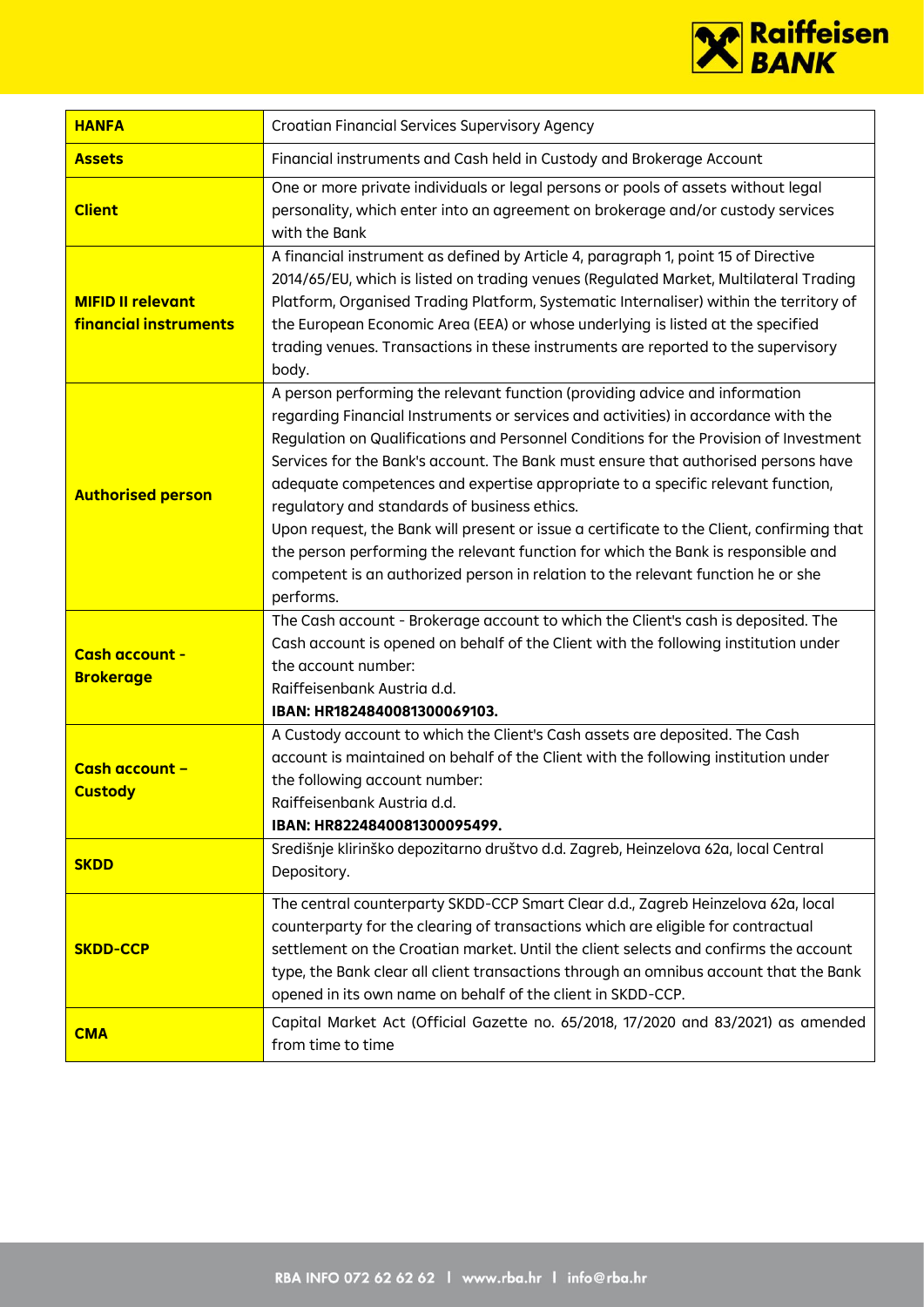

# **Information for Investors**

about financial instruments and risks related to investment in financial instruments and other forms of assets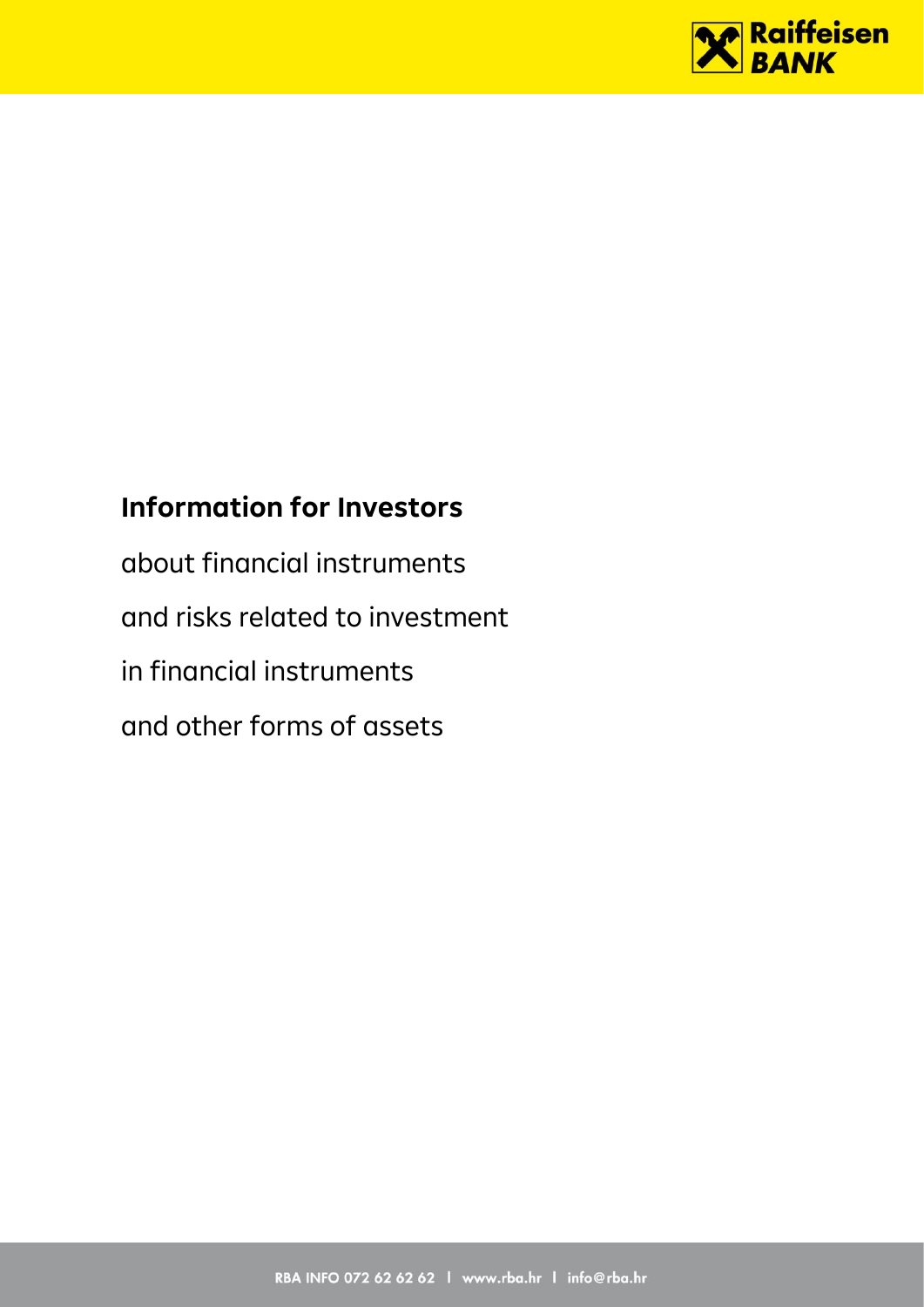

# **TABLE OF CONTENTS**

| 224 |
|-----|
|     |
|     |
|     |
|     |
|     |
|     |
|     |
|     |
|     |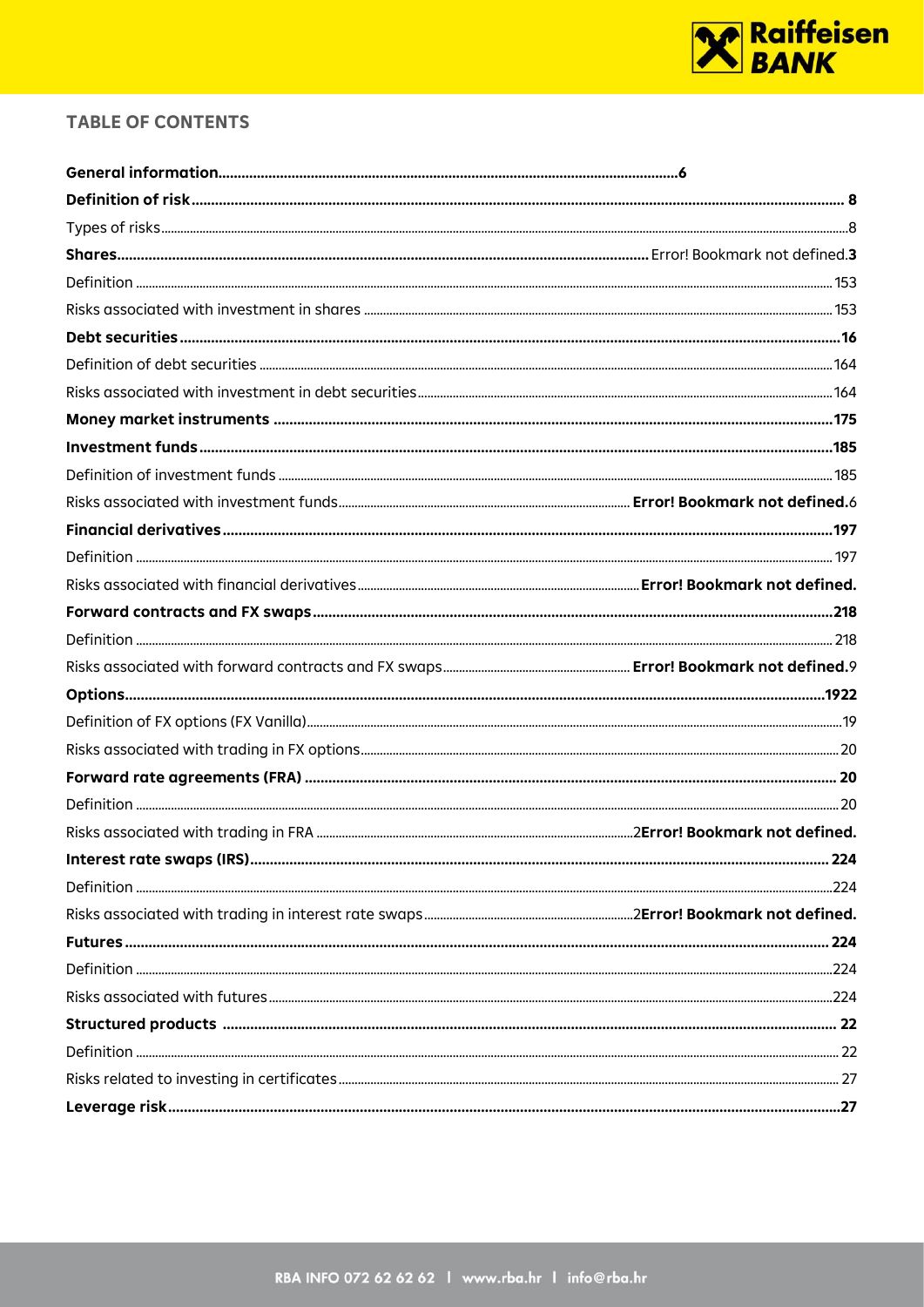

# **General information**

The information provided here is intended to inform Clients of circumstances that may be relevant in relation to the investment services provided by the Bank to Clients. This complements, but does not constitute a substitute for the necessary agreements. In the event of a discrepancy, the provisions of the agreement will apply.

## *Information about RBA*

1. License

The Bank has approval to perform services in banking operations, including investment services, for its clients. The competent regulatory body is Hrvatska agencija za nadzor financijskih usluga - Croatian Financial Services Supervisory Agency (HANFA), Franje Račkog 6, Zagreb, as well as the Croatian National Bank, Trg hrvatskih velikana 3, Zagreb. In addition, the Bank is under the supervision of the European Central Bank (ECB) under the Single Supervisory Mechanism (SSM) comprising the ECB and the national supervisory authorities in accordance with Council Regulation (EU) 1024/2013 conferring specific tasks on the European Central Bank concerning policies relating to the prudential supervision of credit institutions.

2. Communication

The Bank uses Croatian and English in communication with Clients. The Bank is available for meetings during office hours, or through means of communication specified in in contracts or general terms and conditions for such means of communication. Legally binding contracts between the Bank and its Clients should generally be concluded in writing.

#### *Information on investment services*

1. Offered services:

The Bank offers the following services related to investments in and dealing with financial instruments:

## 1.1 Purchase/sale of financial instruments

The Bank enables its Clients to purchase and sell Financial Instruments. Depending on a specific instrument, the Bank may act as a buyer or seller in the transaction, or mediate in a transaction it arranges for the Client's account with a third party, and in this regard it is often necessary to use other intermediary partners to which client orders are transmitted for execution.

#### 1.2 Custody including maintenance of settlement accounts

The Bank offers Clients the service of custody of financial instruments, and for the performance of those transactions it regularly uses the services of professional sub-custodian or third parties.

2. Information on risks associated with Financial Instruments

A general description of the types of Financial Instruments related to the investment services to be performed, as well as the risks associated with such Financial Instruments are provided further below in this document.

3. Additional information for Clients

The Bank will continuously inform its Clients about the investment services it provides, as required by applicable law. Before concluding a transaction with Financial Instruments, Clients will receive information about the costs or charges arising from the offered investment service or the acquisition of the relevant Financial Instrument. Depending on the product and type of investment service, such information will be available in a standardized or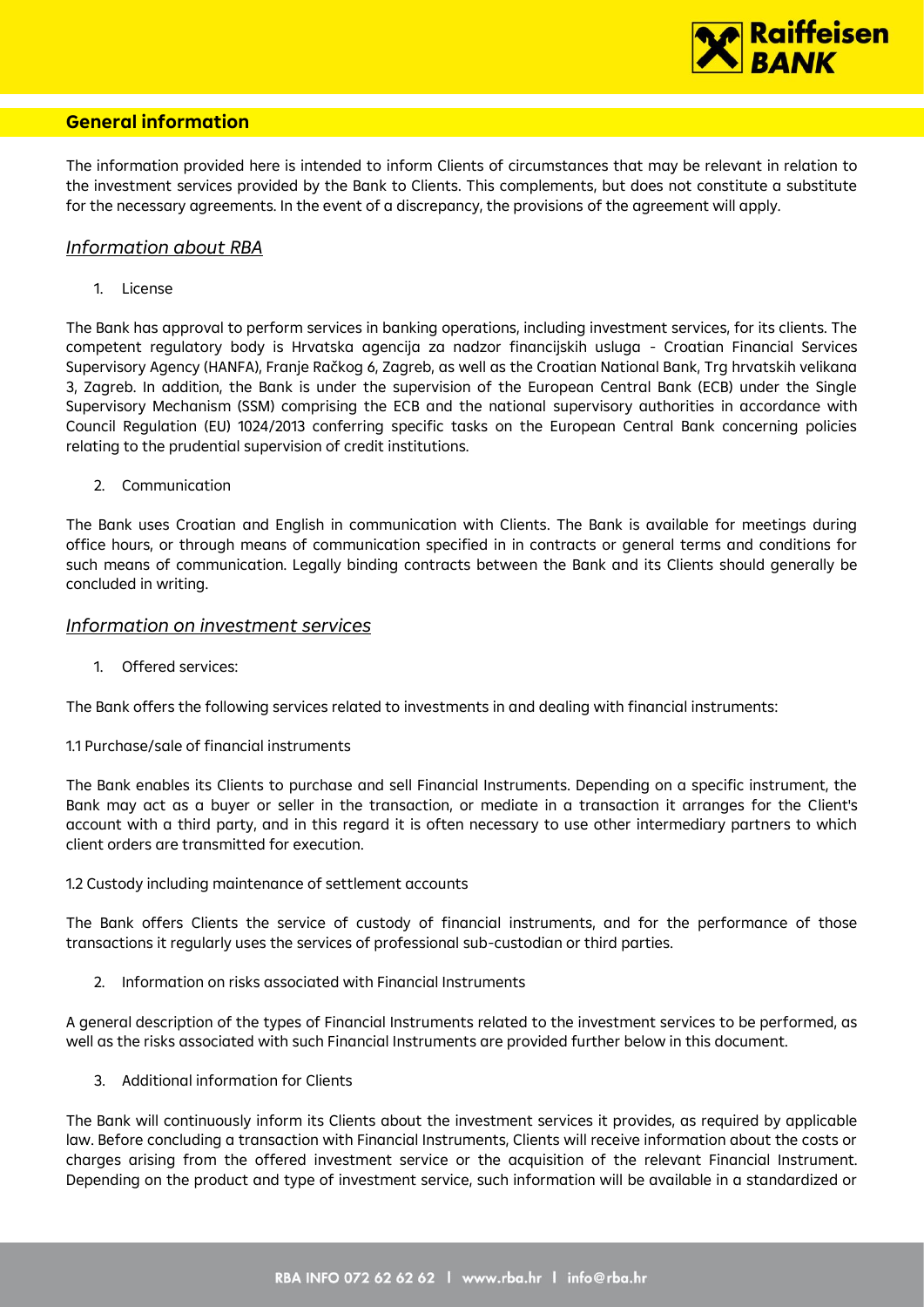

personalized form. Clients will receive information about costs, fees and charges and additional incentives even after the deals have been concluded, on a regular basis as required by applicable law.

Order execution confirmations or trade confirmations will be provided to clients using an agreed method on the following working day or on the day after the Bank receives the relevant confirmation from the third party where the order was executed. Clients will also receive regular reports on financial instrument held in custody at the Bank in accordance with the terms of the relevant custody agreements.

Statements of Client's financial Instruments or cash: The Bank holds Clients' financial instruments or cash and submits provides, at least on a quarterly basis on a durable medium, about those financial instruments or cash to each individual Client for whom it holds Financial Instruments or cash, unless such statement is provided as part of another periodic statement.

## *Execution of client orders*

The Bank has prescribed the principles according to which client orders will be executed, in order to ensure the best possible results for the client - Client Order Execution Policy. The Bank executes client orders in keeping with this policy, unless instructed otherwise by the Client. The policy is available at the Bank's head office and on its website: http://www.rba.hr/.

## *Incentives*

1. Basic principles of fees for product distribution

From some partners whose products it sells, the Bank receives a fee trailer fee for offering a wide range of products (basic purchase and sales prospects), for providing ongoing customer care, training and data processing. These fees are necessary to maintain a high degree of quality and to further increase sales prospects, and to improve the quality of investment advice and client information. The current commission depends on product type and also on the issuer or intermediary.

The Bank attaches great importance to providing services tailor-made for the Client, taking into account the principle of risk diversification. For this reason, the Bank provides a range of products suitable for Clients. The Bank will not retain additional incentives that it has not used to improve service to its Clients. In the period in which the Bank provides or receives additional incentives related to the services it provides to Clients, the Bank has a duty, at least once a year, to provide notice to each Client individually about the total amount or quantity of additional incentives received.

The Bank may receive such commissions from its partners, including from Raiffeisen Kapitalnlage-GesmbH and from Raiffeisen Invest Ltd.

2. Detailed information

Upon request, the Bank may provide to Clients in person more details about contracts and commissions mentioned herein.

## *Complaints*

The Bank takes all necessary measures to offer appropriate solutions and to provide the best possible service. Customer satisfaction is the ultimate goal of the Bank. In the event that the Client believes that the Bank has not met their expectations or has reason to file a complaint, the Client should send a written statement detailing the possible causes for the complaint to the address below, and the Bank will investigate the case as soon as possible: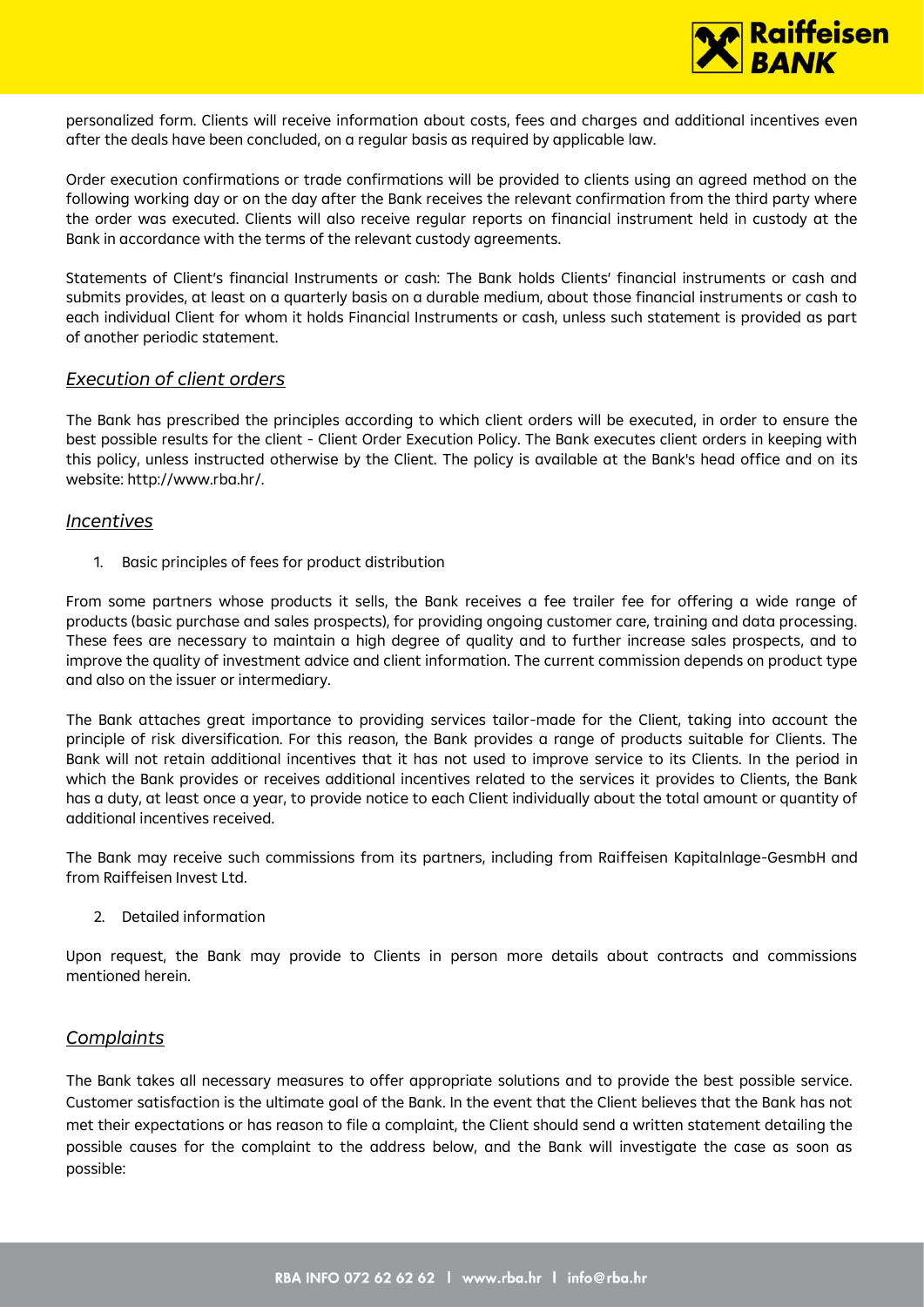

Raiffeisenbank Austria d.d. Central Operations - Complaints Magazinska cesta 69, 10000 Zagreb mail: reklamacije.kune@rba.hr

In the event that the Client is not satisfied with the resolution of the complaint, and believes that another contact with the Bank will not contribute to the resolution of the situation, a complaint can be filed with the competent institutions (for example: consumers can send an application for mediation to the Mediation Centre at the Croatian Chamber of Commerce).

# *Miscellaneous*

1. Foreign currency transactions

When placing an order, if it is necessary to make a payment in a foreign currency or to convert a payment amount received in foreign currency to HRK, the Bank performs the conversion by applying the exchange rate it normally uses in transacting with Clients at the settlement date.

The relevant exchange rate list is available on the Bank's website: www.rba.hr.

2. Additional taxes and costs

In addition to the fees specified in the contracts between the Client and the Bank and the financial costs, the Client may have additional costs and taxes (e.g. taxes on domestic and foreign capital income) that are not necessarily paid through the Bank or invoiced by the Bank. Clients are responsible for performing tax obligations on their own, especially in their home country.

3. Payments made by Clients

The amounts paid by Clients to the Bank in connection with transactions with financial instruments are charged to the principal's account at the Bank unless otherwise agreed.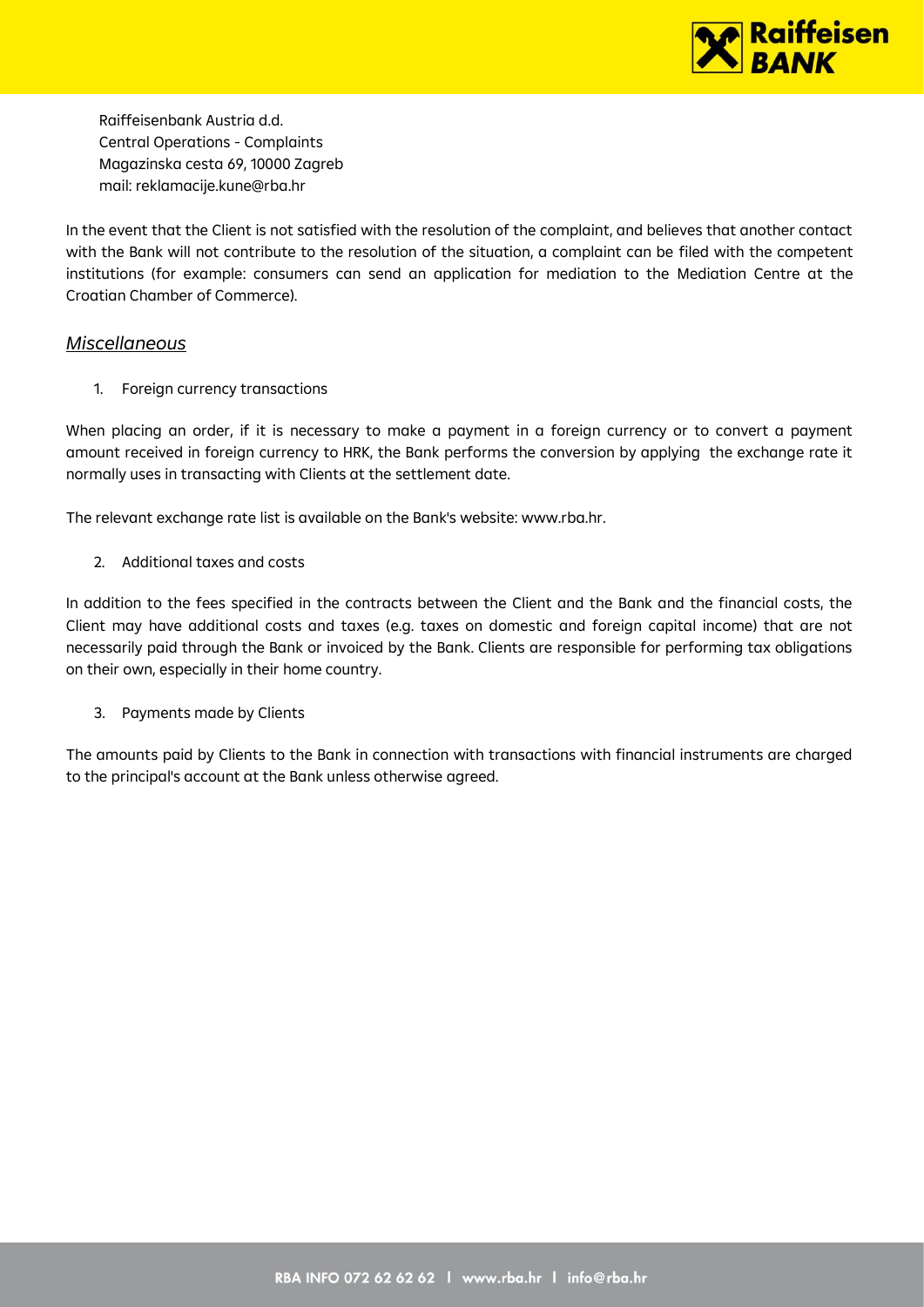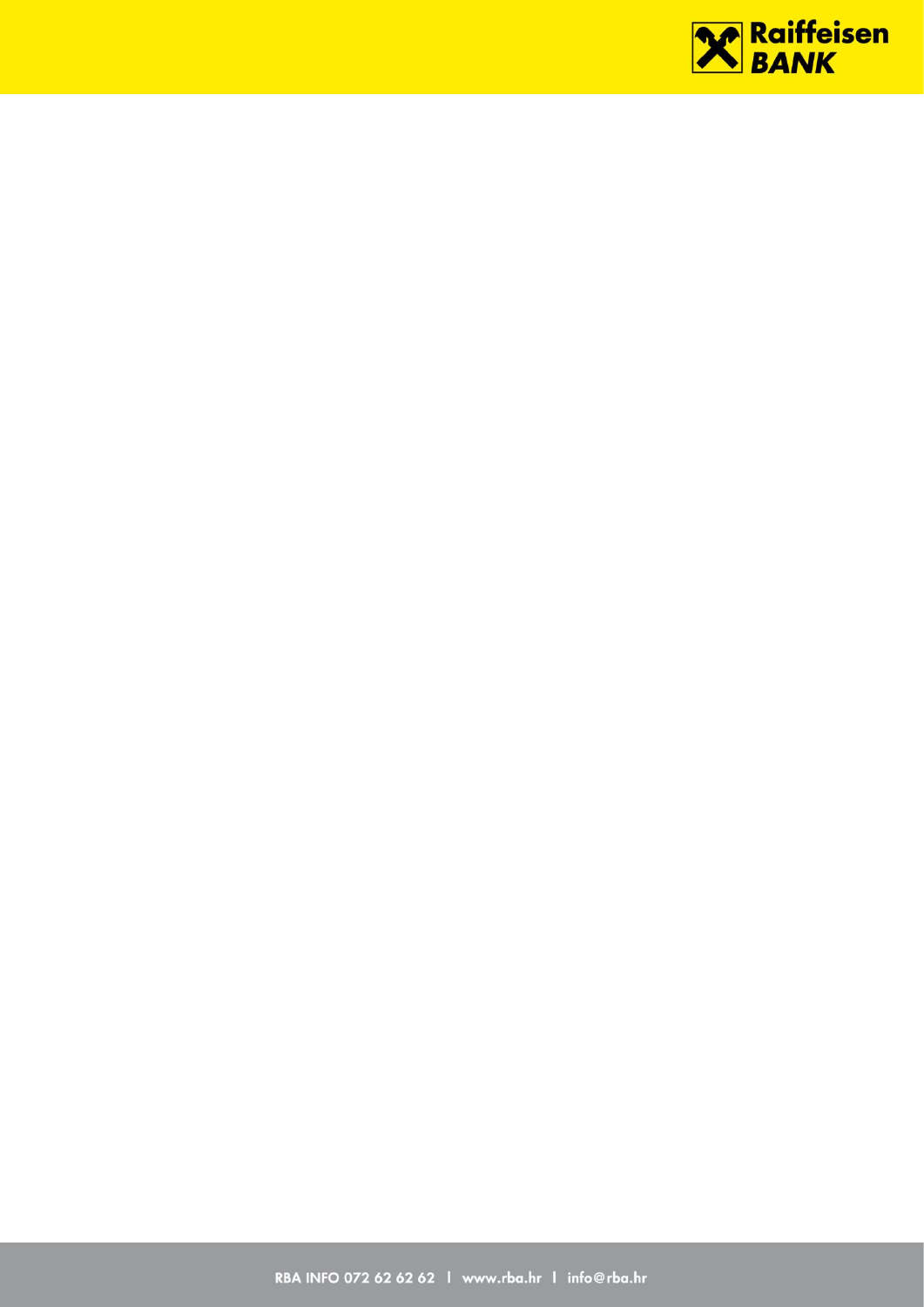

## **Definition of Risk**

Risk is uncertainty, or the possibility of losses resulting from adverse variances from an expected result.

The prerequisites for the existence of risk are: uncertainty and exposure.

**Uncertainty** is the result of not knowing future effects. **Exposure** is any type of transaction or business decision that involves uncertainty as to the achievement of results. Losses in an economic sense result from a reduction in the present value of assets, or a lack of increase in the present value of assets.

The most common types of risk are shown below. This list is in no way exhaustive and not all risks are shown - just the most common risks recognised by the Bank.

## *Risk Types*

## **1. Credit Risk**

Credit risk occurs in all forms of credit exposure. Credit risk is the risk that a debtor will not be able to meet his or her obligations (within the agreed amount or deadline) due to default on payment or for other reasons. Similarly, credit risk is also a deterioration of the financial standing of companies in which the investor has a stake. Furthermore, in cases of the company's insolvency or bankruptcy the investor may lose the entire value of his or her investment. In addition, the residual risk remaining after risk reduction techniques represents a credit risk since, in the event of a default, certain security instruments may be unable to yield the anticipated amount. We differentiate between subcategories of credit risk as follows:

#### **a. Counterparty Risk**

This category of credit risk arises in informal (OTC) market derivatives, transactions of borrowing securities and commodities, transactions with long maturities and transactions of issuing loans for the purchase of securities and payment of a fee. This type of risk is prone to fluctuations in market prices (e.g. in swaps, forward transactions, etc.) and can be linked to cases of so-called "wrong-way" risk, i.e. cases in which the exposure is increased when the credit quality of the counterparty falls. It also includes special techniques of risk reduction such as netting agreements, margin.

#### **b. Default Risk**

Default risk is the risk of the counterparty not meeting its contractual financial obligations. Such a failure to meet obligations (default) occurs when the debtor is unable to meet his or her credit obligations. Default entails non-payment, or the enforced restructuring of the debtor's contractual obligations. Financial loss in cases of default depends on a number of factors, e.g. the type of product, security instruments (type, value) and rank of placements.

#### **c. Migration Risk**

Migration risk is the potential for loss resulting from a change in the fair value of credit exposure, arising due to a deterioration in the client's credit rating.

#### **d. Country Risk**

Country risk is the risk of the debtor being unable to meet foreign financial obligations due to political and economic difficulties in the debtor's country. Country risk, aside from political risk, also includes a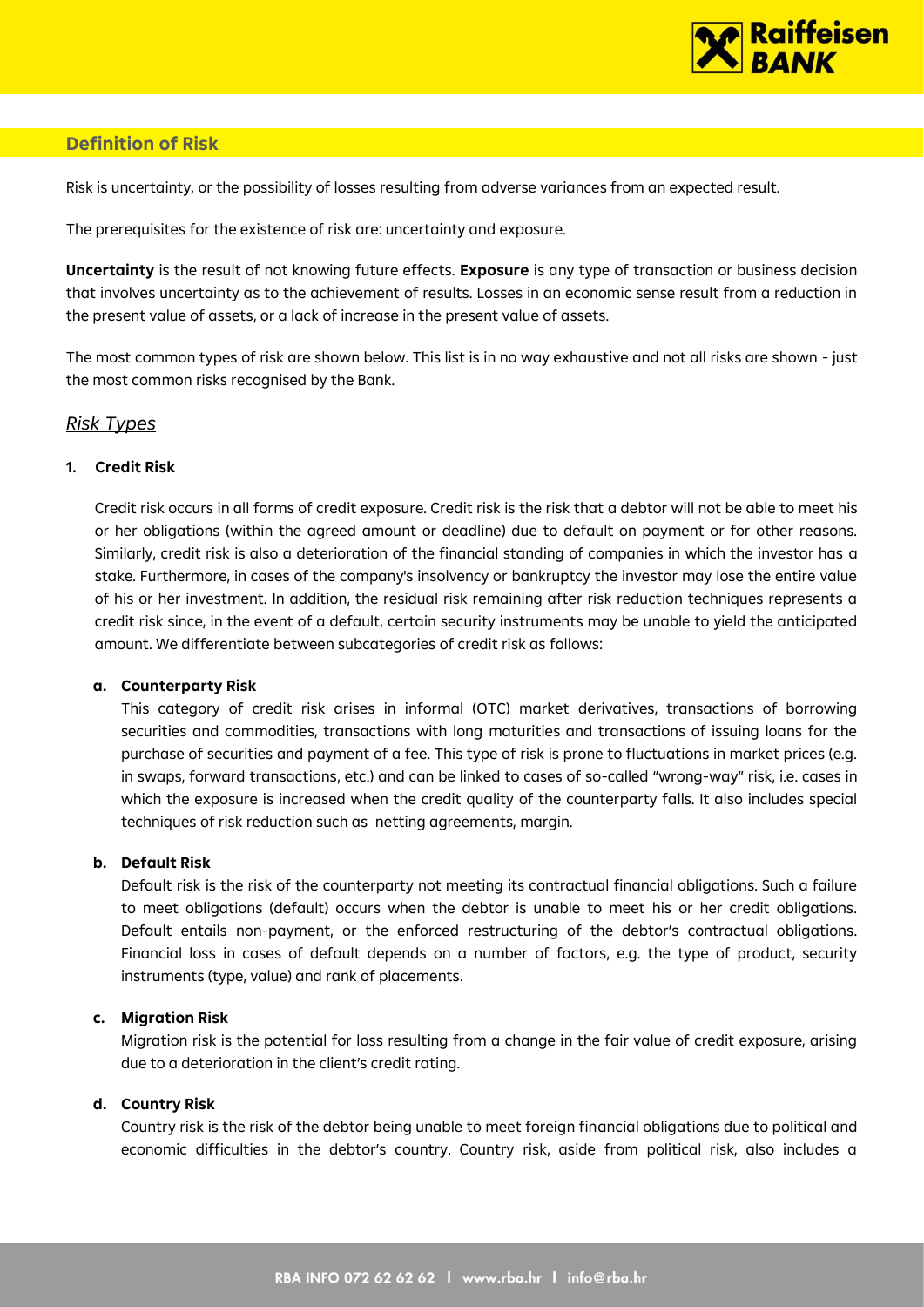

worsening of the economic climate in a country (economic risk). Political risk is a probability that a change in the political circumstances of a foreign country will result financial losses for the investor.

- Political risk includes: wars, strikes, revolutions, trade embargoes, political and economic sanctions, expropriation, nationalisation, moratorium on payments abroad, also including non-convertibility of the domestic currency, suspension of a currency regime.
- **Economic risk** includes a worsening of a country's economic indicators, which can affect the financial situation of the debtor, devaluation/depreciation having a significant impact on the debtor's business and on their competitiveness.

#### **2. Market Risks**

Market risks are defined as potential losses caused by external influences on the value of an investor's assets, and arise due to changes or adverse movements in prices on financial markets. Market risk is the possibility of losses resulting from unexpected and adverse changes in market prices and factors such as interest rates, foreign currency exchange rates and share prices. It includes changes in the value of assets being traded, such as shares and bonds, price fluctuations in market indexes, correlation, spreads and the impact of changes in volatility and liquidity factors.

#### **a. Interest Rate Risk**

Interest rate risk is the risk of an adverse effect on profitability resulting from changes in interest rates. An investor is exposed to interest rate risk when there is the possibility of unanticipated changes in interest rates that could have a negative effect on net interest income or profitability, and on the market value of a portfolio. Interest rate risk arises from a gap between the investor's assets and liabilities, and sensitivity to changes in different interest rates.

## **b. Credit Spread Risk**

Credit spread risk is the risk of losses due to adverse movements in the market prices of debt instruments with unexpected changes in credit spread (margin). Credit spread risk arises from investors' changeable appetite for risk, which influences market prices thus causing an increase or decrease in the credit margin. This does not cause a change in the issuer's creditworthiness, but in the issuer's specific risk. Credit spread risk is an important factor in portfolios relying on a strategy of trading in spreads or credit derivatives.

#### **c. Exchange Rate Risk**

Exchange rate risk is the risk of adverse changes in the fair value of positions (stated in domestic currency) due to changes in exchange rates and/or changes in the price of gold. Positions in foreign currencies, as well as positions in gold, can carry exchange rate risk. The Bank uses local currency as the reference currency in statements to the investor. The value of the portfolio is sensitive to changes in exchange rates if it contains spot or future monetary flows nominated in a currency that differs from the bank's base currency, including positions in exchange rate clauses.

#### **d. Equity Risk**

Equity risk relates to potential losses due to unfavourable price movements of exposures in shares and other forms of direct or indirect investment in companies. The range of exposure to this risk includes equity positions, equity derivatives or derivatives in stock market indexes, funds and other investments in equity positions (e.g. via investment funds). It is considered that investors in these positions are exposed to equity risk.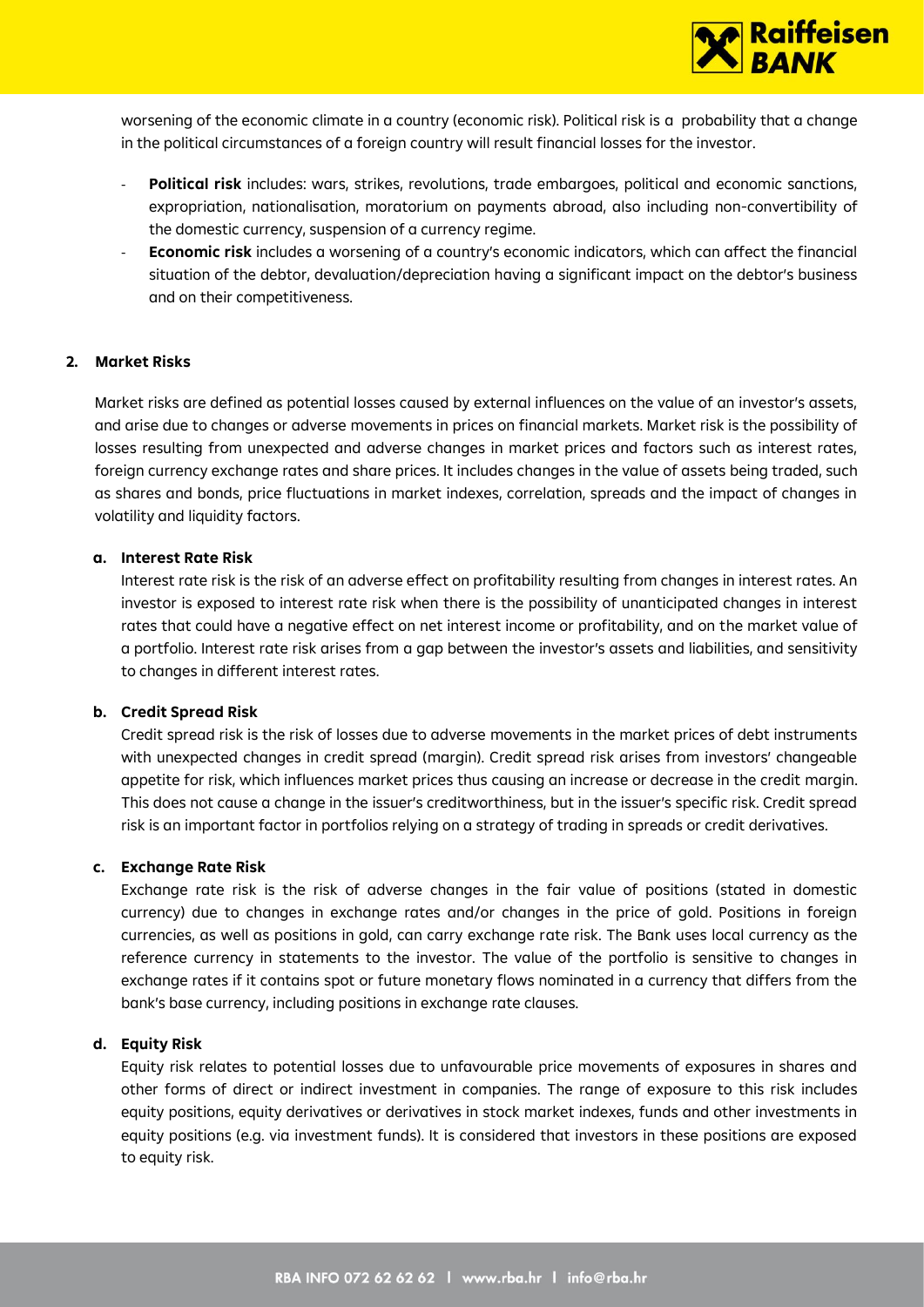

## **e. Commodity Risk**

Commodity risk refers to the risk of a reduction in the fair value of commodity positions due to adverse changes in their prices. The term commodity refers to a physical product that is traded and/or can be traded on a secondary market, and which represents a separate asset, including raw materials and goods (e.g. oil, gas and electrical energy, grains, steel, etc.), but not including gold, which is treated as a currency. Physical possession of goods is usually expensive due to the costs of transport and warehousing.

## **f. Volatility Risk**

Volatility risk is defined as an adverse change in the market prices of certain positions due to changes in the market's expectations of the future volatility of those positions' price. Volatility risk, i.e. the value of an option, is measured using various indicators:

- delta (delta shows the change in the price of an option due to a change in the price of the underlying instrument);
- gamma (gamma expresses expected changes in the value of delta due to small changes in the price of the underlying instrument);
- **vega** (sensitivity to the price of an option due to changes in volatility)

A change in volatility automatically results in a change in the fair value of options, and thus immediately affects earnings/profit.

## **g. Market Liquidity Risk**

Market liquidity risk refers to the risk arising from the impossibility for the investor to simply offset or liquidate a position at market prices either due to market deficiencies or inadequate market depth. Market liquidity risk is associated to the possibility of changes in the difference between the value of market offers for purchase and for sale (the bid-ask spread), as well as the fact that there is no bid-ask quotation for the appropriate volume of transactions at any moment (or period). Therefore, the investor may find it impossible to buy or sell some liquid assets under normal market conditions.

This can happen due to excessive positions in those assets, inadequate market depth, or on account of other adverse business conditions on the market. Market liquidity risk becomes less important in the long term.

## **3. Other risks**

This category highlights other risks that can arise when investing in financial instruments that are not covered by any of the so-called primary types of risk.

**Clearing risk** is a risk that trades may not clear in accordance with the clearing rules. Clearing risk occurs in case of bankruptcy/insolvency of SKDD-CCP, bankruptcy/insolvency of the Bank, default of the Bank and/or Client. As such, clearing risk comprises credit risk, market risk, contagion risk.

## **Settlement Risk**

Settlement risk is the possibility that a transaction will not be realised in accordance with the contractual terms. Settlement risk occurs in cases of time delays when exchanging cash, securities or other assets. As such, settlement risk includes credit, market and liquidity risk:

- **credit risk** occurs when the counterparty does not deliver the security or cash after the first party has already paid or delivered the security according to the contract,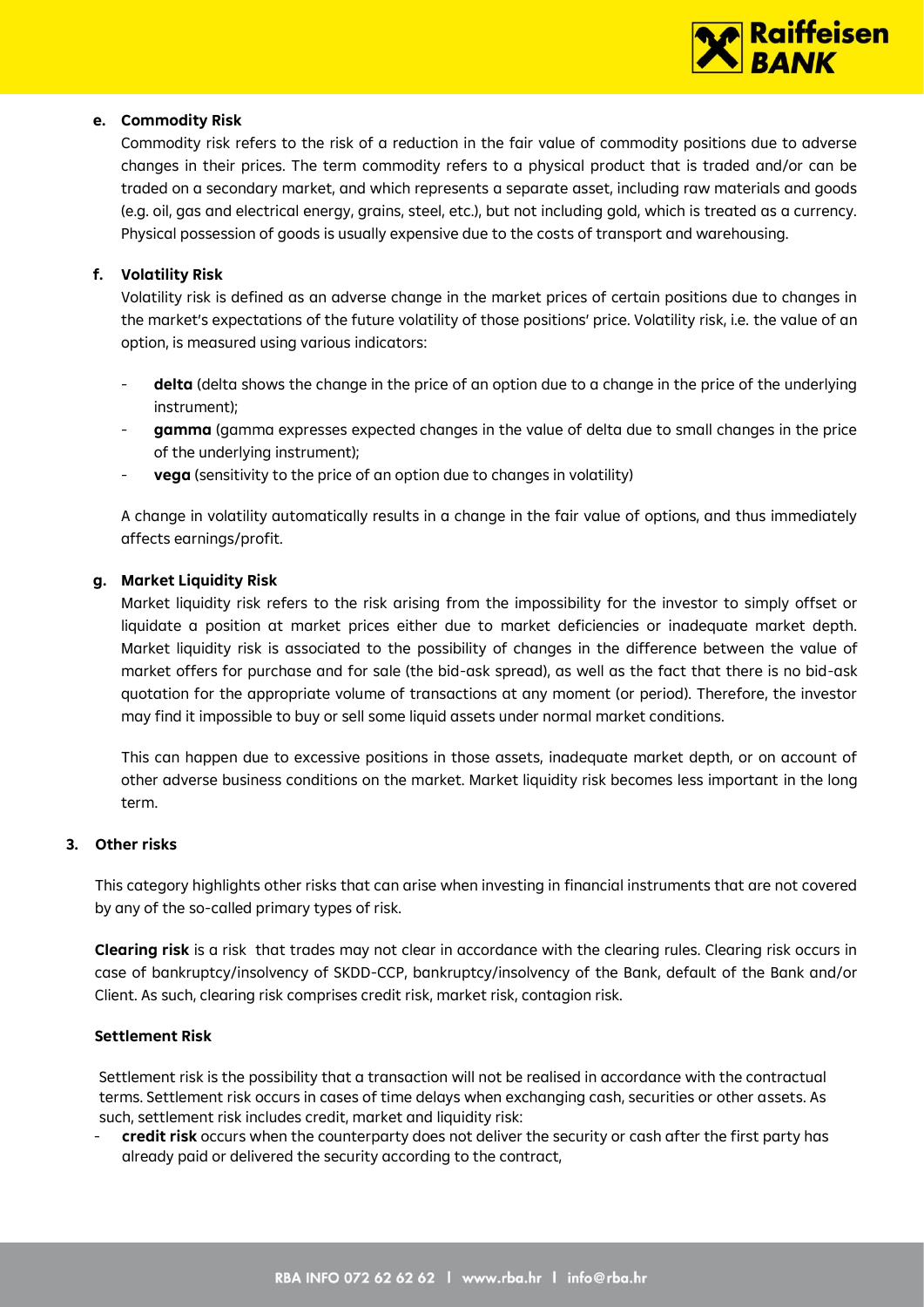

- market risk occurs in cases of delay in settling a transaction when trading losses may occur. During that time the market value of the subject of the transaction (i.e. the security or other asset) can change adversely for the credit institution,
- **liquidity risk** occurs in cases when the counterparty does not deliver the contractual value on the day of settlement, but later.
- **contagion risk-** the risk of financial shocks spilling over among financial institutions (for instance, members of SKDD and/or SKDD-CCP)

#### **Environment-related risks**

These types of risks relate to the environment in which the issuer does business:

- **country rating downgrade risk** of the country in which the issuer's registered office is located,
- **sovereign risk** risk arising from lack of ability and/or willingness to repay due government debt
- **political risk** risk of unexpected political changes or instabilities in a country
- **inflation risk** risk arising from decline in the value of a financial instrument resulting from an increase in general price level (inflation)
- **FX risk** risk arising from change in FX rate may affect return on investment in foreign currency
- **transfer risk** risk of imposing a restriction on transferring capital out of the country

#### **Issuer risks**

Issuer risks are directly associated with the business operations of the issuer:

- **credit risk**  risk of decline or complete loss of financial instrument's value due to deteriorated solvency, credit rating or initiated bankruptcy proceedings against the issuer
- **management and operational** risks risks that may cause the issuer of Financial Instruments to become unable to meet agreed obligations
- dividend risk risk that the stock company will not pay the dividend which depends on the decision of the stock company's general meeting and business activities of the respective company
- **reputational risk** risk of adverse influence of a certain event or activity on issuer's reputation
- **ecological risk** risk of adverse effect on environment resulting from performing certain business activities

#### **Financial instrument risks**

Financial instrument risks are related to the legal status of the Financial Instrument

- risk related to the legal status of the Financial Instrument (for instance, risk related to documentation for issuance of financial instruments – decisions and decrees of competent authorities, subscription documents, payment, prospectus approval; risk related to financial instrument quotation documentation)

#### **Regulatory risks**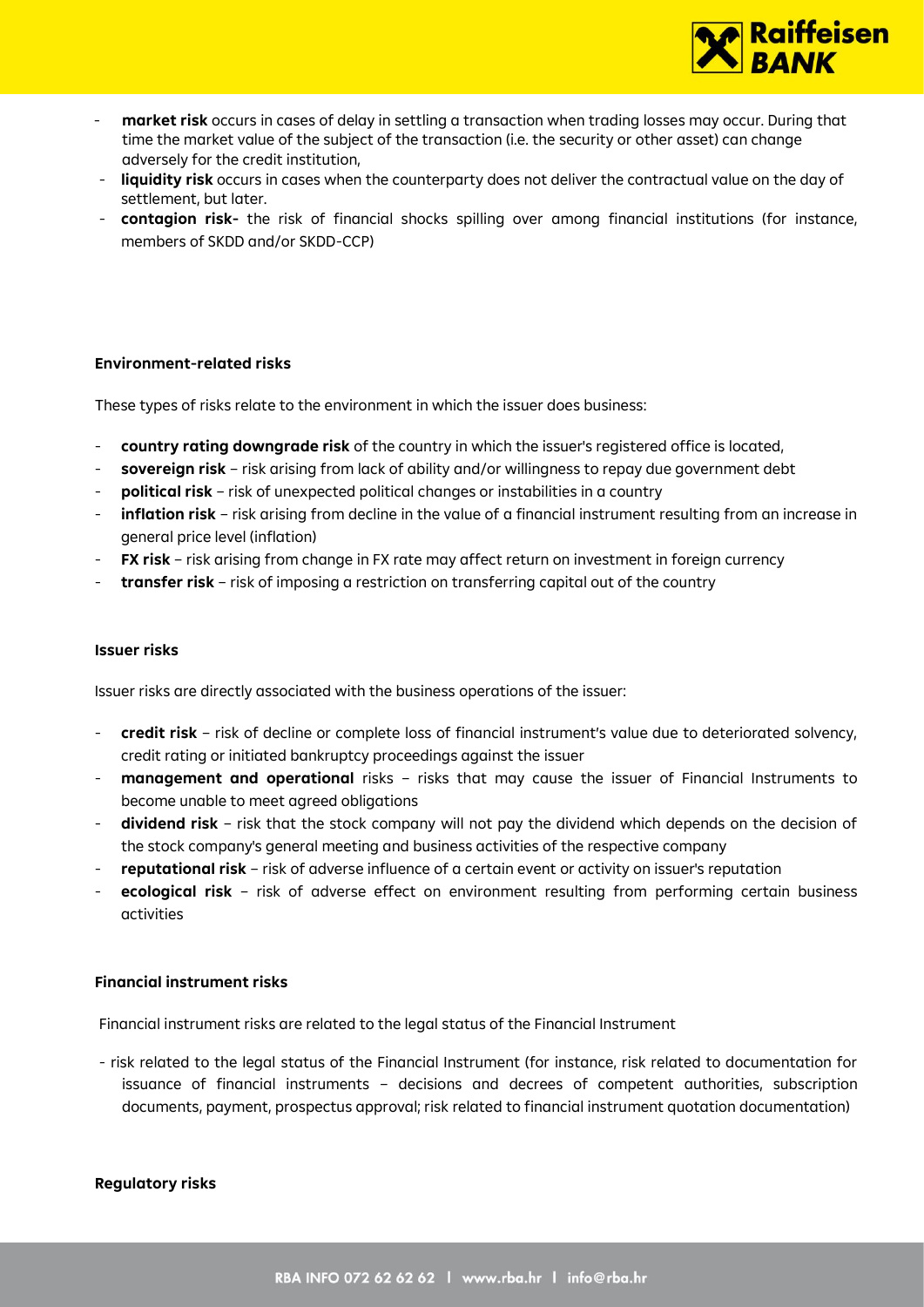

Regulatory risks relate to the activities of the government and other regulatory bodies:

- **risk of changes in tax-related and other regulations** probability that tax-related and other regulations of the Client's country and/or in countries in which the Client's assets are investments could change and thus adversely affect yields. The risk of changes of tax-related and other regulations is beyond the Bank's control and influence whatsoever.
- risk of suspension of a financial instrument by a regulatory authority

#### **Risks associated with safekeeping of assets in omnibus accounts**

- **Risk associated with the lacking or insufficient knowledge of the nominee concept** by applicable national legislation of the third country (risk that the Client's Financial Instruments which are held by a third party can not be distinguished from the assets of the third party or the Bank's own assets):
	- risk that a person on whose behalf the account has been set up (Bank or Sub-Custodian) is considered as the registered owner of the Financial Instruments in the custody account and therefore this person lawfully exercises all the rights pertaining to the custodied Financial Instruments and the financial instruments are included in the third party's bankruptcy estate (the risk exists only if the custody account with the third party has been opened in the name and for account of the third party or the Bank, and in jurisdictions where holding of financial instruments for the account of another party is not fully or adequately regulated)
	- risk that it will not be possible to vote at the issuer's General Meeting with split votes or a share of votes attached to the Financial Instruments held in an omnibus account for several Clients
	- risk of market thresholds being applied on the omnibus account and not on an individual Client
	- risk that one of the Client fails to perform legal obligations, for instance, to obtain the required approval or to notify competent authorities in case of acquiring a qualifying stake, and in this case Financial instruments of all Clients may be temporarily blocked, and the Clients may not be able to exercise voting rights due from the respective interest
	- risk that it will not be possible to deliver Financial Instruments from the omnibus custody account maintained with a local Sub-Custodian to the custody account kept with another local Sub-Custodian
	- risk of corporate actions in case assets are held in an omnibus account, if certain rights result from the holding of a certain number of financial instruments, there is a risk that it will not be possible to appropriately allocate them to actual holders.
	- risk of default of other client whose positions are held in the omnibus account,
	- risk of other clients- client's collateral may be used to cover other clients' positions in the same omnibus account,
	- risk of transfering operation situation when it is not possible to transfer operations from one member of SKDD-CCP to another because the other member must accept the transfer of operations, all positions and assets in the omnibus account. Transferring an omnibus account to a new SKDD-CCP member requires the consent of all clients,
	- risk of default of the Bank it relates to the Client's exposure to the Bank in relation to transactions executed and cleared by the Client through the Bank
	- the risk of default of the Bank's clients it relates to the Client's exposure to other clients of the Bank in relation to transactions executed and cleared by the Client through the Bank
	- liquidity risk refers to a situation in which the client's non-monetary assets must be liquidated in the process of transferring the operation. In this case, the asset valuation determined by the SKDD-CCP may differ from the Client's expectations of the total value of the asset
	- haircut risk refers to a situation where the value of assets related to SKDD-CCP transactions is reduced or is not increased by the amount expected by the Client, because SKDD-CCP has devalued the asset by an amount that does not properly reflect the value of the asset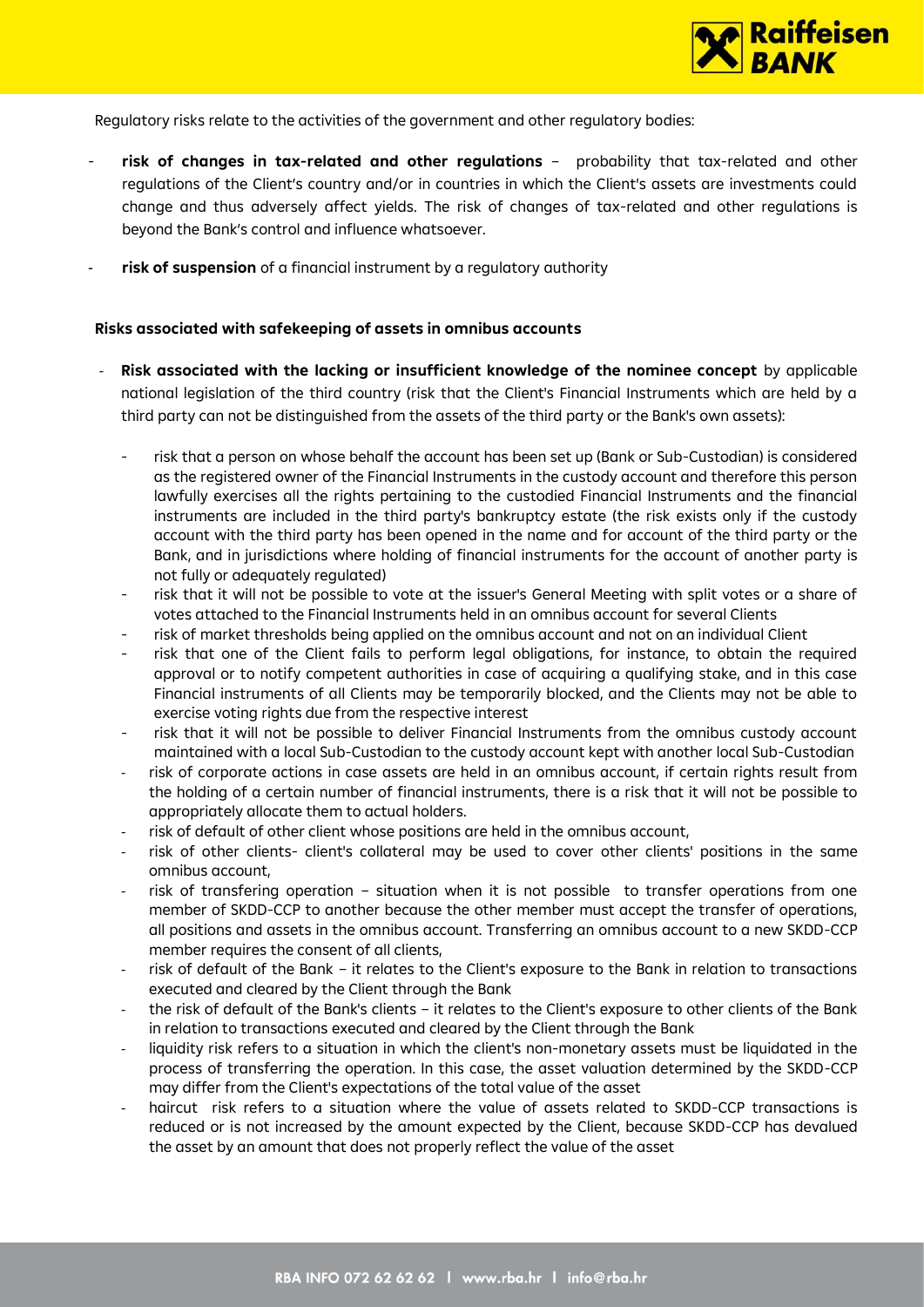

- risk of joint valuation refers to a situation where the value of assets related to SKDD-CCP transactions may decrease or not increase as much as the Client expects, because the recorded assets has devalued in relation to the SKDD-CCP transactions of other clients of the Bank
- risk of default of SKDD-CCP refers to the Client's exposure to SKDD-CCP in relation to transactions that the Client clears through SKDD-CCP and to the assets recorded in the accounts with SKDD-CCP.
- **Tax risk** application of a higher rate of withholding tax than the rate set out in the Double Taxation Agreement
- **Operational risk** risk that the Assets of one Client will be used for account of another due to a mistake or intention or fraud committed by an employee of the Bank /Sub-custodian or Sub-custodian's third party. This risk is mitigated by regular reconciliation of transactions and balances in omnibus accounts at the Global Custodian/Sub-custodian with account transactions and balances on Bank's books and by ongoing reconciliations of client funds held jointly in the Brokerage cash account and Custody cash account with the Bank's records of Client assets maintained for each client separately. This allows the Bank to be able to differentiate at any time the assets of one client from the assets of other clients and from the Bank's assets. In addition, the Bank applies internal supervision measures ensuring control of the transfer of Client's assets whereby each transfer of the Client's assets, where possible, must be carried out by two persons with appropriate authorisations, one of whom enters a transfer order and the other confirms it (four-eyes principle), in order to avoid any irregularities in maintaining and updating records and any misuse or negligence in conducting operations.
- Legal risk the risk of loss that may arise in the event of default, partial default or delayed performance of the contractual obligations of the Banks following the modification or introduction of new mandatory regulations and/or judicial, arbitral or administrative-legal measures.
- **Distance between issuer and actual holder of Financial Instrument** the issuer of the Financial Instrument is aware that the service provider is not the actual holder of the Financial Instrument, but does not know who it is, so this may cause delays in the flow of information.
- **Risk of bankruptcy and insolvency** or inability by a third party to perform any obligation relating to the investment service or activity.

In addition, for leveraged instruments (described further below), an investor may, in certain market situations, assume, as a result of transactions in such instruments, financial and other potential obligations in addition to the cost of acquiring instruments. For other instruments offered by the Bank, this risk is not present unless otherwise specified in the instrument's prospectus..

## **Shares**

# *Definition*

A share is a security that grants the owner the right to participate in the management of a company, the right to a share in realised profits and the right to the remainder of the assets after liquidation or bankruptcy. Some types of shares (preference shares) in addition to the above may give the owners certain other rights (e.g. the right to a guaranteed dividend, priority in payments of profits, etc.). The owner of a share does not have the right to demand that the issuer of the share buys the share back. Shares can be sold at their market price. Profits resulting from share ownership can be dividends (a share of the issuer's paid out profits) and capital gains, which result from the difference between the purchase and selling price of a share. By investing in shares a shareowner can also suffer a loss resulting from the difference between the purchase and selling price of the shares.

## *Risks associated with investment in shares*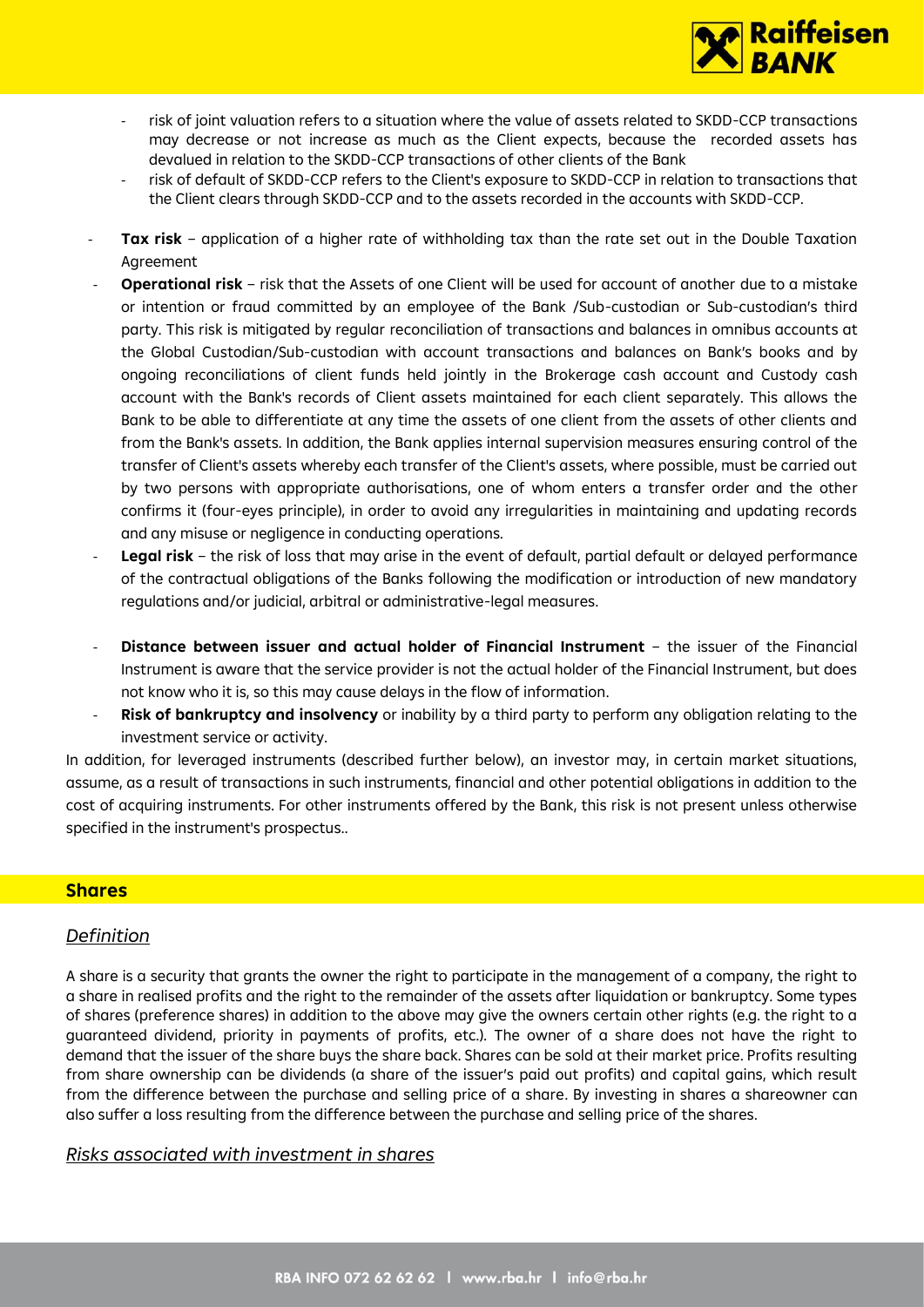

Investment in shares is associated to equity risk. Equity risk refers to potential losses due to unfavorable price movements of exposure to shares and other types of direct or indirect investment in companies.

Volatility risk (the percentage of share price fluctuation) also affects share values. Investing in shares is also associated with exchange rate risk in cases where shares are denominated in a foreign currency. Liquidity risk also affects shares as a result of insufficient demand for a certain stock.

Investing in shares does not guarantee the return of the initial investment or a regular payment of dividends. The amount and payment of dividends depends on the financial results of the company and on the decision of the general meeting of shareholders on the payment of dividends. The value of a share may fluctuate in relation to the value of the share issuer's assets and on financial results and market expectations.

The maximum loss is limited to the amount of the initial investment in the share, unless the share is used as a security instrument for a loan that is invested in the further purchase of financial instruments and is therefore exposed to the risk of leverage (the leverage effect).

In the case of illiquid shares, there may be restrictions on the withdrawal of investments due to lack of demand for the instrument.

## **Debt Securities**

## *Definition of debt securities*

A debt security is a security that gives the holder the right to payment of the amount of the funds loaned (principal) and payment of interest on the principal (coupon), and represents an obligation assumed by the issuer to pay the principal and interest. Issuers of debt securities could be countries, municipalities, cities, financial institutions or companies. The issuer is obliged to make a single payment of the principal on a precisely defined date, or in agreed instalments according to a timetable defined in advance.

The issuer may have the right to buy up the principal before the expiry date, but only if this is clearly stated in the conditions of issue.

Securities can be issued in various currencies. Debt securities can have the following kinds of agreed interest rates:

- fixed interest rate
- variable interest rate
- zero-coupon
- combined interest rate

# *Risks associated with investment in debt securities*

Investing in debt securities is associated with the risk of a fall in the price of the debt security in comparison to the purchase price, and of the issuer failing to meet its obligations. The value of the debt security depends on several factors and exposure to several types of risk:

- Interest rate risk: if interest rates rise, the value (price) of debt securities declines. In certain situations there may be increased volatility in interest rates, thus there is an increased interest rate risk of debt security devaluation.
- Credit risk means the risk of a fall in the value of debt securities due to changes in market perception of the quality of the issuer's credit rating and the risk of the issuer failing to meet its obligations.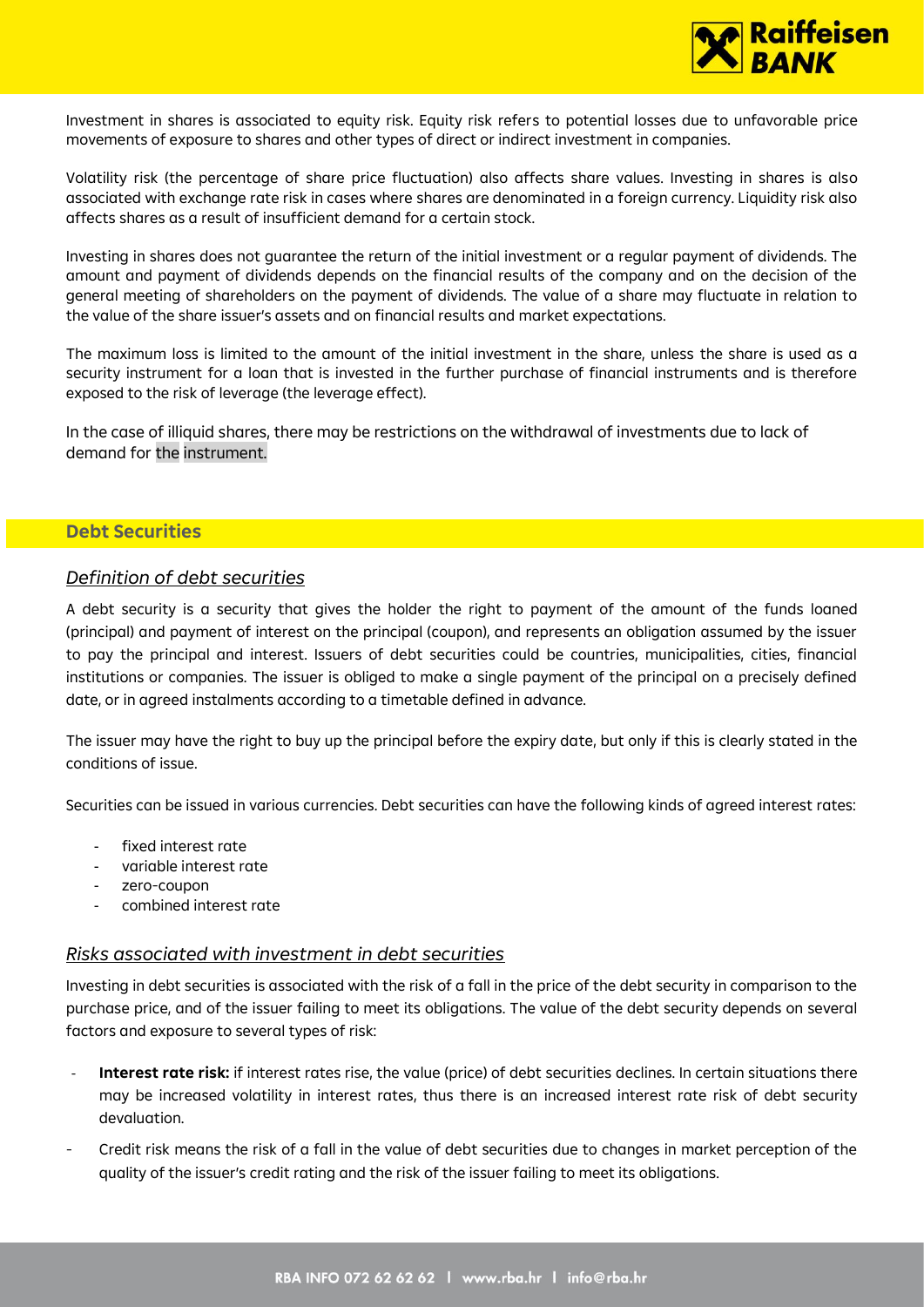

- Market risk means the risk of a fall in value of a debt security due to a fall in the overall debt security market.
- Reinvestment risk arises from the fact that if interest rates fall, the interest paid out on the debt security is invested at a lower interest rate, which will result in a lower overall yield from the investment in that security.
- **Risk of early redemption of debt securities** is associated with an option built into a security giving the issuer the right but not the obligation to redeem the bonds if interest rates fall, with the aim of reducing the issuer's cost of debt on a precisely defined date. The holder of the debt security can then reinvest the amount received at a lower interest rate. If the issuer has the right to partially redeem the principal, we call that the risk of partial early redemption. If the issuer has a built-in option for early redemption of all or part of the principal, then that bond carries a higher volatility risk. The greater the fluctuation in interest rates, the higher the possibility that the issuer will exercise its early redemption right.
- Liquidity risk is associated with the risk of achieving a price that is lower than the current market price on the sale of the debt security due to low demand for some securities. In the case of illiquid debt instruments, there may be restrictions on the withdrawal of investments due to lack of demand for the instrument.
- **Exchange rate risk** relates to those debt securities issued in a foreign currency, or in a currency that differs from the local currency. In the event of adverse movements in the currency in which the debt security is issued in relation to the local currency (weakening of the foreign currency or strengthening of the local currency), the debt security holder may lose on the value of his or her investment in that debt security.
- **Inflation risk** refers to the possibility of the amount paid out by the issuer on maturity having a lower real value due to an increase in the inflation rate in that currency in relation to the date of the initial investment.
- **Political risk** means the risk of loss of value of a debt security due to changes in the political circumstances in certain countries or regions.
- **Event risk** means the risk of loss of value of a debt security due to an event not linked to fluctuations on the financial markets, such as natural disasters.

The maximum loss is limited to the amount of initial investment in the debt security, unless it is used as a security instrument for a loan that is invested in the further purchase of financial instruments, in which case it is also exposed to the leverage effect.

## **Money Market Instruments**

Money market instruments are all types of instruments usually traded on the money market such as central bank bills, treasury bills, commercial notes and certificates of deposit, aside from instruments of payment.

Factors affecting the risk and yield of money market instruments coincide to a considerable degree with those defined for debt securities. Differences mainly come down to liquidity risk. Generally there are no regulated secondary markets for money market instruments. Therefore, there is no guarantee that these instruments can be sold at any particular time.

**Treasury bills** are instruments issued by finance ministries, mainly with a maturity date of up to one year. In Croatia, the Ministry of Finance issues Treasury bills with maturities of 91, 182 and 364 days, with a denomination of HRK 100,000.00. Treasury bills are subscribed at auctions held by the Croatian Ministry of Finance.

**Commercial papers** are debt instruments issued by companies in order to acquire liquid funds. As they are not issued by countries but by companies of vastly differing creditworthiness, as a rule they represent a less secure instrument than Treasury bills.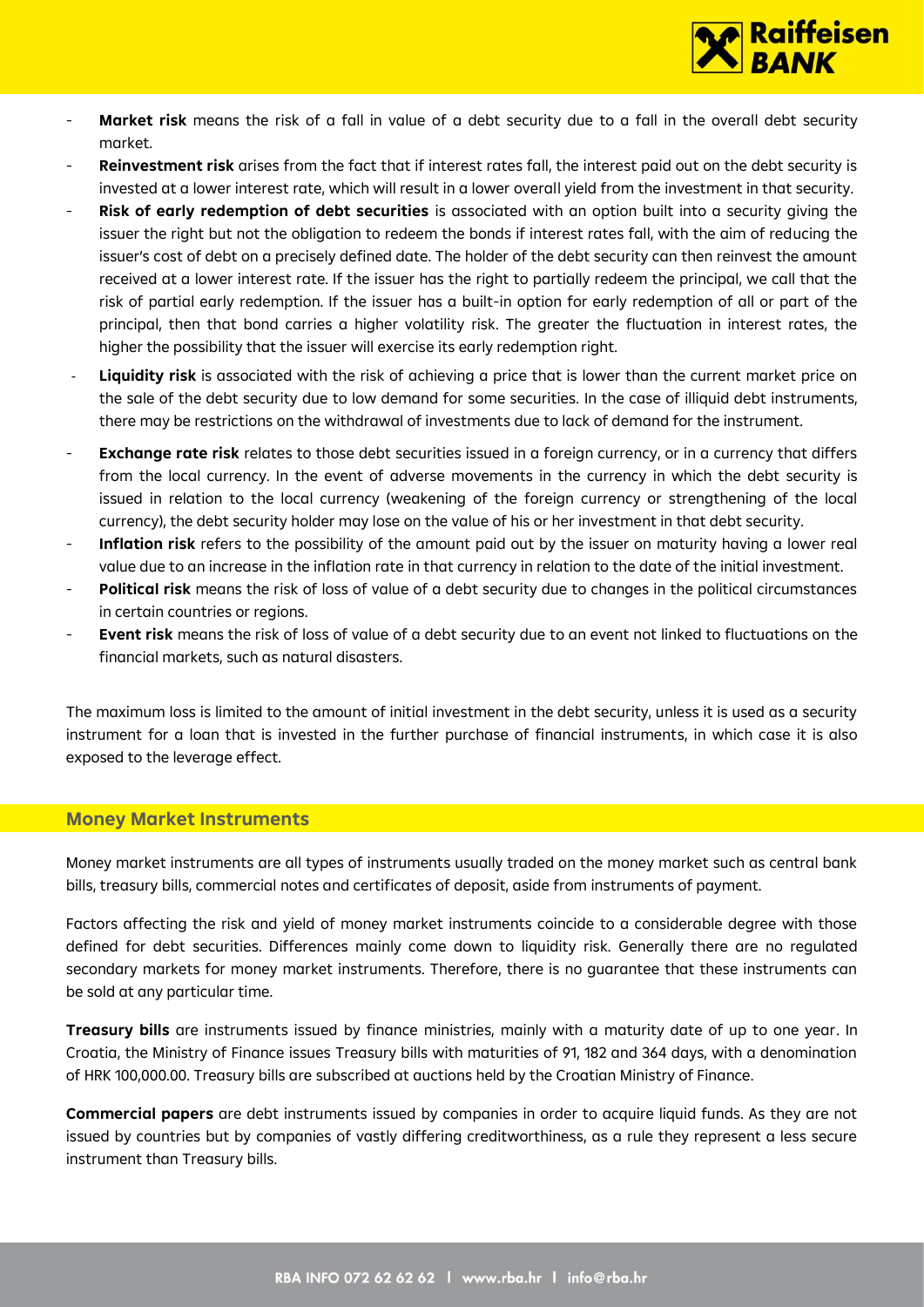

**Certificates of deposit** are marketable debt instruments issued by credit institutions which undertake to pay the principal together with accrued interest on expiry of a certain maturity date.

## **Investment Funds**

## *Definition of Investment Funds*

An investment fund is a collective investment vehicle, the sole purpose and intention of which is to pool funds through public or private offering and invest those funds in various types of assets in conformance with the investment fund's previously defined investment strategy, and exclusively for the benefit of the holders of stakes in that investment fund.

An investment fund can be an **open-end** or **closed-end,** or an **alternative** investment fund or a **UCITS** fund. Investment funds can be grouped according to their investment strategy, and thus categorised as follows:

- **money market funds**
- **balanced funds**
- **bond/fixed-income funds**
- **stock/equity funds**
- **alternative investment funds** (e.g. hedge funds, real estate investment funds)

## *Risks associated with investment funds*

Investing in an investment fund assumes the acceptance of certain risks. Generally, the risk of investing on capital markets is the probability or possibility that the return on investment is insufficient or negative.

The basic types of risk associated with investing in investment funds are:

- Market risk refers to the possibility that future changes in market conditions will lead to a reduction in return of the investment instrument, or a reduction in its value, which will consequently have a negative effect on the return of the investment fund. Financial instruments classified in a trading portfolio are recognised at fair value, and all changes in market conditions have a direct effect on trading income. Market conditions are to a large extent an expression of the economic and political conditions in the countries in which the assets are invested, as well as the state of the global economy. Market risk includes: price risk, interest rate risk and exchange rate risk.
- Price risk is a risk of loss, or reduction in value of the investment due to a fall in the price of the financial instrument. In certain situations, there may be increased price volatility of the financial instrument, which affects the increase in price risk.
- Interest rate risk is the risk of a reduction in the value of investment due to changes in interest rates. If market interest rates rise, the price of debt securities falls and vice versa, while their yields approximately follow fluctuations in interest rates. The time remaining until maturity also affects changes to the prices of the above types of investment, with short-term bonds less exposed to interest rate risk.
- **Exchange rate risk** is the risk of a change in the exchange rate of a foreign currency in relation to the kuna or other reference currency in which investment returns are measured.
- **Credit risk** represents the probability that the issuer of a financial instrument included in the assets of an investment fund, or person with whom the Company concludes transactions on the financial markets on behalf of the investment fund, will not wholly or partially fulfil its obligations, which would have a negative effect on the liquidity and value of assets.
- Settlement risk is the probability that the realisation or settlement of concluded transactions will be difficult or completely impossible.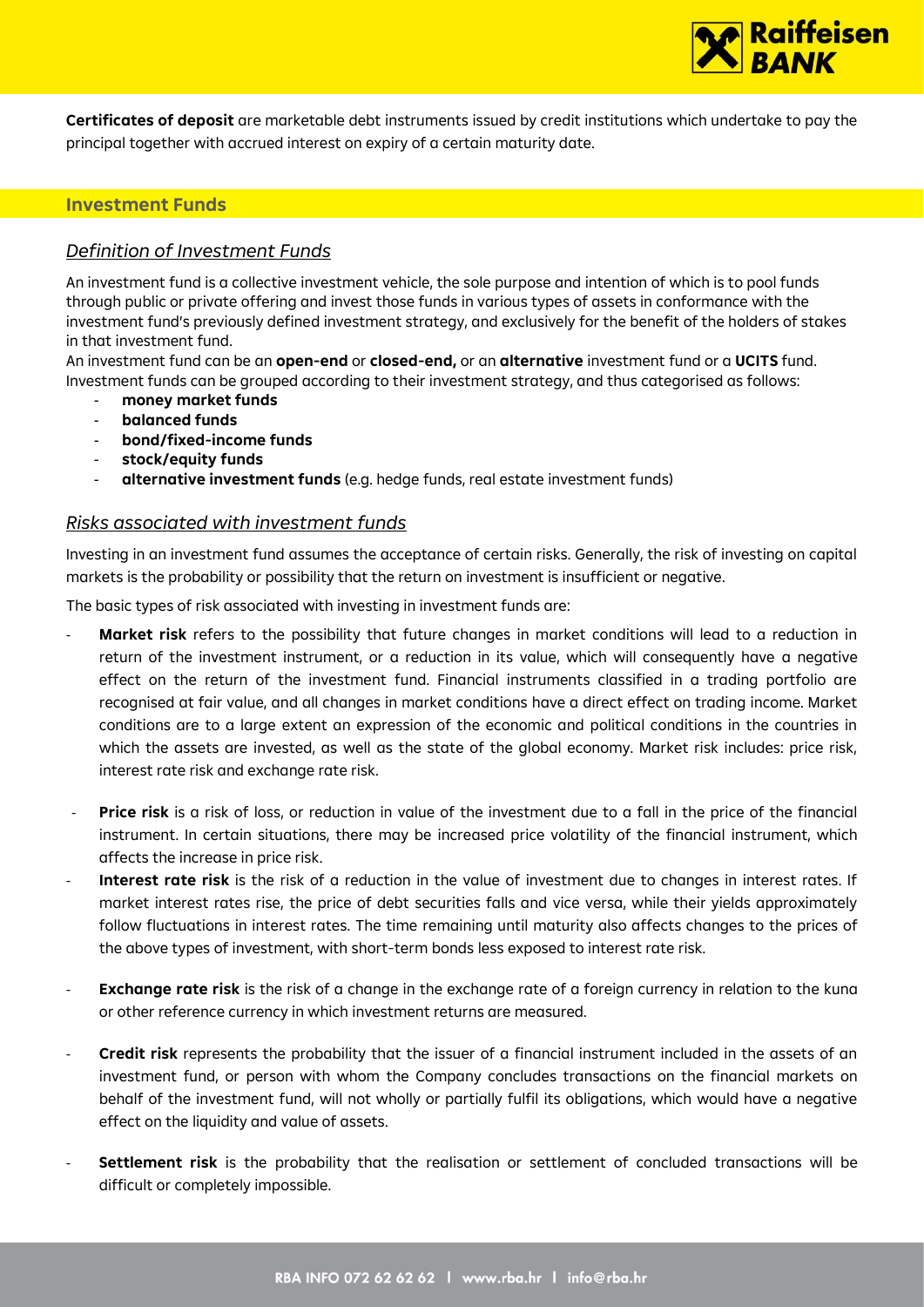

- **Concentration risk** represents a risk that increases with significant exposure of shares in the assets of an investment fund to, for example, a single issuer, single asset category or particular sector.
- Liquidity risk is the probability of the impossibility of the fast sale of a financial asset at a price close to the fair value of that asset.
- **Risk of change in statutory regulations** represents the probability that the taxation and other legal regulations in the country of the investor and/or countries in which the assets of the funds are invested change so as to adversely affect their yields.
- **Political risk** represents the uncertainty of investing investment fund assets in certain countries due to instability in the economic, political or social system, changes in international relations, state policies, economic measures, limitations on foreign investments and other extraordinary events.
- **Inflation risk** means that the amount invested has a lower real value due to an increase in the inflation rate in the currency of a certain country compared to the date of initial investment.
- **Event risk** means the risk of depreciation of some or all assets due to events unassociated with fluctuations on the financial markets, such as natural disasters.
- **Property sector investment risk** is associated with the risk of a change in value of the part of a fund's assets invested in property.

In the case of investment funds with a fixed investment period, there may be restrictions on the withdrawal of investments at a certain intended time. Also, certain investment funds may apply an exit fee which may have an impact on the return of the initial costs of the transaction in that financial instrument.

The maximum loss is limited to the amount of initial investment in the investment fund unless it is used as a security instrument for a loan that is invested in further purchases of financial instruments and is thus also exposed to the leverage effect.

More detailed information on investing in investment funds can be found in the investment fund's prospectus.

# **Financial Derivatives**

# *Definition*

Financial derivatives are instruments the value of which depends on the value of their underlying instruments from which they are derived. Underlying instruments include interest rates, currencies, stock market indices, individual shares, bonds, commodities, etc.

According to the definition in the Capital Markets Act, the following instruments are considered financial derivatives:

- options, futures, swaps, forward rate agreements and all other derivative contracts relating to securities, currencies, interest rates or yields or other derivative financial instruments, financial indices or financial measures,
- options, futures, swaps, forward rate agreements and all other derivative contracts relating to commodities,
- derivative instruments for the transfer of credit risk,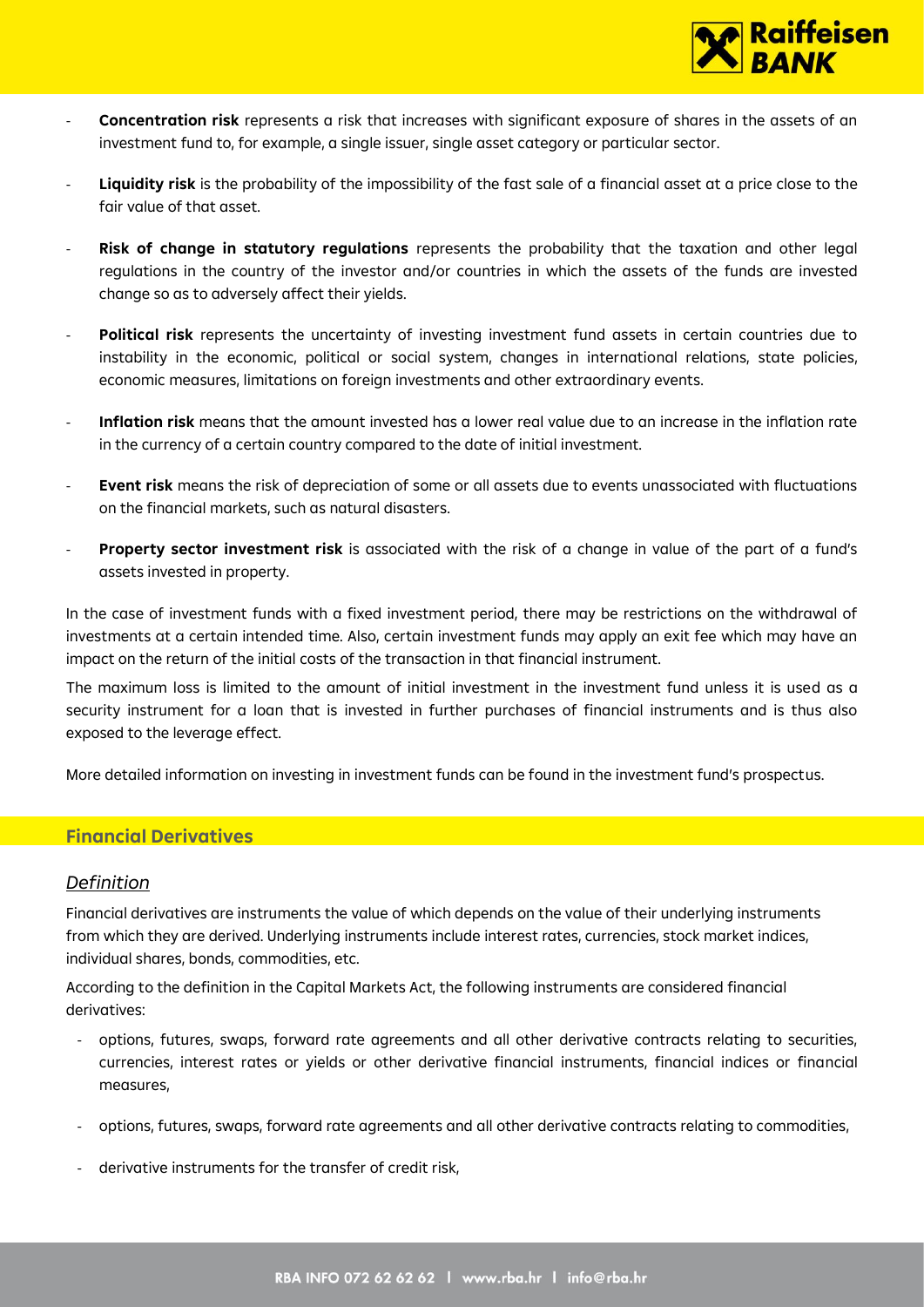

- financial contracts for differences.
- options, futures, swaps, forward rate agreements and or other derivative contracts relating to climatic variables, freight rates, emission allowances or inflation rates or other official economic statistics,
- any other derivative financial instruments relating to property, rights, obligations, indexes and measures not included in this item, which share the characteristics of other derivative financial instruments taking into account, among other things, whether they are traded on a regulated market and/or on a multilateral trading platform, and are netted and settled via recognised clearing organisations or subject to regular margin calls.

Financial derivatives are used to provide protection from the risk of changes in the value of the underlying financial instrument (hedging), for speculative purposes and for various types of arbitrage. Trading financial instruments offers great rewards, but also great losses. With financial derivatives it is not necessary to fully pay for the full value of the underlying financial instrument, and the exchange of cash occurs in the future. It is this fact that allows the use of a high level of financial leverage, which makes investing in these instruments much riskier. This document describes some of the derivative instruments.

## *Risks associated with financial derivatives*

We describe below the risks associated with financial derivatives. In addition to these risks, any financial derivative is exposed to the risks of the individual underlying financial instrument. For example, financial derivatives with currencies as the underlying instruments bear the risk of forward transactions, and their risks are described below.

**Counterparty risk** - this category of credit risk occurs in derivatives of the so-called OTC market, repo transactions, transactions of loaning securities and commodities, transactions with long settlement periods and transactions of issuing loans for the purchase of securities and payment of a fee. This type of risk is affected by fluctuations in market prices (e.g. in swaps, forwards) and can be associated to cases of so-called "wrong-way" risk, in which exposure is increased when the credit quality of the counterparty falls. It also includes special techniques of risk reduction (netting agreements, margin).

**Settlement risk** is the possibility that a transaction will not be realised according to the contractual terms. Settlement risk occurs in the event of a time delay in the exchange of cash, securities or other assets. As such, settlement risk includes credit, market and liquidity risk:

- **credit risk** occurs when the counterparty neglects to deliver the security or cash after the first party has already paid or delivered the security according to the contract,
- market risk occurs in cases of delay in settling a transaction when trading losses may occur. During that time the market value of the subject of the transaction (i.e. the security or other asset) can change adversely for the credit institution,
- liquidity risk occurs in cases where the counterparty does not deliver the contractual value on the day of settlement, but later.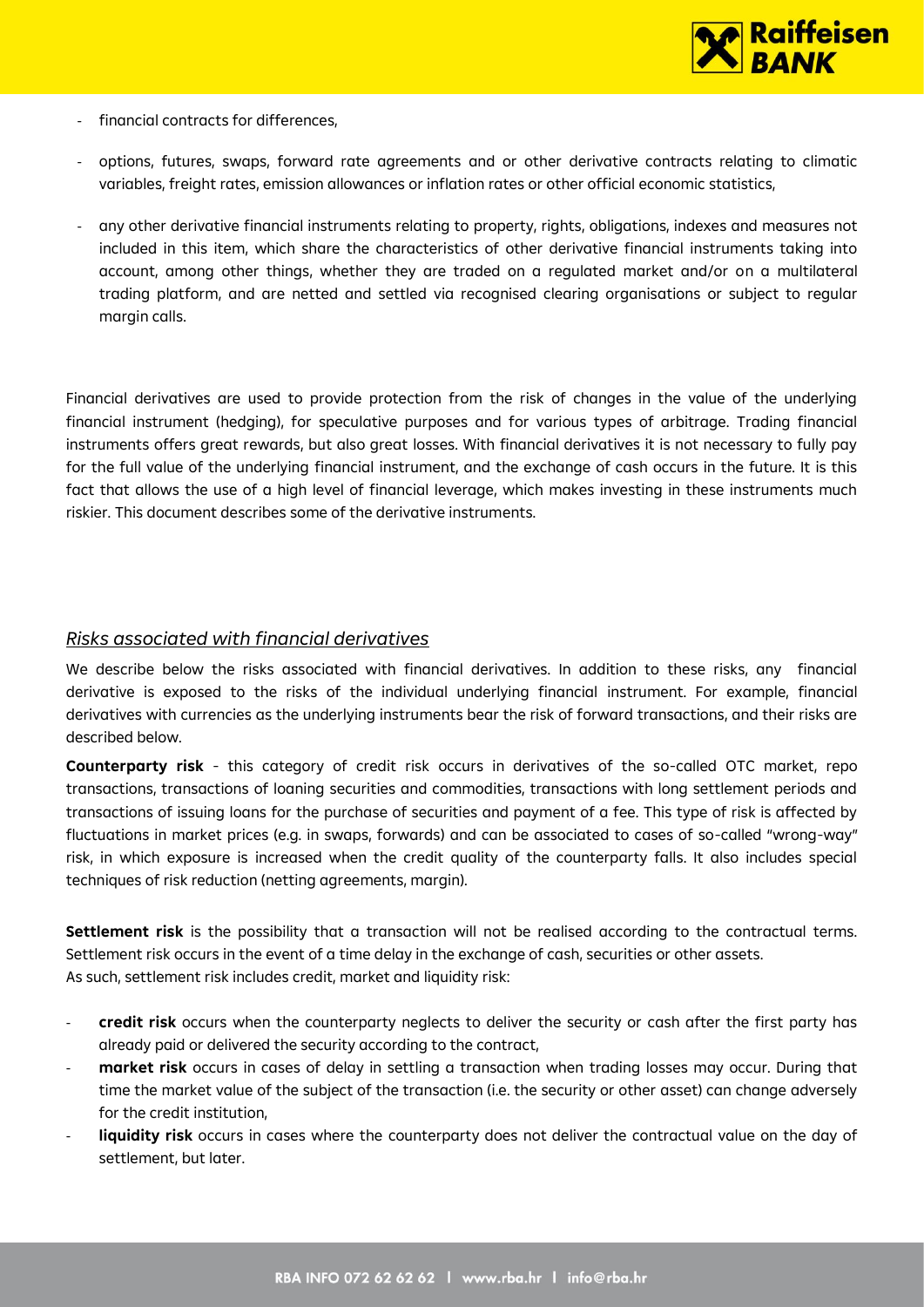

**Commodity risk** means the risk of a reduction in the fair value of commodity positions due to adverse changes in their prices. The term commodity refers to a physical product that is traded and/or can be traded on a secondary market, and which represents a separate asset, including raw materials and goods (e.g. oil, gas and electrical energy, grains, steel, etc.), but excluding gold, which is treated as a currency. Physical possession of goods is usually expensive due to the costs of transport and warehousing.

**Volatility risk** is defined as an adverse change in market prices of certain positions due to changes in market expectations of the future volatility of that position's price. Volatility risk, i.e. the value of an option, is measured using various indicators:

- **delta** (delta shows the change in the price of an option due to a change in the price of the underlying instrument);
- gamma (gamma expresses expected changes in the value of delta due to small changes in the price of the underlying instrument);
- **vega** (sensitivity to the price of an option due to changes in volatility). A change in volatility automatically results in a change in the fair value of options, and so immediately affects yields/gains.

**Credit Spread Risk** is the risk of losses due to adverse movements in the market prices of debt instruments with unexpected changes in credit spread (margin). Credit risk spread arises from investors' changeable appetite for risk, which influences market prices thus causing an increase or decrease in credit margin. This does not cause a change in the issuer's creditworthiness, but in the issuer's specific risk. Credit spread risk is an important factor in portfolios employing a strategy of trading in spreads or credit derivatives.

## **Forward contracts and FX swaps**

# *Definition*

**FX spot transaction** is an agreement between two parties under which one party has the obligation to buy the first currency and sell to the second currency at an exchange rate fixed on the transaction date, and another party has the obligation to sell the first currency and to buy the second currency on the settlement date. The settlement date is exclusively a date agreed when transaction is entered into, or two working days after the transaction date.

**Forward contract** (or FX outright) is an agreement between contracting parties under which one party has the obligation to buy the first currency and to sell the second currency at the forward rate, which is fixed on the date on which the forward agreement is entered into, and another party has an obligation to sell the first currency and to buy the second currency at the same exchange rate, with delivery of currencies on a pre-determine date in the future (expiry date).

**Forward rate** is the exchange rate, which does not represent a forecast of the exchange rate in the future, but is the spot rate on the transaction date, increased/decreased by the difference between the interest rates of the two quoted currencies. Settlement is executed by delivery of the agreed currencies at the pre-determined agreed exchange rates on the expiry date of the forward transaction.

**FX SWAP** is a currency swap comprising two legs, one being an FX spot or a forward contract, and another, which goes in the opposite direction from the first conversion, being a forward contract.

## *Risks associated with forward contracts and FX swaps*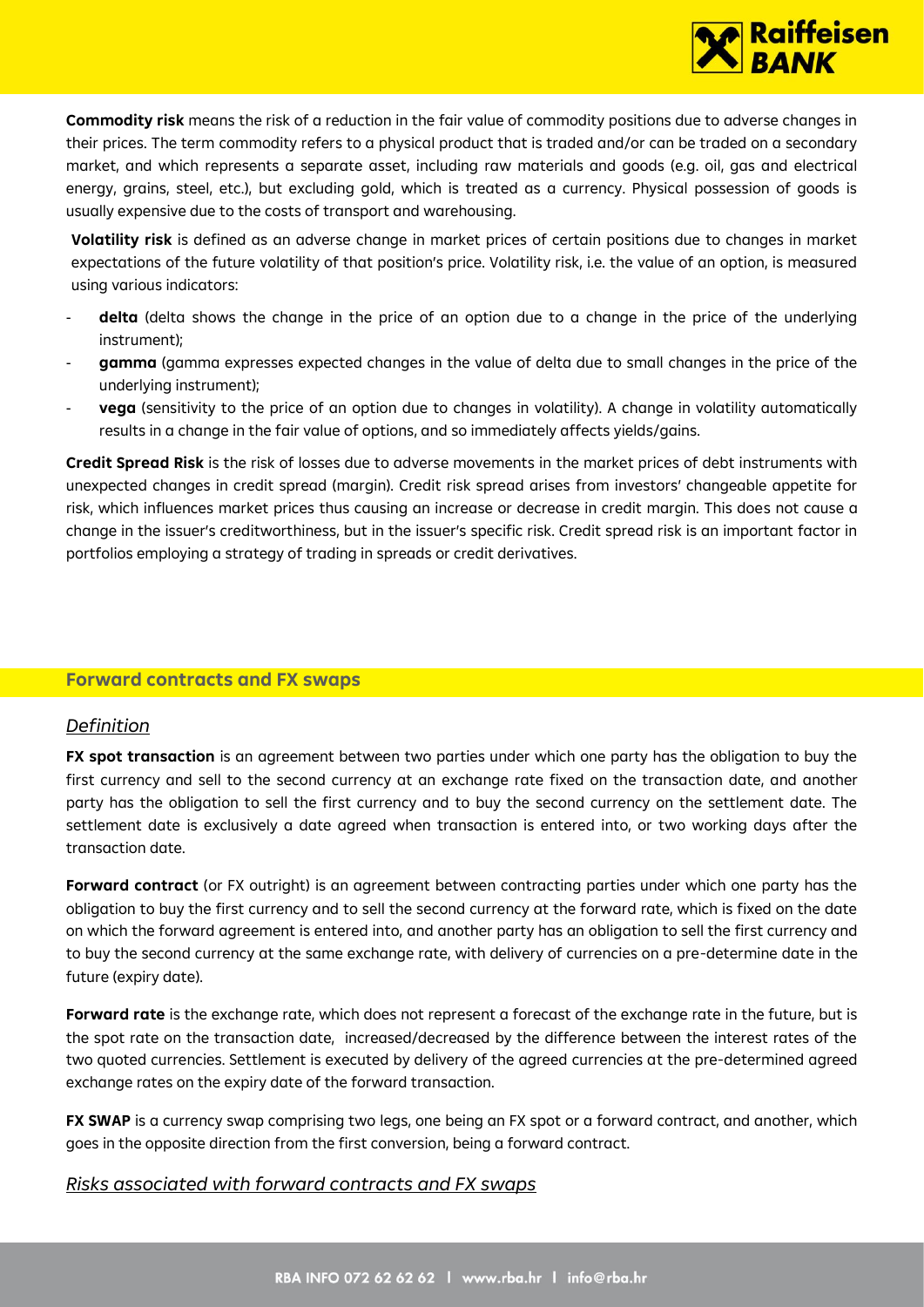

Trading in forward contracts is associated with the risk of realising the agreed contract at a price lower than the current market price. If the contracted forward exchange rate is lower than the current market exchange rate, the party with the obligation to sell the contracted amount makes a loss, while the other party makes a profit.

The risk of trading in currency swaps is subject to the risk of negative changes in the difference between the interest rates of the two currencies that are the subject of the currency swap. This situation occurs when the interest rate of the sold currency rises or the interest rate of the purchased currency falls, or when the difference between the interest rates of both currencies has a negative effect on the contracted currency swap.

Settlement risk applies to both financial instruments, and represents the possibility that the transaction will not be realised according to the contracted terms. Settlement risk occurs in cases where there is a time difference in exchanging cash, securities or other assets. Settlement risk thus involves credit, market and liquidity risk:

- **credit risk** occurs when the counterparty does not deliver the security or cash after the first party has already paid or delivered the security according to the contract,
- **market risk** occurs in cases of delay in settling a transaction when trading losses may occur. During that time the market value of the subject of the transaction (i.e. security or other asset) can change adversely for the credit institution,
- liquidity risk occurs in cases when the counterparty does not deliver the contractual value on the day of settlement, but later.

**Risk of financial leverage** on these instruments, as described further below in this document, may arise in the case of professional investors who choose to trade in this way.

## **Options**

## *Definition of FX options (FX Vanilla)*

**FX option** is an agreement between two parties under which the party buying the option (the Buyer) has the right but not the obligation to buy the first currency and sell the second currency at an exchange rate which is fixed on the purchase date of the FX option, and the party selling the option (the Seller) has the obligation, if the option Buyer so demands, to sell the first currency and buy the second currency at that same exchange rate.

**Call option** is the right of the Buyer to buy a certain currency.

**Put option** is the right of the Buyer to sell a certain currency. Each FX option is simultaneously both a call and a put option.

The option's **expiry date** is the date on which the Buyer may exercise the option. The expiry date can be a predetermined calendar day and the option may be exercised solely on that date (European option) or it can be defined as any date up to the expiry date of a pre-determined future period (American option).

**Strike price** is the agreed exchange rate at which the option Buyer has the right to buy or sell the currencies which are the subject of the option, and the Seller has the obligation, if the Buyer so demands, to sell or buy the currencies which are the subject of the option.

**Premium** is the option price which the Buyer pays to the Seller.

The value of an option depends on several factors, as follows: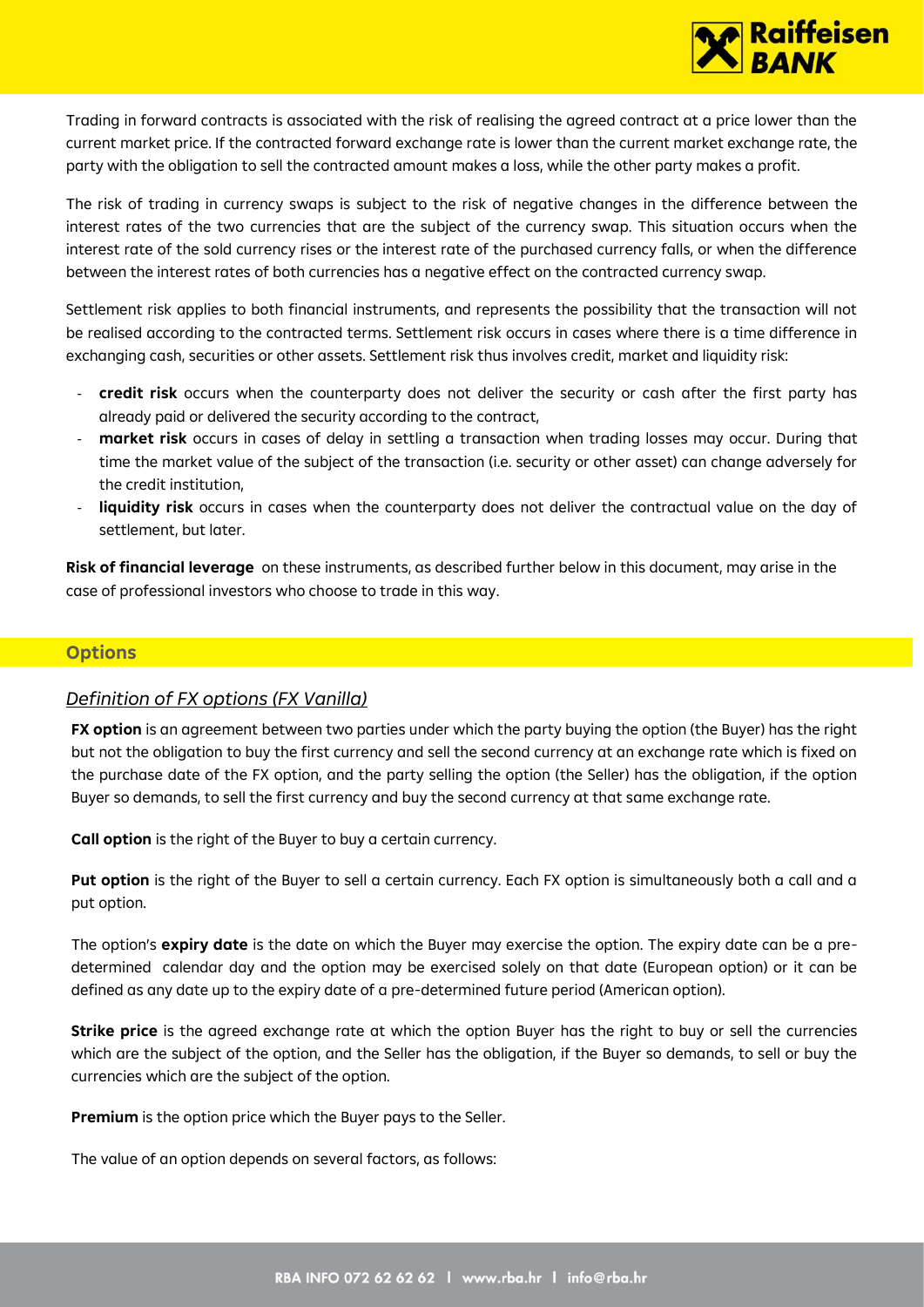

- exchange rate volatility of the agreed currency pair,
- **strike price,**
- **the option's expiry date,**
- **FX spot rate,**
- **interest rates of both currencies,**
- **liquidity.**

## *Risks associated with trading in FX options*

**Purchase of a call option** is associated with a loss in value of the option if the spot rate falls below the strike price, or if the volatility of the spot rate falls. The maximum loss is limited to the amount of premium paid.

**Sale of a call option** is associated with the risk of the obligation to deliver an amount at a strike price which is lower than the current spot rate. The risk of meeting the obligation rises with any increase in the spot rate or increase in volatility. The potential loss for the seller of an option is unlimited.

**Purchase of a put option** is associated with the loss in value of the option if the spot rate rises above the strike price or if the volatility of the spot rate falls. The maximum loss is limited to the amount of premium paid.

**Sale of a put option** is associated with the risk of the obligation of accepting an amount at a strike price which is higher than the current spot rate. The risk of meeting obligations rises with any increase in the spot rate or increase in volatility. The potential loss for a seller of an option is unlimited.

## **Forward Rate Agreements (FRA)**

# *Definition*

**Forward rate agreement** is a contract under which the contracting parties define a fixed interest rate on their short-term loans or placements in the future. FRA buyer can buy a fixed interest rate or sell a fixed interest rate.

**Fixing date** is the date on which the level of the reference interest rate (benchmark) is established, and this is two working days before the settlement date.

The agreed notional principal amount is not exchanged, and there is no obligation of placement by either contracting party on the other, nor any lending or funding from it.

**Amount due** and payable is the amount which is due on the settlement date. The amount due is the factor of **(a)**  the agreed reference amount, **(b)** the difference between the agreed fixed interest rate and the reference interest rate determined on the fixing date, expressed as a decimal number, **(c)** the day count fraction and **(d)** the discount factor.

**Day count fraction**, depending on a specific transaction, is:

- the number of days elapsed in the relevant accounting period divided by 360 ("actual number/360" or "365/360"), or
- the number of days elapsed in the relevant accounting period, calculated on the basis of a year of 360 days comprising 12 months of 30 days each, divided by 360 ("30/360" or "360/360"), or
- the number of days elapsed in the relevant accounting period, calculated on the basis of a year of 360 days comprising 12 months of 30 days each, divided by 360 according to the Eurobond Convention ("30E/360"), or
- the number of days elapsed in the relevant accounting period divided by 365 ("366/365").

**Discount factor** is calculated according to the following formula: Discount factor = 1/ (1 + (reference rate \* day count fraction)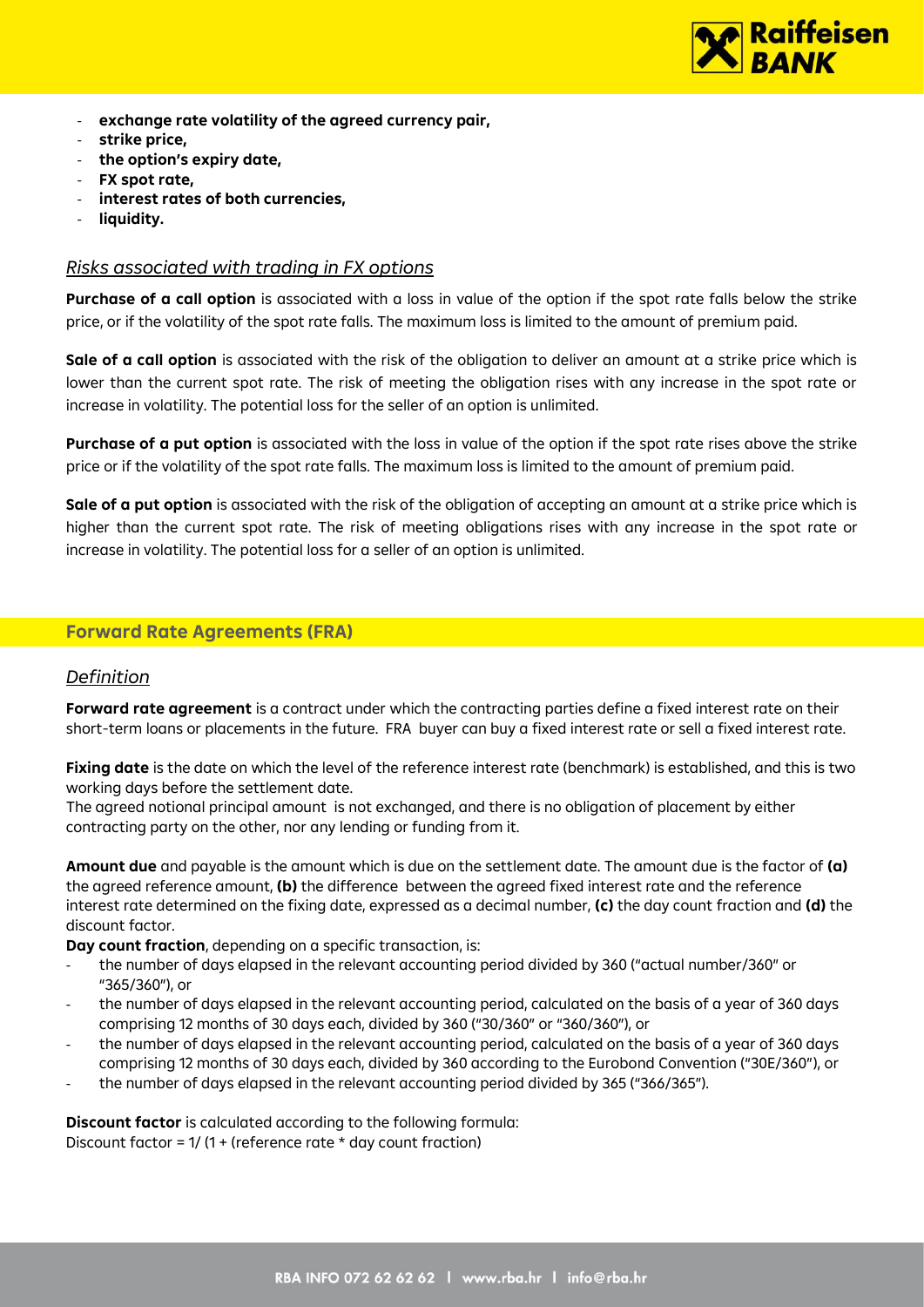

**Reference interest rate** is determined when the transaction concluded, and EURIBOR, LIBOR or ZIBOR (depending on the currency of the transaction) are usually used as a reference rate on the Croatian market.

## *Risks associated with trading in FRAs*

The risk associated with this instrument is the exchange rate risk, which arises if, on the day of fixing the reference interest rate, it is higher than the fixed interest rate, which is negative for the seller of the FRA, and if on the day of fixing the reference interest rate it is lower than the fixed interest rate, which is negative for the buyer of the FRA.

## **Interest Rate Swaps (IRS)**

## *Definition*

**Interest rate swap** is an agreement under which the contracting parties exchange an obligation at a fixed interest rate for an obligation at a variable interest rate (plain vanilla swap). The buyer of the interest rate swap pays a fixed interest rate, and receives a variable interest rate (payer swap). The seller of an interest rate swap pays a variable interest rate and receives a fixed interest rate (receiver swap). The interest rate which is swapped between the two parties is calculated on a pre-determined notional principal amount – the reference amount – for a pre-determined accounting period. Mutual payments of interest are exchanged at regular intervals.

**Reference interest rate**: the variable interest rate (variable parameter) payable by the seller of the interest rate swap is pegged to the reference interest rate for the relevant period. The reference interest rate is determined when entering into the transaction, and EURIBOR, LIBOR or ZIBOR (depending on the currency of the transaction) are usually used as a reference rate on the Croatian market.

## *Risks associated with interest rate swaps*

The risk associated with this instrument is the interest rate risk, which arises if, on the day of fixing the reference interest rate, it is higher than the fixed interest rate, which is negative for the seller of the IRS, and if on the day of fixing the reference interest rate it is lower than the fixed interest rate, which is negative for the buyer of the IRS. The potential loss is unlimited, and is linked to any increase in the reference interest rate.

## **Futures**

## *Definition*

A **future** is an agreement between a stock exchange and another party on purchase of an asset, which is the subject of the agreement. The price and terms are pre-defined, and delivery is delayed. Futures are standard forward contracts, and are traded on security exchanges. The subject of the agreement may include, for instance, currencies, interest rates, indices, individual shares, individual debt securities, or commodities.

## *Risks associated with futures*

Trading in futures is associated with the risk of losses in the event of adverse movements in the value of the underlying asset. For example, trading in futures whose underlying instrument is a currency exposes investors to the risks described in the forward agreements section (FX forward).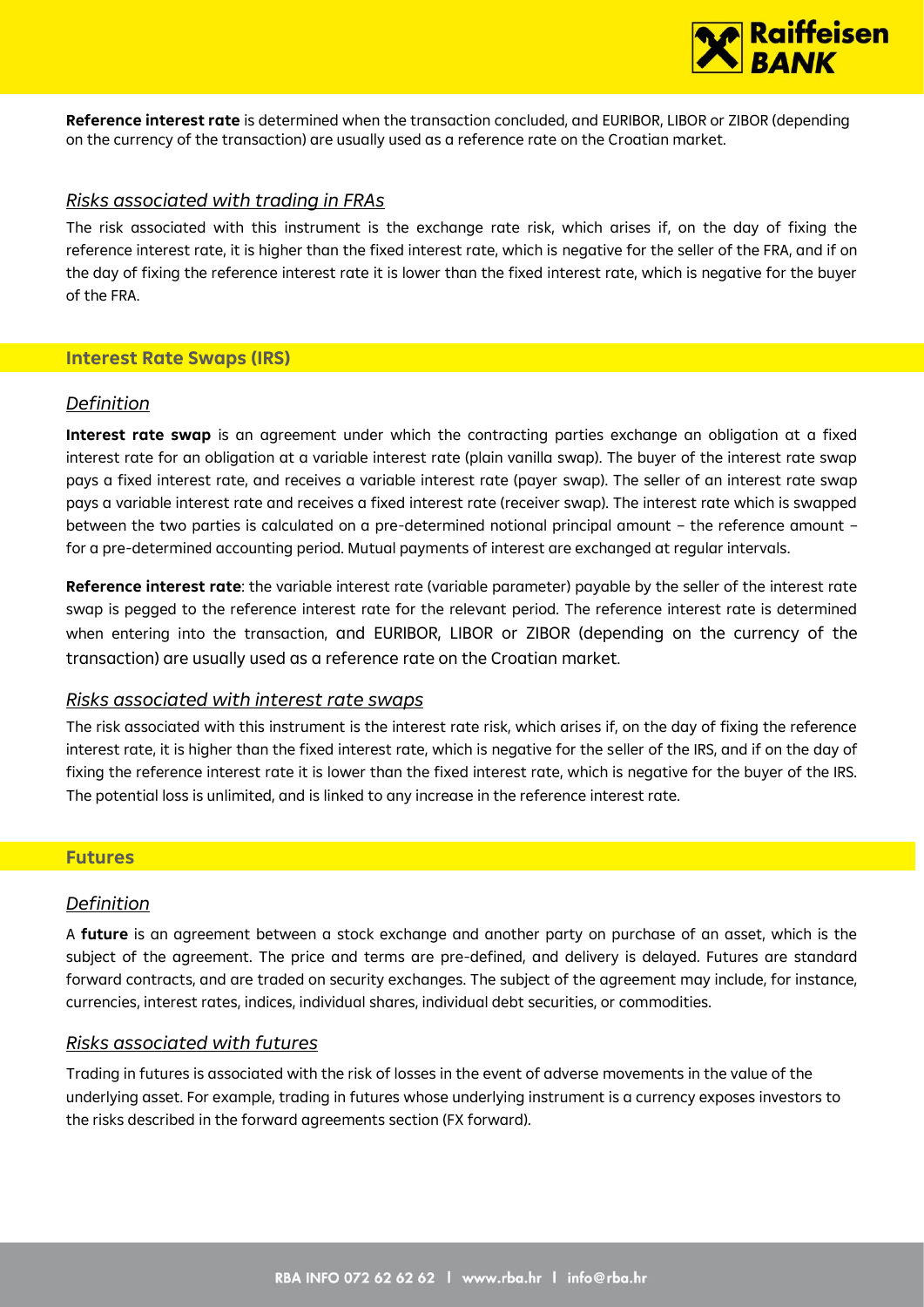

# **Structured Products**

# *Definition*

Structured products may be divided into two basic groups, depending on the relationship of fluctuations in the prices of the structured product and the underlying instrument, or on the degree of financial leverage:

- **investment certificates** (without financial leverage),
- **structured products** with financial leverage by buying structured products with leverage, the investor has the possibility to achieve the same earnings as by buying the underlying instrument, but invests less money to purchase a certificate than would be necessary to buy the underlying instrument. The effects of the financial leverage increase the investor's profit, but equally his potential loss, or risk.

Certificates are financial derivatives whose value depends on movement in the value of the underlying instrument, known as the underlying. These are different aspects of investment (shares, bonds, funds, indexes, commodities, currencies, interest rates, etc.).

From a legal perspective, certificates represent debt instruments of the issuer and are held on the balance sheet as a liability, meaning that the buyers of certificates are exposed to the credit risk of the issuer, e.g. risk of bankruptcy.

Compared to classic forms of investment (i.e. buying/selling shares, bonds, agricultural products, metals) certificates have the following advantages:

- simpler form of investment in a wide range of products from the least risky (certificates with a guaranteed return of the initial investment) to high risk (so-called turbo certificates),
- depending on the type, they enable complete or partial protection of the principal without forfeiting the returns that can be achieved on the market on which the underlying instrument is traded,
- they allow small investors to invest in financial instruments that are generally only available to institutional investors (exotic share markets, precious metals, agricultural products, oil, gas, particular sectors, etc.),
- they allow earnings on both market rises and falls,
- they have low investment costs compared to open-ended investment funds (there are no management charaes),
- the issuer of certificates is obliged to maintain market liquidity via a market maker, meaning the investor can buy/sell a certificate at any moment.

Other than being exposed to the risks listed below, certificates have the following weaknesses:

- a change in the price (market value) of the underlying instrument over time has a consequent effect on the movement of the price of certificates,
- when buying certificates whose underlying is an individual share, or group of shares, the buyer of the certificates does not acquire shareholder rights (the right to vote at general meetings, the right to payment of dividends),
- holding costs (certificates with leverage),
- in the case of high-risk certificates with leverage, even small changes in the market value of the underlying instrument can cause significant changes in the value of the certificate, or the total loss of the funds invested.

Certificates can be issued with a maturity date or without a maturity date (open). Upon maturity or early redemption, settlement of certificates is achieved through payment of cash, or the delivery of the underlying instrument.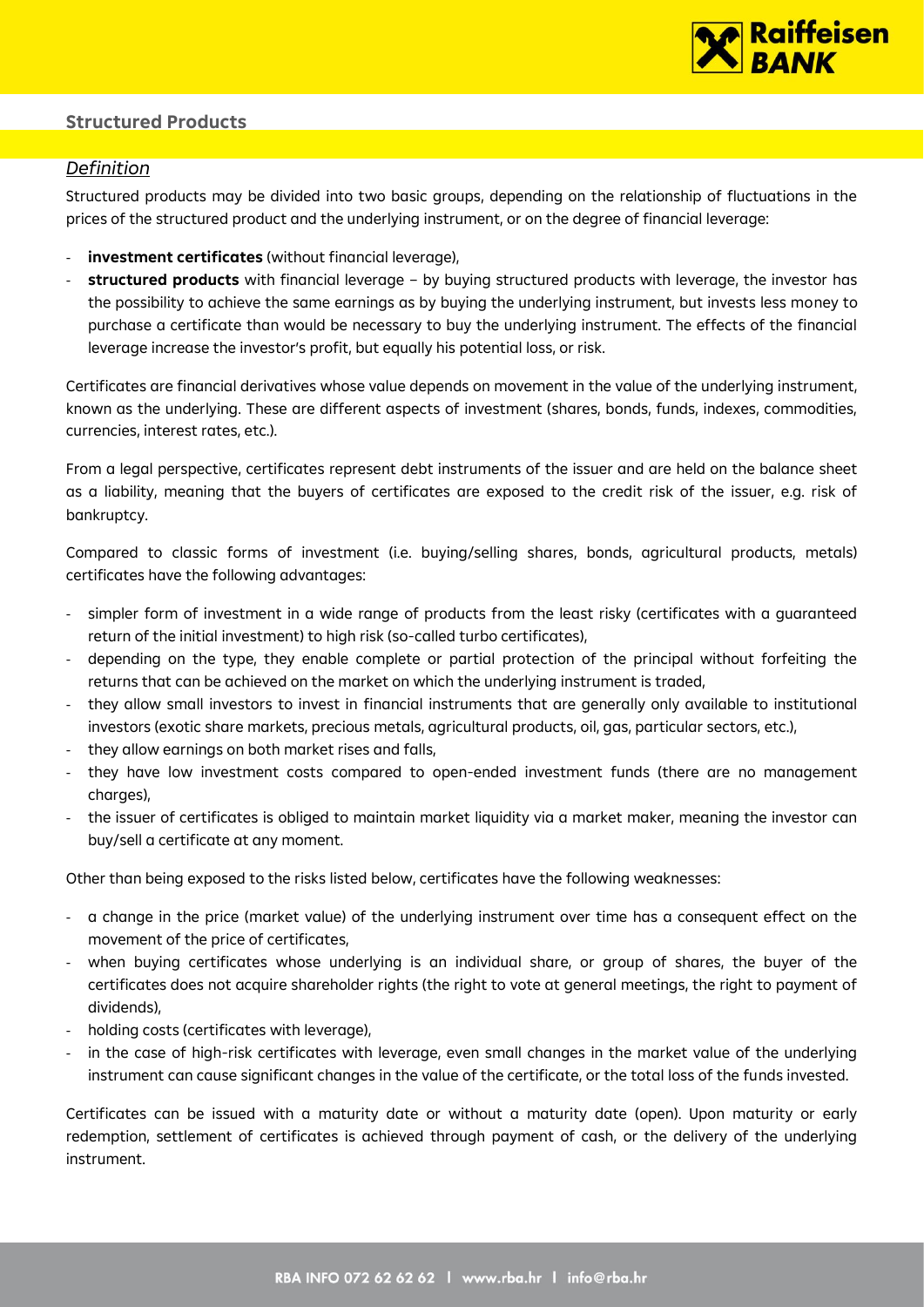

In the case of investment funds with a fixed investment period, there may be restrictions on the withdrawal of investments at a certain intended time.

Certificates are considered complex financial instruments because their value is derived from and dependent on fluctuations in the value of the underlying instrument. Furthermore, they are financial instruments whose characteristics and risks differ for each individual product (certificate), and the presentation of general information about the characteristics and risks of a certificate as a type of financial instrument is not available for the making of sound (informed) investment decisions. In order to make a better assessment of a certificate as a suitable form of investment, it is necessary to study the issuer's prospectus.

**Turbo certificates** are more risky financial instruments compared to classic (standard) financial derivatives, because they have an inherent financial leverage. When buying a turbo certificate investors do not pay the full price of the underlying instrument, but the difference between the execution price and market price of the underlying instrument increased by a premium representing interest on the capital deployed by the issuer over the duration of the certificate. There are two types of turbo certificate.

**Turbo-long** – the value of the instrument rises (falls) over-proportionately to the rise (fall) of the underlying instrument. The buyer of turbo-long certificates expects a future rise in the underlying instrument. With turbolong certificates a stop-loss level is placed beneath the market price of the underlying instrument.

**Turbo-short** – the value of the certificates rises (falls) over-proportionately to the fall (rise) of the underlying instrument. The buyer of a turbo-short certificate expects a fall in the underlying instrument in the future. With turbo-short certificates a stop-loss level is placed above the market price of the underlying instrument.

#### **Financial leverage**

In the event of a rise in the price of the underlying instrument, the built-in financial leverage leads to an overproportionate rise in the price of a turbo-long certificate, while the price of turbo-short certificates falls overproportionately to the price of the underlying instrument.

The leverage effect occurs due to the fact that the investor bought a turbo certificate at a price lower than the price of the underlying instrument.

The lower the price of a turbo certificate, or the greater the difference between the market price of the underlying instrument and the price of executing the certificate, the greater the effect of the financial leverage.

## **Leverage = (price of the underlying instrument \* ratio) / price of the certificate**

The main advantages of turbo-long certificates are:

- the price of a turbo-long certificate moves over-proportionately to the movement in the value of the underlying instrument,
- the investor makes a profit when the value of the underlying instrument rises.

The main disadvantages of turbo-long certificates are:

- just one transaction is sufficient for the cancellation (expiry) of a certificate, even with a minimal quantity of the underlying instrument at the stop-loss level,
- the possibility of losing the entire invested amount (in the event that the stop-loss level is equivalent to the execution price),
- in the event of adverse movements in the value of the underlying instrument, the potential loss of a turbolong certificate is greater than the fall in value of the underlying instrument,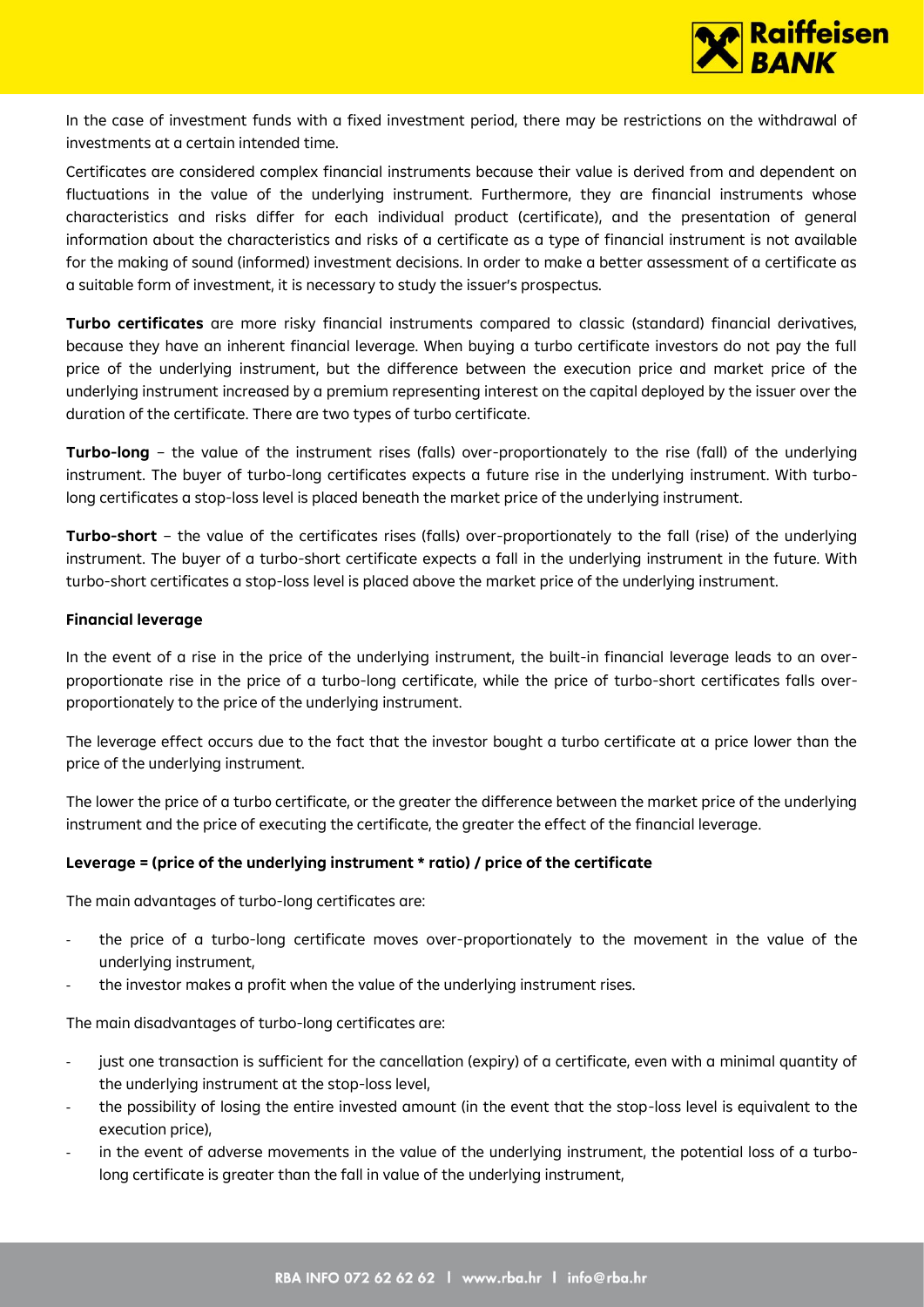

costs of holding certificates reduce the residual value of turbo-long certificates (they are therefore unsuitable for long-term holdings).

## *Risks of investing in certificates*

When investing in certificates there are two basic types of risk:

#### **- risks associated with the certificates:**

general risk of investment, risk of the underlying instrument, exposure risk, risk associated with determining the upper limit for redemption (cap risk), conflicts of interest, risk of early maturity/redemption, effect of additional costs, trading and liquidity risk, risk of a halt in trading, risk of cessation or suspension of listing, using a loan for purposes of financial investment, risk protection transactions, inflation risk, risk of offset and settlement, risk concerning general market conditions, exchange rate risk, risk of change in credit rating, the legal aspect of investment, nominating a trustee;

#### **- risks associated with the issuer:**

market risk, credit risk of the issuer, interest rate risk, exchange rate risk, liquidity risk, political and economic risk, risk of change in the regulatory environment, operational risk, risk of change in credit rating.

The above risks do not represent all the risks to which investors are exposed when investing in certificates. They are only those risks that are known to the issuer and which the issuer considers can significantly influence fluctuations in certificate prices. Since there are also further risks unknown to the issuer, and the issuer considers that these cannot significantly influence the price of the certificate, investors must be aware that by investing in certificates they are exposed to the risk of partial or complete loss of their invested assets.

All the above risks are described in more detail in the issue prospectus.

## **Leverage Risk**

**Financial leverage** is any method by which the investor increases his exposure either through borrowing cash or financial instruments, or by taking a position in derivatives with inbuilt financial leverage, or in some other manner.

Financial leverage is used to research the optimal relationships between one's own financing and that of a thirdparty. The rule of financial leverage asserts that using third-party sources of financing is worthwhile provided that by doing so a return on investment is achieved that is greater than the weighted interest rates at which interest on third-party capital is paid. The return on one's own capital is influenced by the effects of leverage, and depends on the volume of third-party financing.

The leverage effect implies that by increasing third-party financing the return on one's own capital is increased provided that the return on overall investments is greater than the interest rate on the third-party capital. This positive effect is called leverage opportunity. A reduction in the return of the total investment below the costs of using third-party capital leads to a negative effect of leverage, i.e. the increase in borrowings reduces the return on one's own capital. In this case we talk of the leverage risk. The result is an increase in interest on third-party capital or reduction in the return on the total investment. The relationship of third-party and one's own capital is called the financial leverage factor.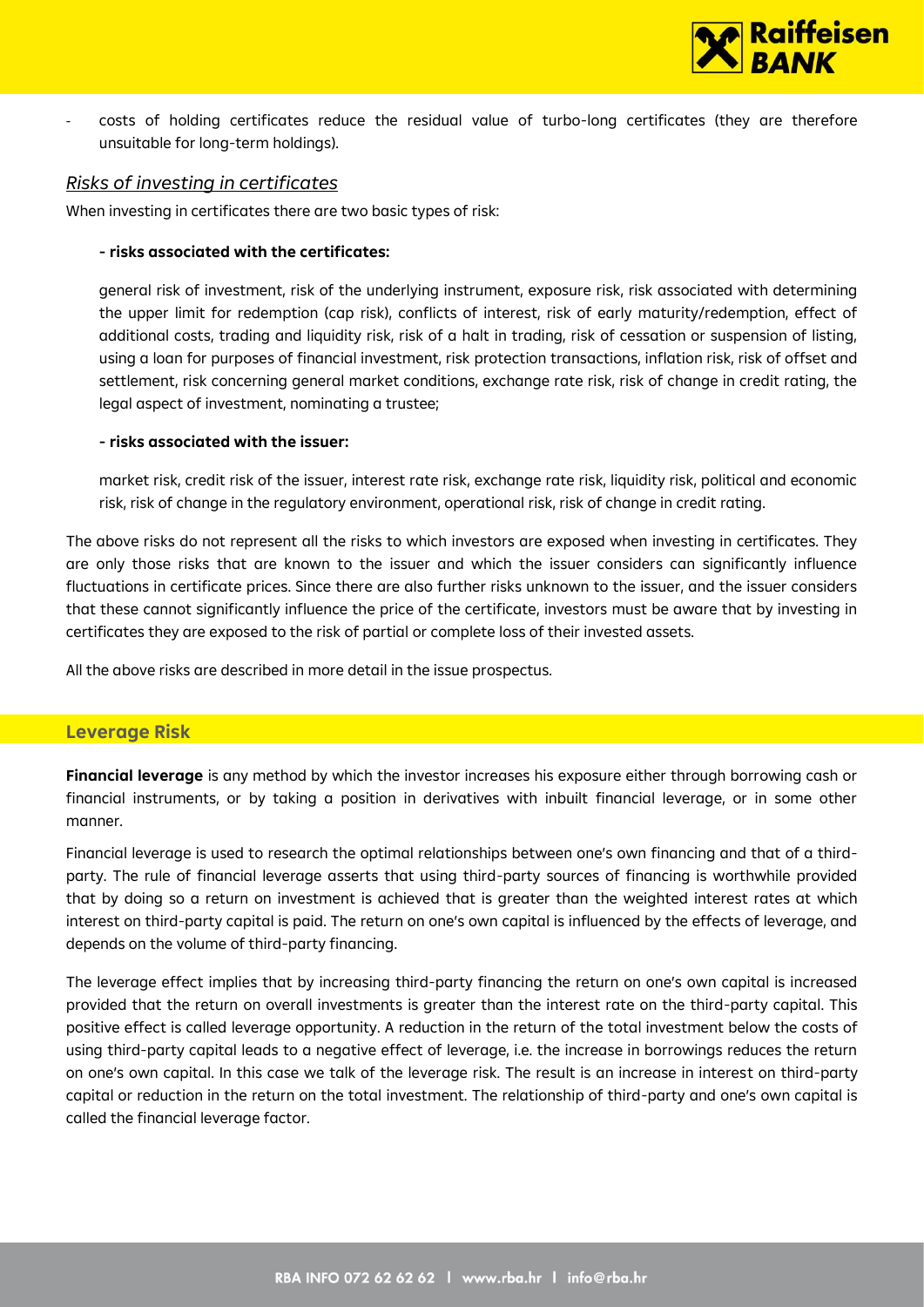

The main risk of financial leverage lies in the fact that the profitability of investment itself does not influence the obligation to return debts, and also the cost of such financing influences investments by reducing achieved returns.

Raiffeisenbank Austria d.d. does not offer leveraged instruments to retail investors

#### **Disclaimer:**

This information leaflet has been prepared and published by **Raiffeisenbank Austria d.d.** (the "Bank").

The purpose of this information leaflet is to inform the public, and in no way can it be regarded as an offer or invitation to buy, or advice on trading or investing in financial instruments or an opinion on the advisability or non-advisability of buying or selling any kind of financial instrument mentioned therein, and it therefore cannot be used as a substitute for the personal judgment and assessment of any reader of this leaflet. The Bank is not liable for any loss caused by using the information in this leaflet. Before issuing requests/orders to buy and/or sell, a potential investor is advised to study the issue prospectus of the chosen financial instrument and all the characteristics and risks of investing in the chosen financial instrument, as well as its effect on the movement in price of the chosen financial instrument. Furthermore, the Bank advises potential investors to seek advice from legal, taxation, accounting and other relevant experts.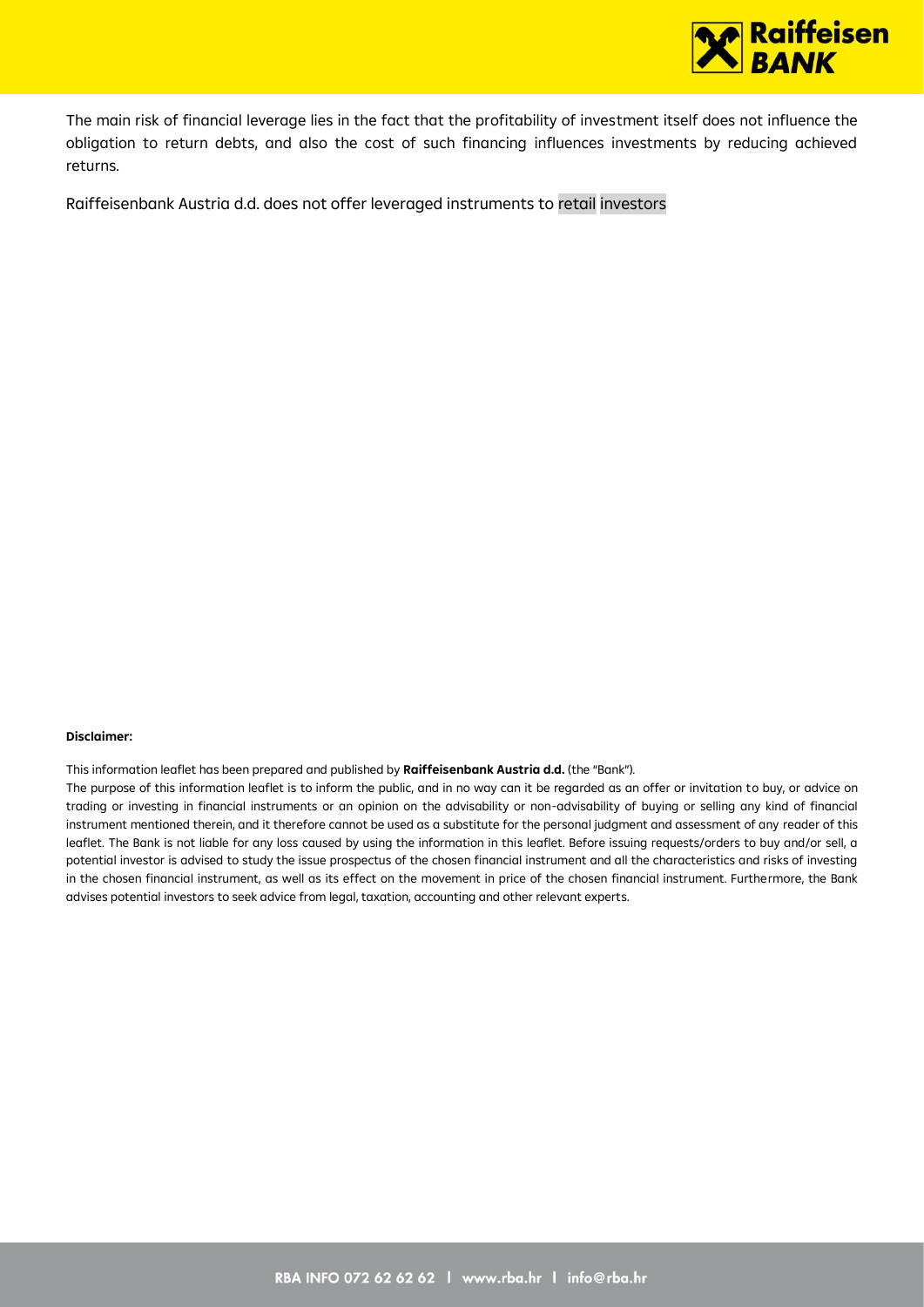

# **Information for Investors**

on regulatory provisions governing client classification, investor protection, and conflict of interest management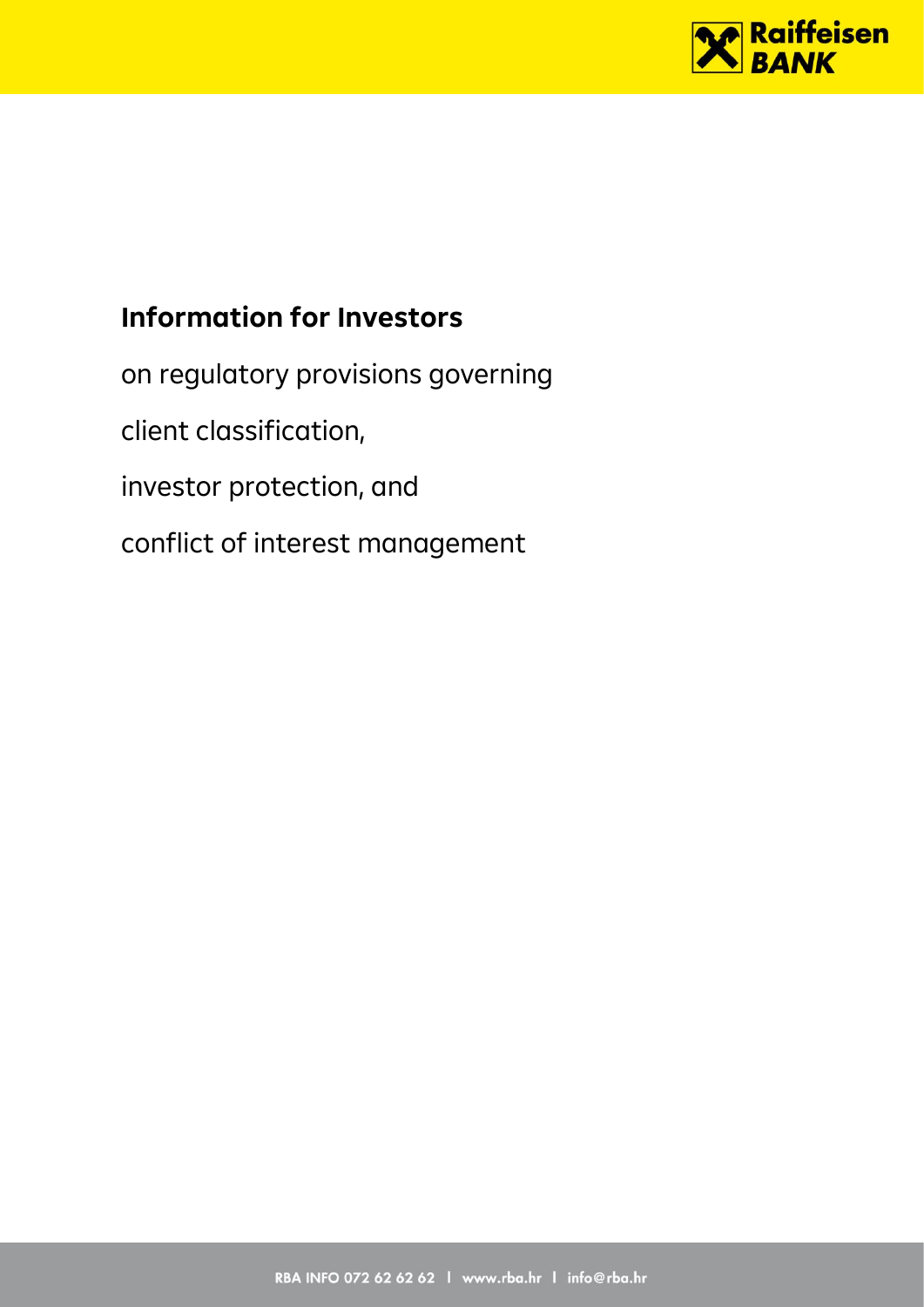

# **TABLE OF CONTENTS**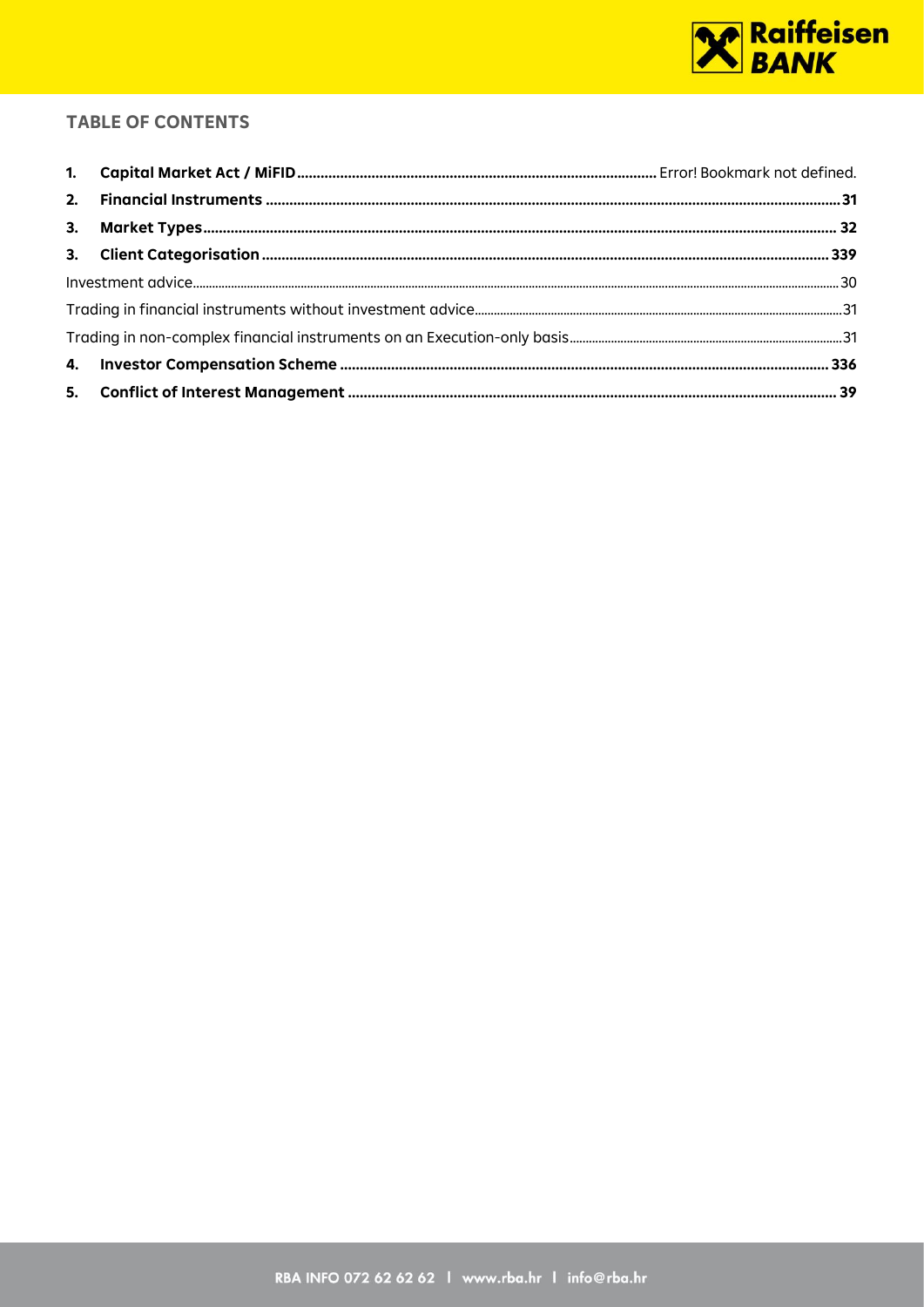

# **1. Capital Market Act / MiFID**

MiFID stands for the Markets in Financial Instruments Directive 2004/39/EC including any amendments and modifications thereto (hereinafter MiFID), which has been implemented in the Croatian Capital Market Act. MiFID applies in the member states of the European Economic Area.

The Capital Market Act (hereinafter CMA) took effect on 1 January 2009 and was published in the Official Gazette of the Republic of Croatia no. 65/18. CMA governs the capital market, defines financial instruments, execution venues and, in relation to the previous legal framework, it has established heightened standards for investment service, resulting in increased requirements in respect of investment firms which provide the respective services. The Act has provided for a greater protection for retail investors and introduced an investor compensation scheme.

MiFID includes a number of rules that can be grouped in the following 4 sections:

#### **1. Markets**

- Regulated market
- Multilateral trading facility
- Systematic internaliser

#### **2. Investment firms**

- **Authorization**
- Service and activities
- **Organization**
- Conflict of interest

#### **3. Investor protection**

- Conduct of business obligations
- Best execution

#### **4. Regulators**

- **Powers**
- Cooperation between regulators

One of the principal objectives of the MiFID is to harmonize investor protection in whole Europe. The level of investor protection afforded to a client is directly related to the level of dependence on an investment firm and self-reliance. For instance, if a client's knowledge and experience in the financial field is limited and the client asks the investment firm to advise him or to make an investment decision on his behalf, the client will receive the highest degree of protection.

# **2. Financial Instruments**

The term financial instruments refers to a number of different types of instruments. Transferable financial instruments include, for instance, shares and bonds. Money market instruments refer to treasury and commercial bills, for instance. Units of collective investment undertakings are units in various types of funds. Derivatives are financial instruments derive their value from the value of the underlying instrument. Derivatives include options, futures, swaps, financial contract for differences, and other.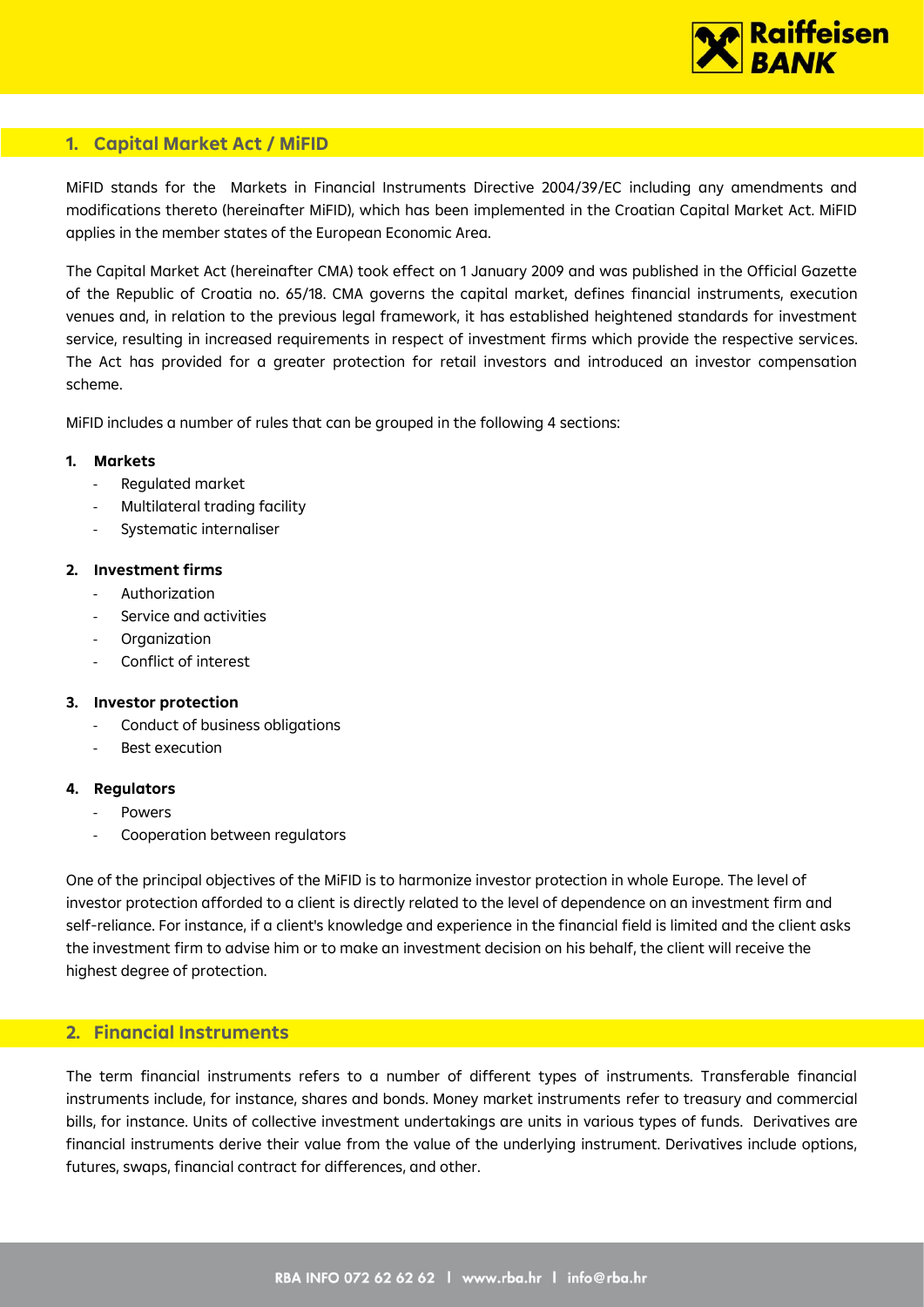

Financial instruments are categorized in four groups:

- **Transferable financial instruments**
- **Money market instruments**
- **Units in collective investment undertakings**
- **Derivatives**

The table below provides an overview of the groups of financial instruments indicating whether they are intended for professional or retail investors, taking into account the identified target market and taking into account, in particular, the classification of the client as a retail investor, professional investor or qualified investor:

| Financijski instrument                | <b>Investor type</b>  |
|---------------------------------------|-----------------------|
| <b>Shares</b>                         | retail investor       |
| <b>Debt securities</b>                | retail investor       |
| <b>Money market instruments</b>       | retail investor       |
| <b>Investment funds</b>               | retail investor       |
| <b>Financial derivatives</b>          | professional investor |
| <b>Forward contracts and FX swaps</b> | professional investor |
| <b>Options</b>                        | professional investor |
| <b>Forward rate agreements (FRA)</b>  | professional investor |
| Interest rate swaps (IRS)             | professional investor |
| <b>Futures</b>                        | professional investor |
| <b>Structured products</b>            | retail investor       |

# **3. Market Types**

Trading venues bring together supply and demand for financial instruments. In Croatia, we distinguish between a stock exchange as a regulated market and a multilateral trading platform. A regulated market (stock exchange) is a multilateral system that combines supply and demand for financial instruments, and it has obtained its authorisation from HANFA. A multilateral trading platform is a multilateral system that combines supply and demand and can be managed by an investment firm or stock exchange, under the approval of HANFA. Although similar to the stock exchange, this system is characterised by lesser transparency and increased investment risk compared to a regulated market. Currently, only the Zagreb Stock Exchange operates in Croatia on the basis of HANFA approval, and it is also the operator of a regulated market and a multilateral trading platform. The Stock Exchange is obliged to conduct trades following the principles of public interest protection and capital market stability, which means that for all participants on the capital market it must ensure:

- efficiency
- up-to-date information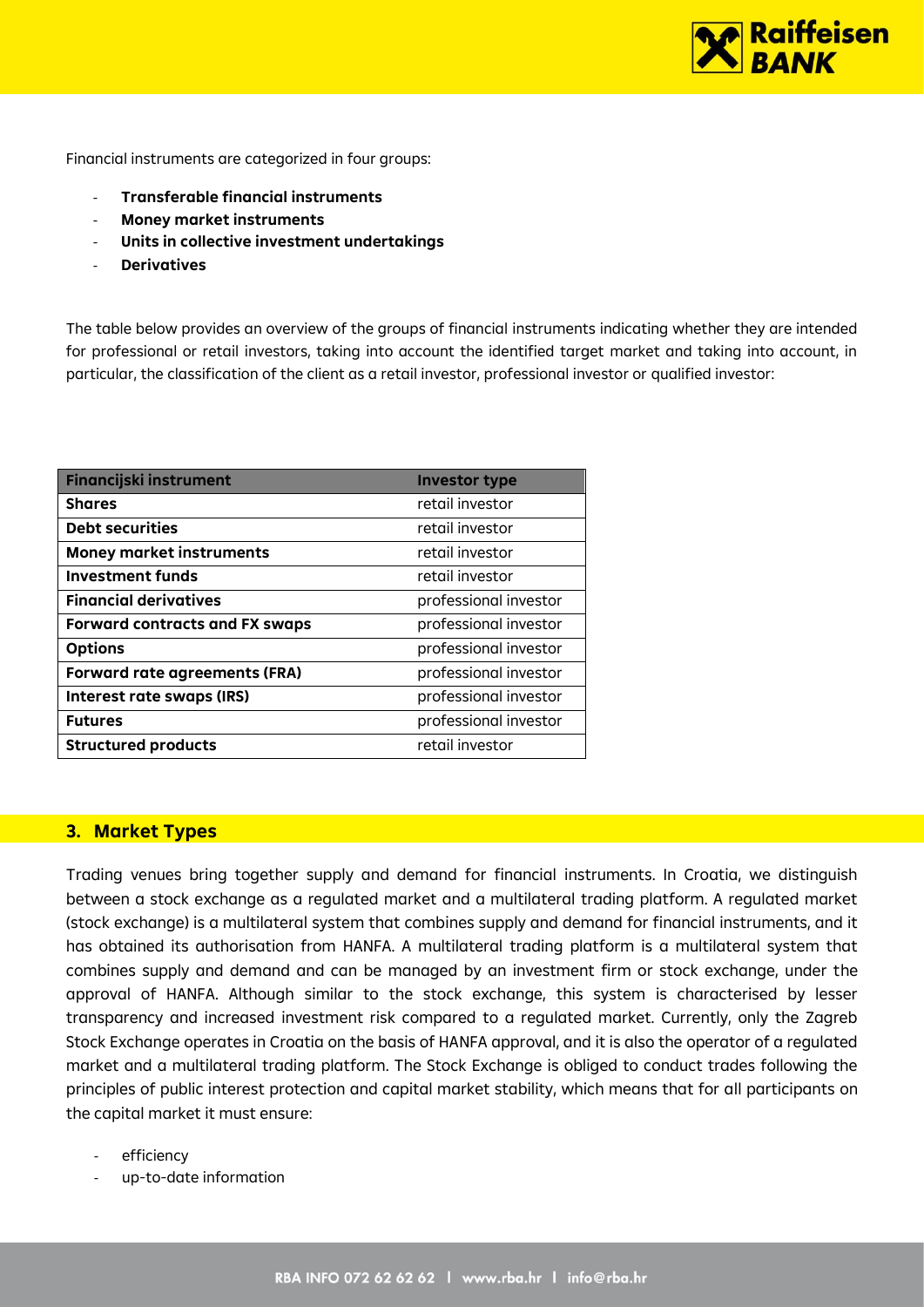

- impartiality
- equality.

If you are considering investments in the markets of the European Union or other global markets, we recommend that you study trading venues, financial instruments and trading rules in these markets..

## **4. Client Categorisation**

Before providing an investment service or activity referred to in Article 5 of the CMA to any new or existing client, the Bank has a duty to categorize a client as a retail investor, professional investor or eligible counterparty. Client classification is conducted based on data collected by the Bank from clients when establishing a business relationship, information made available by clients to the Bank or publicly available information.

Professional investor is a Client who possesses sufficient experience, knowledge and professional expertise to make their own investment decisions independently and to properly assess the risks involved.

The following entities shall be regarded as professional investors in relation to all Financial instruments:

- 1. Entities that are required to be authorized and/or regulated by the competent regulatory authority to operate in the financial markets:
	- investment firm,
	- credit institution.
	- other financial institution authorized by the competent authority in accordance with the provisions governing their operations
	- insurance undertaking,
	- collective investment schemes and management companies of such schemes
	- pension funds and management companies of such funds
	- pension insurance undertakings
	- commodity and commodity derivative dealers
	- local firm and
	- other institutional investors whose main activity is not covered by points 1 to 9 of this paragraph, and which are required to be authorized or regulated to operate in the financial market
- 2. Legal entities which, in relation to the previous financial year, meet at least two of the following size requirements:
	- Balance sheet total of at least HRK 150,000,000,
	- net turnover of at least HRK 300,000,000,
	- own funds of at least HRK 15,000,000.
- 3. National and regional governments, public bodies managing public debt, central banks, international and supranational institutions such as the World Bank, the International Monetary Fund, the European Central bank, the European Investment Bank and other similar international organizations
- 4. Other institutional investors whose main activity is to invest in financial instruments, including entities dedicated to the securitisation of assets or other financing transactions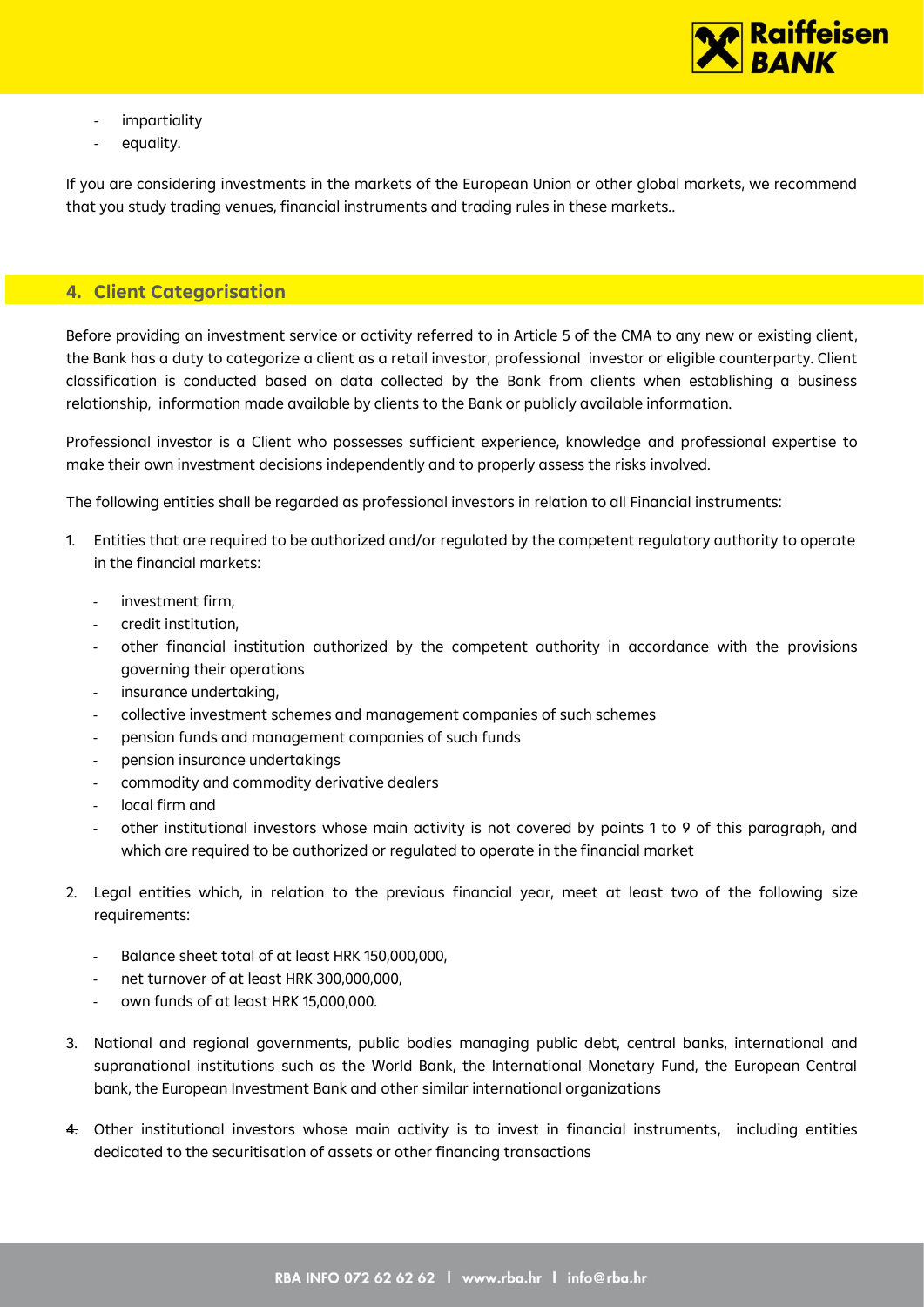

All the other Bank's clients which are subject to the classification requirement under the CMA are considered a retail investors. The Bank shall automatically categorise and treat as retail investors all private individuals and legal entities which cannot be considered professional investors

Clients categorised as retail investors are entitled to additional advice and information from the Bank, especially in relation to data concerning financial instruments, fees and related costs.

Clients classified as professional investors or eligible counterparties can be treated as retail investors on their own request.

Clients categorised as retail investors may be treated as professionals on request, provided that the Bank's assessment of the Client's knowledge, experience and professional expertise gives reasonable assurance that the Client is capable of making its own investment decisions and understanding the risk involved.

In order for clients to be classified as professional investors on request, they have to be certain that they are capable of making their own investment decisions and assessing the risks involved and that they will not require a higher level of protection. Clients who request to be professional investors waive the benefit of protection afforded to retail investors.

Retail investors can be categorised as professional investors on request when, as a minimum, two of the following requirements are fulfilled:

- the client has carried out transactions, in significant size, on the relevant market at an average frequency of 10 in each quarter over the previous 12 months
- the size of the client's financial instrument portfolio exceeds HRK 4,000,000,
- the client works or has worked in the financial sector for at least one year in a professional position, which requires knowledge of the transactions or services envisaged.

The portfolio of financial instruments referred to in this Article also includes cash and financial instruments.

Professional investors can be classified as eligible counterparties subject to fulfillment of relevant requirements for categorization as eligible counterparties.

The Bank may provide to eligible counterparties investment services that only consist of reception and transmission of orders in respect of one or more financial instruments, execution of orders on behalf of a client and trading on own account without the need to perform obligations that it has in respect of other clients under the CMA.

Pursuant to the provisions of the CMA, eligible counterparties are:

- 1. investment firms,
- 2. credit institutions,
- 3. insurance undertakings,
- 4. UCITS fund and UCITS fund management company
- 5. pension funds and management companies of pension funds,
- 6. other financial institutions subject to the obligation to obtain authorisation under specific regulations or whose business is governed by European Union legislation,
- 7. national governments and public bodies that deal with public debt, and central banks,
- 8. supranational organizations.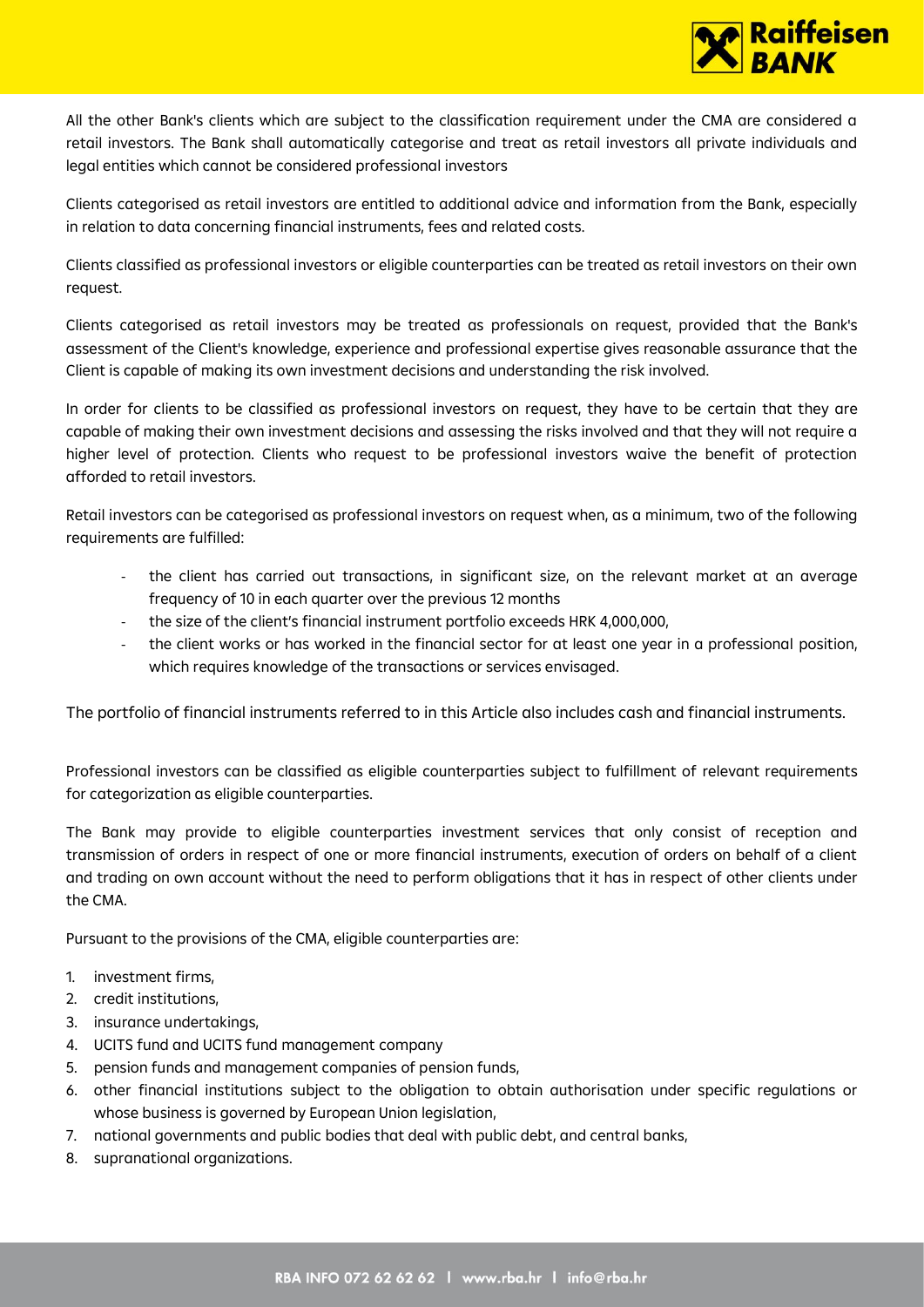

# *Investment advice*

When the Client receives investment advice, it is placing a higher degree of reliance on the Bank than it would do in other circumstances such as in the case of simple non-advised transactions. Therefore the CMA requires a process called the Suitability test, where the Bank asks certain questions to reach an understanding of the types of investments that will be suitable for the Client.

If the Bank does not, or cannot, obtain the necessary information to assess Suitability, then it can not make a recommendation. If the Client provides only limited information to the Bank, this will affect the nature and scope of the service the Bank will be allowed to provide to the Client.

As part of the Suitability test the Bank can assess:

- Investment objectives

This can include questions about the length of time the Client wants to hold the investment, his risk appetite and profile, whether the Client plans to invest for income or growth, keep the capital safe and avoid any risk or accept a high level of risk

- Financial situation

Information regarding the Client's financial situation may be obtained through questions about matters such as the source and extent of regular income, assets, real estate property, any debts the Client has and other financial commitments.

- Knowledge and experience

Questions regarding the Client's knowledge and experience related to the investment service envisaged can include the types of services and products the Client is familiar with; the nature, volume and frequency of his previous transactions; and the level of education, profession or former profession.

# *Trading in financial instruments without investment advice*

When the Client is not receiving investment advice from the Bank (or not relying on the Bank to manage the Client's investments) the Client will generally be expected to take a greater degree of responsibility for their decisions. Where the Client wants the Bank simply to follows its instructions to buy or sell an investment, a different set of protections apply. These protections are referred to as the Appropriateness Test. The test aims to protect those who may not understand or be aware of the implications and level of risk involved in a transaction, particularly where the products are 'complex'.

Examples of 'non-complex' financial products are:

- Shares admitted to trading on a regulated market
- Money market instruments
- Many types of bonds
- Units in certain investment funds

Examples of 'complex' financial products are:

- Options, futures, swaps and other derivatives
- Financial contracts for differences
- Convertible bonds
- **Warrants**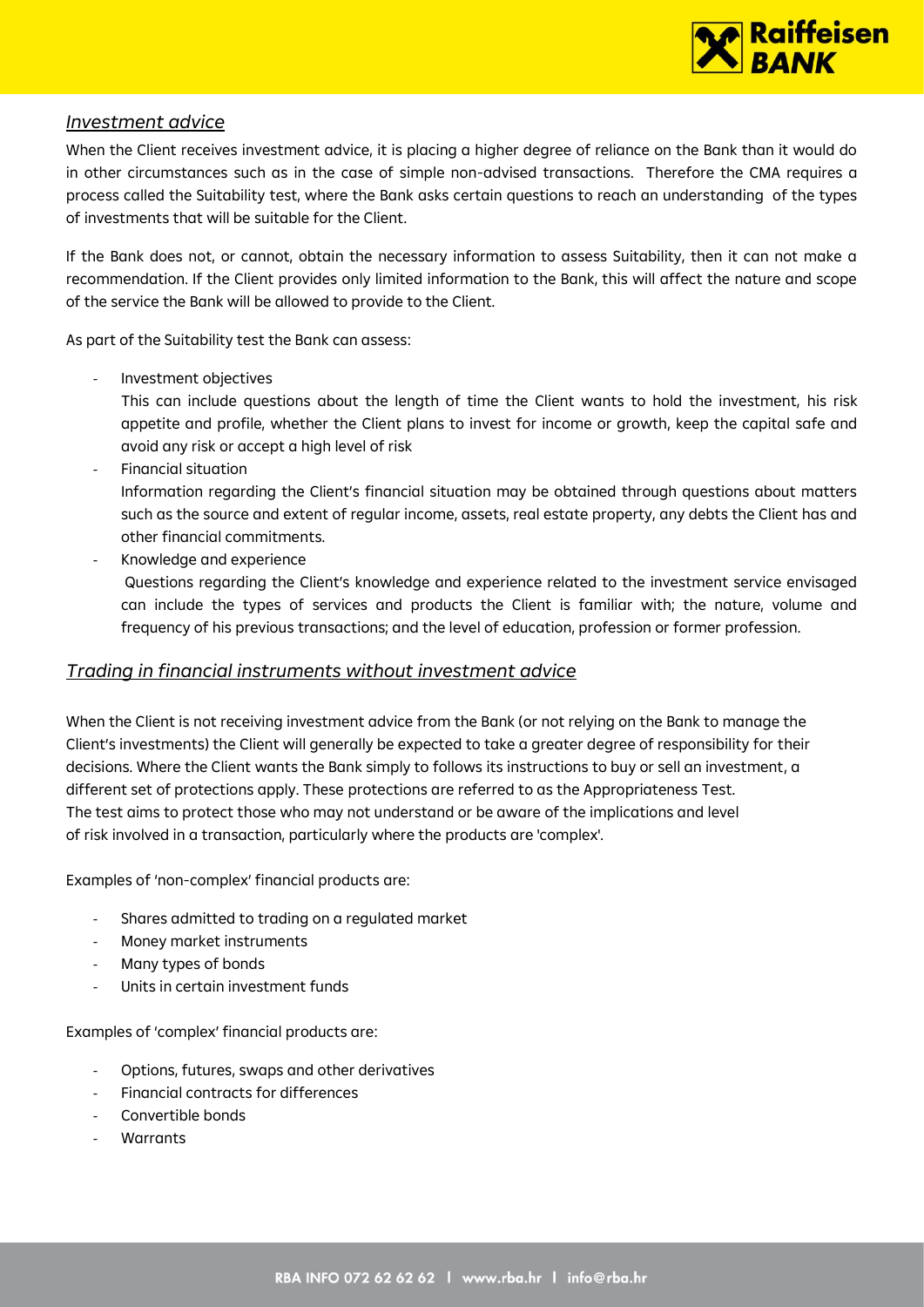

As part of the Appropriateness test, in the course of performing financial instrument transactions, the Bank assesses whether the Client has adequate knowledge and experience to understand risks involved in connection with the type of product or service offered or demanded in order to assess whether the investment service or product envisaged is appropriate for the Client. In the case of a professional client, the Bank may assume that the client has the necessary knowledge and experience related to products or services in respect of which the client is regarded as a professional. If the Bank concludes that the Client has the necessary knowledge and experience to understand the risks involved, then the Bank may simply go ahead with the transaction. If the Bank concludes that the client does not have the necessary knowledge and experience, or that it has not supplied enough information to enable the Bank to reach a view, then the Client will receive a warning from the Bank saying that either the Bank does not regard the proposed transaction as appropriate or that the information is not sufficient to enable the Bank to determine appropriateness. If the Client insists on going ahead with the transaction, the Client must accept the risk.

# *Trading in 'non-complex' financial products on an execution-only basis*

The Appropriateness test does not apply in the case of some kinds of 'non-advised' transactions. This service can be described as Execution-only.

If the order/instruction relates to:

- a. investment services that only consist of execution and/or the reception and transmission of client orders with or without ancillary services relating to shares admitted to trading on a regulated market or in an equivalent third-country market, money market instruments, bonds or other forms of securitised debt (excluding those bonds or securitised debt that embed a derivative), units of open-end investment funds with public offering and other non-complex financial instruments<sup>1</sup>;
- b. and the respective services are provided at the initiative of the Client,

in the provision of these service the Bank is not required to assess the suitability of the instrument or service provided or offered and therefore the Client does not benefit from the corresponding protection of the relevant conduct of business rules.

In order to provide its clients with a greater level of protection, the Bank does not conclude transactions on an execution-only basis, but at least on the principle of non-advised trading.

# **5. Investor Compensation Scheme**

For investor protection purposes, the relevant legal provisions regulate the establishment and management of an investor compensation fund (hereinafter: Fund), determination of the insured event and disbursement of protected claims.

The purpose of the Fund is the protection of investor claims which the Fund member is not able to disburse and/or return to the Client in case of the occurrence of the insured event.

 $1$  Non-complex financial instruments also include Financial Instruments (i) other than those referred to in Article 3 paragraph 1 point 3.c and Article 3 paragraph 1 point 2. d of the Capital Market Act, (ii) in respect of which there is a frequent possibility to sell, buy back or otherwise realise the financial instruments at a price which is publicly available to the market participants and which is either the market price or the price verified by evaluation systems independent of the issuer, (iii) which do not include actual or potential liability of the Client that exceeds the costs of acquisition of the instrument and (iv) in respect of which integral information on their characteristics is publicly available and as such is likely to enable an average retail client to take an informed decision on entering into a transaction in connection with the Financial instrument in question.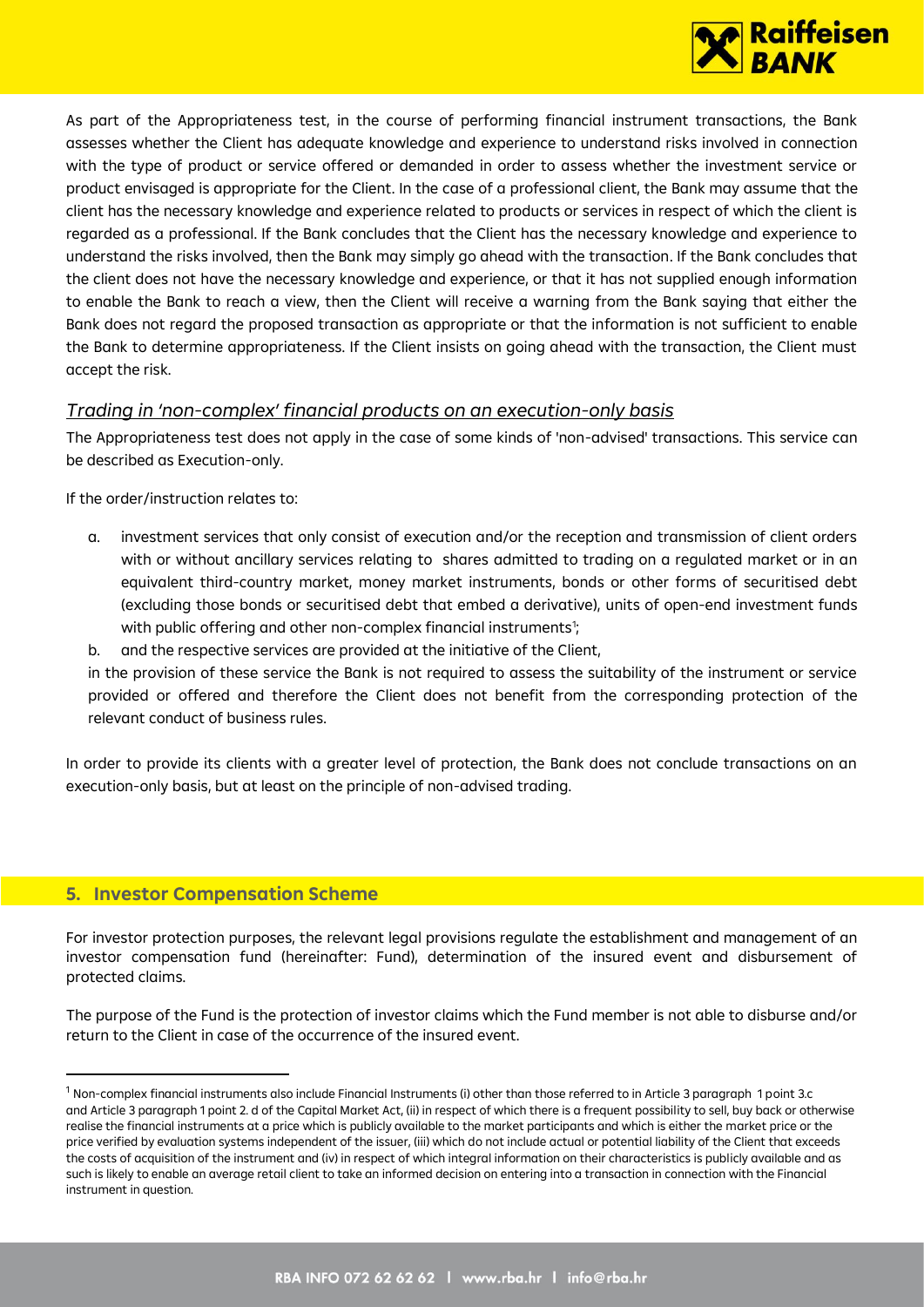

The Fund's operator is the Central Depository and Clearing Company d.d. The Central Depository and Clearing Company d.d. manages the Fund, conducts all actions in the name and for the account of the Fund, and represents it in all operations before the government, court, administrative and other bodies, for the purposes of exertion of its rights.

The Bank's membership of the Fund protects the claims of Bank Clients in cases where:

1. bankruptcy proceedings have been initiated over the Bank,

or

2. the Croatian Financial Services Supervisory Agency determines that the Bank is unable to performs its obligations to Clients by being unable to repay money owed and/or return the Financial instruments held, administered and managed by the Bank on behalf of the Client, and that there are no prospects that such circumstances will change significantly in the near future.

In accordance with the provisions of the applicable Act, the following claims of Clients in respect of the agreed brokerage or custody services, amounting up to HRK 150,000.00 per Bank's Client, shall be secured:

- 1. Monetary claims in HRK and currencies of Member States, owed by the Bank to the Client or belonging to the Client, which are held by the Bank for the respective Client,
- 2. Financial instruments belonging to the Bank's Client, which are held, administrated or managed by the Bank on behalf of the Client.

The amount of secured claims of the Client shall be calculated as the total amount of the Client's claims, regardless of whether the Bank keeps them at one or more accounts, on one or several contractual bases or in relation to one or several investment services, in kunas and/or in the currency of a Member State, up to the secured amount referred to applicable legal provisions. This amount shall include interest until the date of initiating bankruptcy proceedings over the Bank or date of publication of HANFA's decision on the occurrence of an insured event.

Secured claims of the Client shall not include:

- 3. Funds of clients of credit institutions claims covered by the law regulating the protection of deposits in credit institutions for the purpose of protection of depositors in case of unavailability of deposits,
- 4. Claims of the Bank's clients arising out of transactions in connection with which a criminal conviction has been obtained for money laundering.

The compensation procedure in case of occurrence of an insured event is as follows:

- 1. After HANFA has adopted a decision on the occurrence of an insured event, the Operator initiates the procedure for compensation of clients of the Fund member, and publishes the respective information in two daily newspapers distributed in the whole or prevailing territory of Republic of Croatia and on the Operator's web page.
- 2. The Operator shall also send notification of the occurrence of the insured event, invitation to file a compensation claim and the form of the claim, to all Bank Clients which are known to the Operator.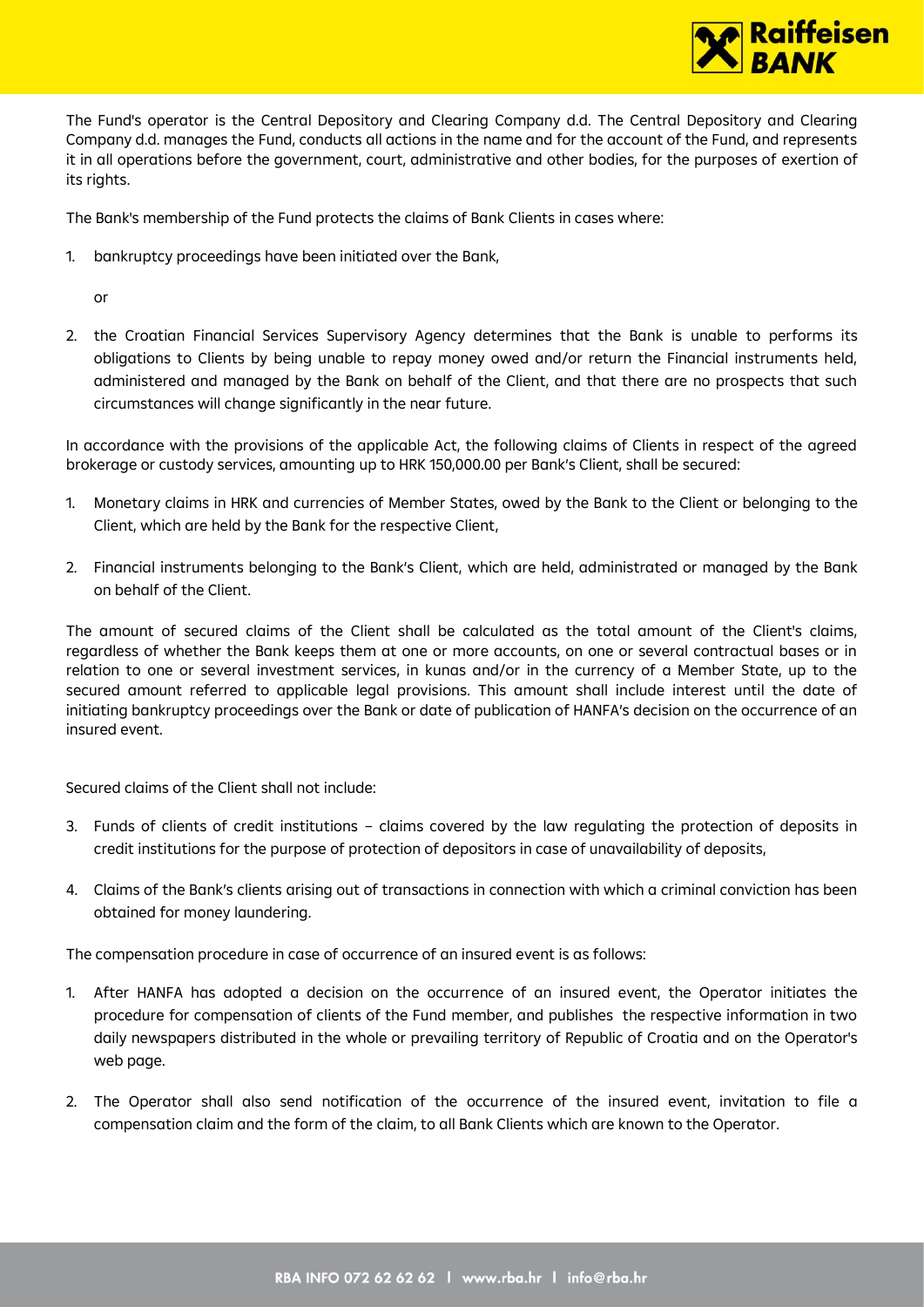

- 3. In the compensation claim the Client shall provide to the Operator the most important data and information required to determine the right to payment of protected claims. The Client shall send the completed compensation claim form to the Operator by mail exclusively. The claims have to be filed no later than five months from the date on which the Agency publishes the decision on the occurrence of an insured event in the Official Gazette of the Republic of Croatia.
- 4. The Operator shall determine the amount of secured claims of the Bank's Clients by taking into account all legal and contractual provisions in respect of each claim, and any counterclaim that may be filed in particular, with the balance as of the date of initiating bankruptcy proceedings or publishing HANFA's decision on the occurrence of the insured event.
- 5. Within thirty days from the publication date of HANFA's decision, the Operator shall determine the amount of the secured claim entitlement of the Bank Clients.
- 6. The determined amounts of secured claims shall be paid to the account specified in the compensation claim without delay, no later than 90 days from the date of establishing the entitlement to secured claims, or the date of determining the amount of secured. Exceptionally, the deadline may be extended by an additional 90 days under a special HANFA resolution

The Bank's Client whose claims are protected is any private individual and legal person whose funds are held on behalf of the Client, administered or managed by the Bank, excluding, however, the following:

- 1. Credit institutions,
- 2. Investment firm,
- 3. Financial institutions,
- 4. Insurance undertakings,
- 5. Collective investment undertakings,
- 6. Pension fund management companies and pension funds,
- 7. Companies which make up the group with the Fund Member which is unable to perform its obligations,
- 8. Legal or natural person holding more than 5% of voting shares in the capital of the Fund Member which is unable to perform its obligations,
- 9. Parent or subsidiary undertaking of the Fund Member which is unable to perform its obligations,
- 10. Management board and supervisory board members, and members of the board of administration, of the Fund Member which is unable to meet its obligations if these persons occupy abovementioned positions or are employed by a Fund Member on the date on which bankruptcy or liquidation proceedings are initiated over the Fund Member or on the date of publication of the Agency's decision on the occurrence of the insured event, or if these persons occupied these positions or were employed during the current or previous financial year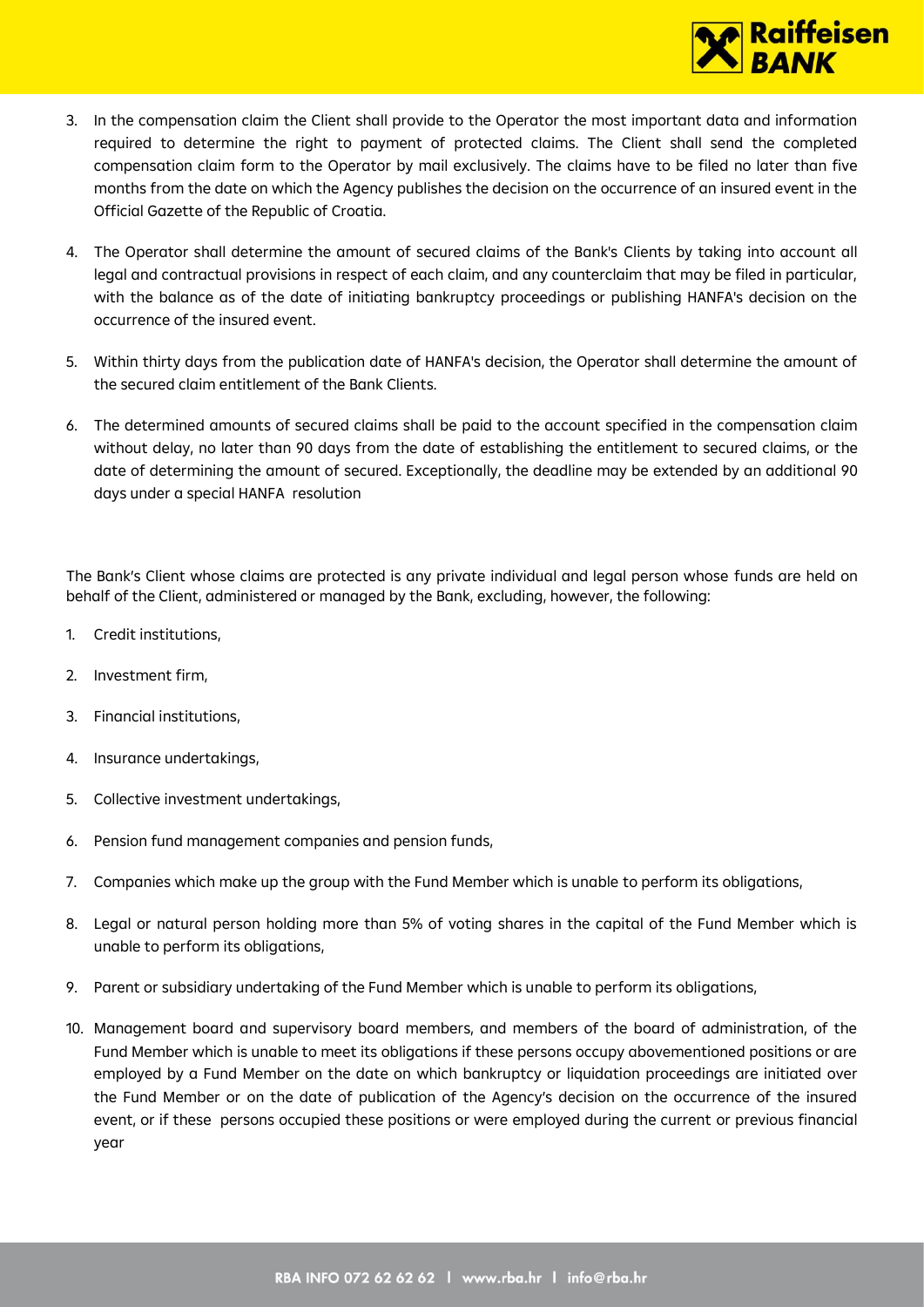

- 11. Tied agents of an investment company which is unable to meet its obligations, and which act in such a capacity on the date of opening of bankruptcy or liquidation proceedings over an investment firm or on the date of disclosure of the Agency's ruling on the covered case, or were in these positions during the current or previous financial year
- 12. Persons responsible for carrying out the statutory audits of a Fund Member's financial statements, and persons responsible for preparation and archiving of accounting documents of a Fund Member and preparation of financial statements
- 13. Directors, supervisory and management board members of this person holding 5 or more percent of the capital of a company which is a parent or a subsidiary undertaking in relation to a Fund Member, and persons responsible for the audit of financial reports of this company
- 14. Marital or extramarital partners and close relatives up to the second degree in the direct line and second degree in the collateral line of persons referred to in items 10 to 13 of this paragraph or their spouses
- 15. Clients of a Fund Member who have contributed to the covered case by non-fulfilling their obligations towards a Fund Member.

The above description of the Investor compensation system is a brief overview. Full information about the system is provided in relevant provisions of the Capital Market Act, and Rules and Ordinances of the Fund Operator, which are available on www.skdd.hr.

# **6. Conflict of Interest**

In keeping with the legal regulations and the Ordinance on Organizational Requirements for Providing Investment Services and Conducting Investment Activities and Ancillary Services the Bank shall take any measures and actions required to identify and manage any conflict of interest that may occur between the Bank as an investment company and/or relevant persons on one side and the Client on the other side, the existence of which may harm the Client's interests.

When identifying conflict of interest, the Bank shall at all times consider the following circumstances as a source of conflict of interest:

- 1. the Bank and/or a relevant person may realize financial gain or avoid financial loss at the expense of the Client,
- 2. the Bank and/or a relevant person have interest in or benefit from the outcome of a service extended to the Client, or from a transaction executed for the account of the Client, and which are different from the interests of the Client (in the mentioned outcome),
- 3. the Bank and/or a relevant person have financial or some other motive for favoring the interests of another Client or group of Clients at the expense of the Client's interest,
- 4. the Bank and/or a relevant person perform the same business as the Client,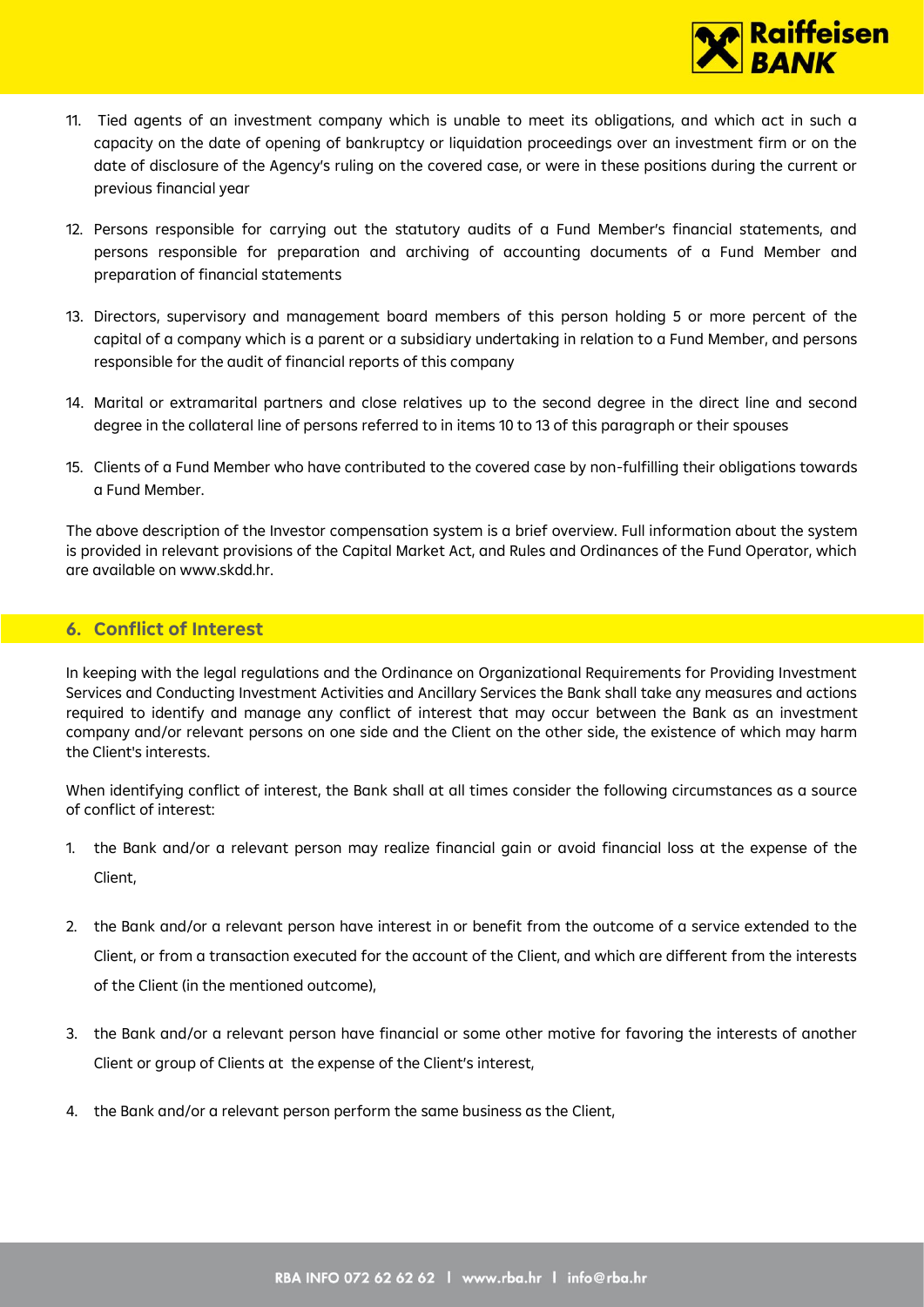

5. the Bank and/or a relevant person receive or will receive from a person who is not the Client additional inducement with regard to the service extended to the Client, in the form of money, goods or services, and which do not represent the usual commission or fee for the particular service.

In the course of identifying conflict of interest, the Bank may consider the following situations as a source of the conflict of interest:

- 1. the Bank simultaneously performs services acting in various capacities, for instance, lending services and services related to securities underwriting,
- 2. the Bank buys financial instruments from the Client, and sells financial instruments to the Client, in its own name and for its own account ,
- 3. the Bank or a relevant person trades in a financial instrument in its own name and for its own account, with inside information in respect of the traded financial instrument being available to them at the same time,
- 4. the Bank provides services to issuers whose financial instruments it transacts for the Client's account or provides advice regarding these financial instruments to the Client.

Client complaints, which are related to the conflict of interest in respect of the provision of investment services shall be referred to the Compliance Office

Procedures and measures for management of conflict of interest:

- 1. Gifts and benefits for employees: employees in all business areas are prohibited from receiving and accepting gifts and other inducements. Exceptions are permitted only if provided for in the Bank's rules.
- 2. Actions subject to approval: for certain procedures the employees have an obligation to obtain prior written approval of the responsible Board Member or the Compliance Office.
- 3. Independence: Individuals who are involved in multiple activities associated with a potential impermissible conflict of interest have a duty to undertake such activities after making independent decisions appropriate to the Bank's size and activities and the risk of harm to the interests of Clients.
- 4. Compensation: Compensation given to certain employees must not have any direct connection to the compensation paid to other employees or the earnings of other employees if there is an impermissible conflict of interest between the activities of the individuals involved.
- 5. Undue influence, simultaneous or sequential provision of services by one individual: the purpose of the distribution of business within the Bank is to prevent individuals from exerting an undue influence on the manner in which other individuals perform securities activities and ancillary services and to prevent employees from performing such activities and services simultaneously and directly in sequence or from becoming involved in such activities or services in a manner likely to cause a conflict of interest.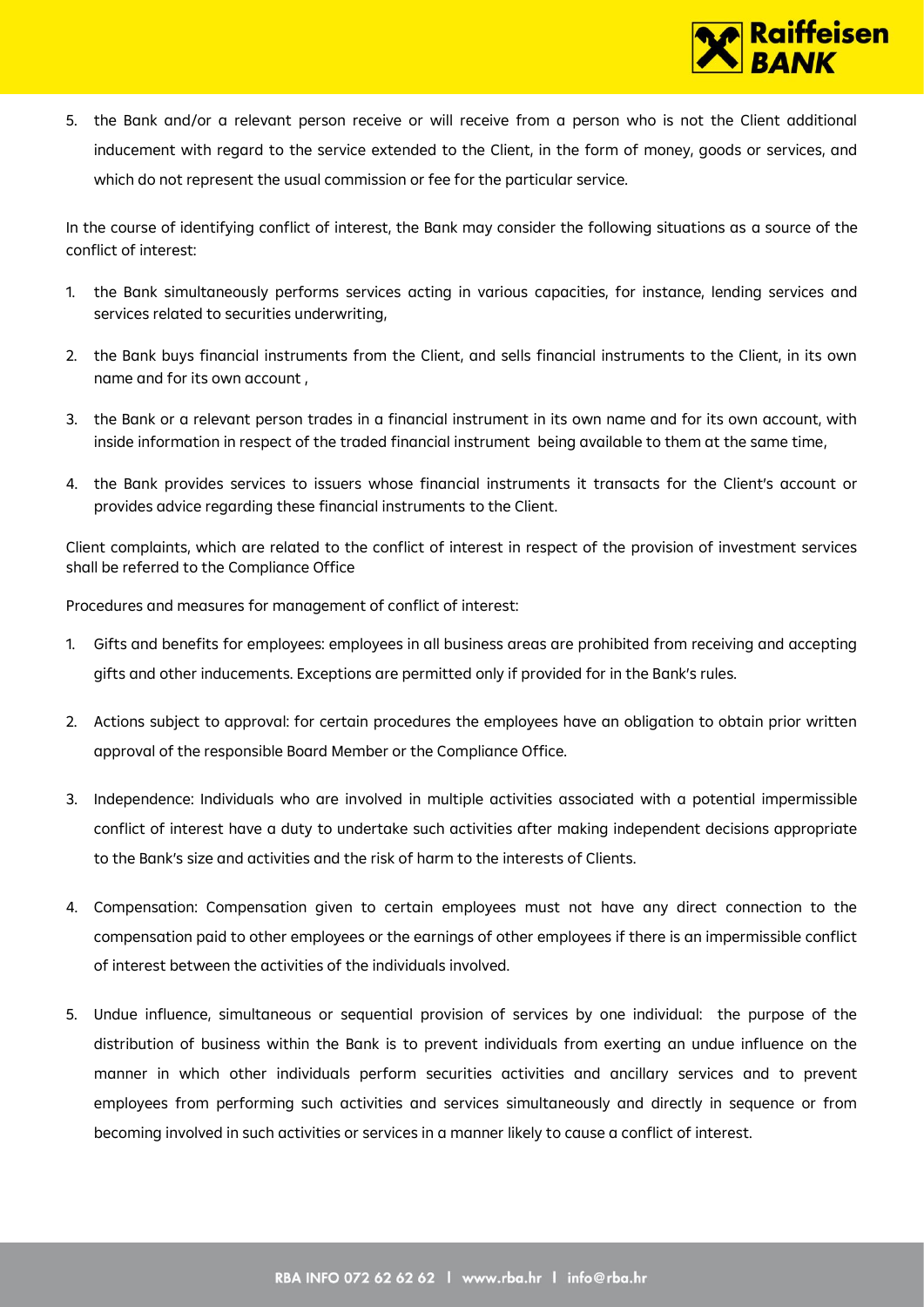

- 6. Restricted list: a list of employees who are prohibited from trading in certain financial instruments in a certain time period and this list is part of the Conflict-Watch List.
- 7. Areas of confidentiality /Chinese walls: The Bank has defined the areas of confidentiality within its organizational structure. Certain information (especially information which has not been made public and its disclosure could have an effect on the price of the Financial Instruments – hereinafter: inside information) is not permitted to be transmitted across areas without the knowledge of the head of the respective area of confidentiality and the size and contents of the transmitted information must be limited to the what is absolutely necessary.
- 8. Employee transactions: the Bank's employees, when performing their official duties, may be exposed to a potential conflict of interest or inside, they have an obligation to comply with special rules governing the performance of employee transactions.

Further details of the Conflict of Interest Management Policy will be provided to the client upon request.

#### **Sources:**

New Capital Market brochure which is available on HANFA web site

A Consumer's Guide to MiFID, which is available on HANFA web site

Capital Market Act available on HANFA website

#### **Disclaimer:**

This information leaflet has been prepared and published by **Raiffeisenbank Austria d.d.** (the "Bank").